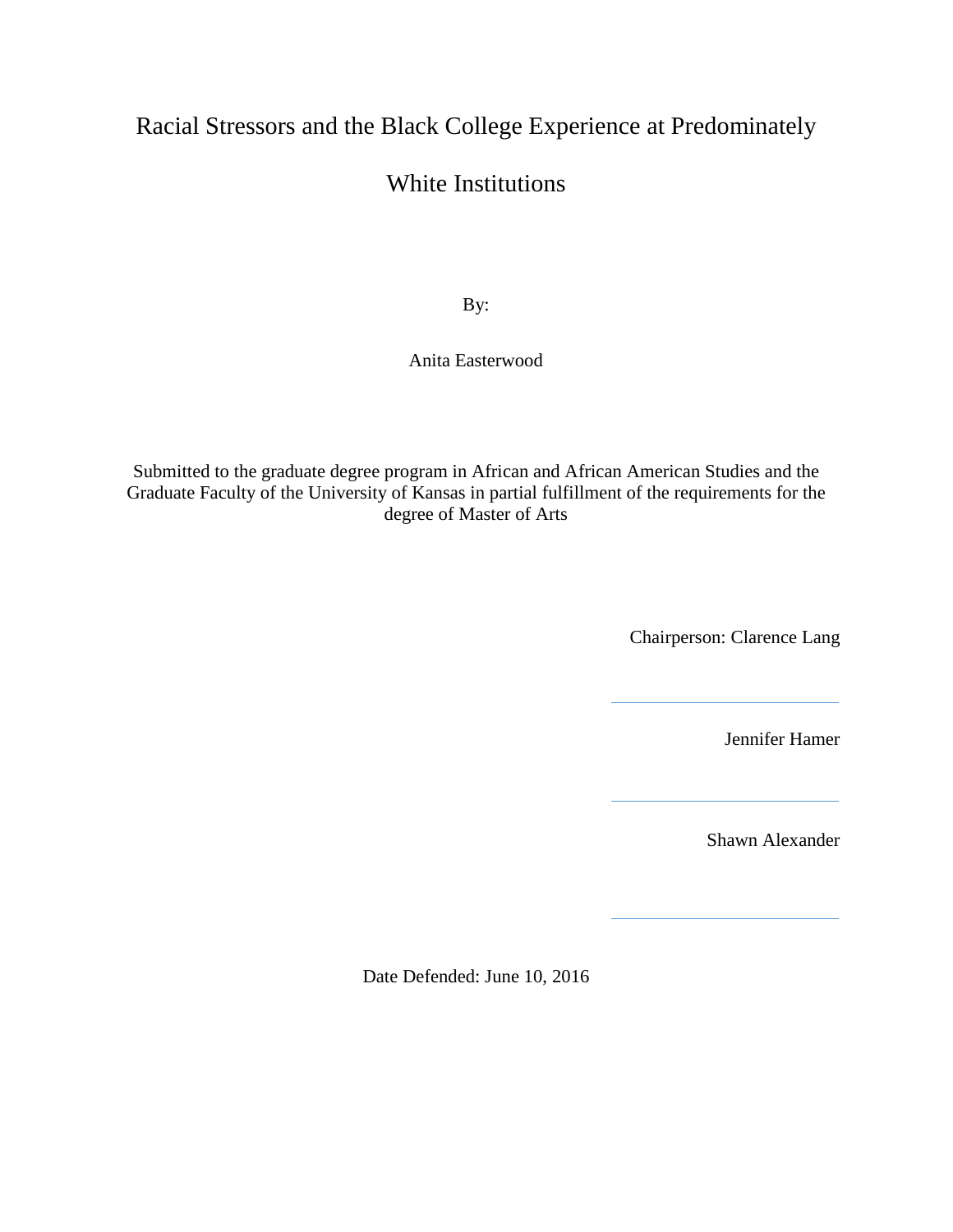The thesis committee for Anita Easterwood certifies that this is the approved version of the following thesis:

# Racial Stressors and the Black College Experience at Predominately White Institutions

Chair

Date Approved: June 10, 2016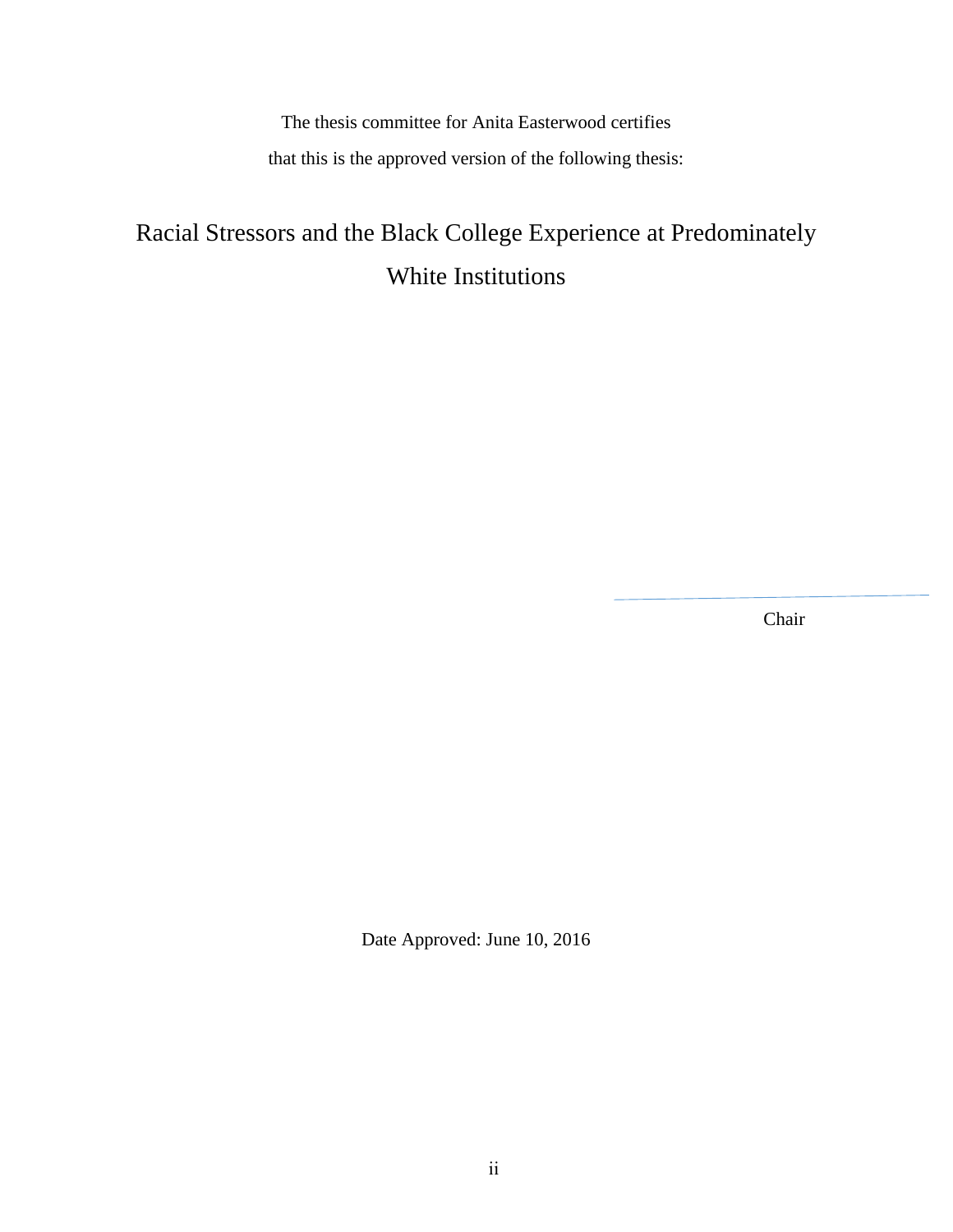#### Abstract

African American students attending predominately white institutions (PWIs) face a different climate than their white counterparts. This is due to their unique experiences shaped by the multifaceted issues of racism that often go unnoticed by the broader campus. Racism produces race-related stress, which has been linked with psychological and health issues, such as low self-esteem, concentration issues, anxiety, and depression. Noting the complex context in which Black students exist at PWIs, racial-stressors and their effects, this thesis explores what happens to Black students after experiencing a high-profile racial incident. Using the University of Missouri as a focal point, it aims to understand the experiences of Black students and how major racial events affect their academic goals. It also examines the roles campus protests play in alleviating or exacerbating racial-stressors and the feeling of being "unwelcomed" at institutions.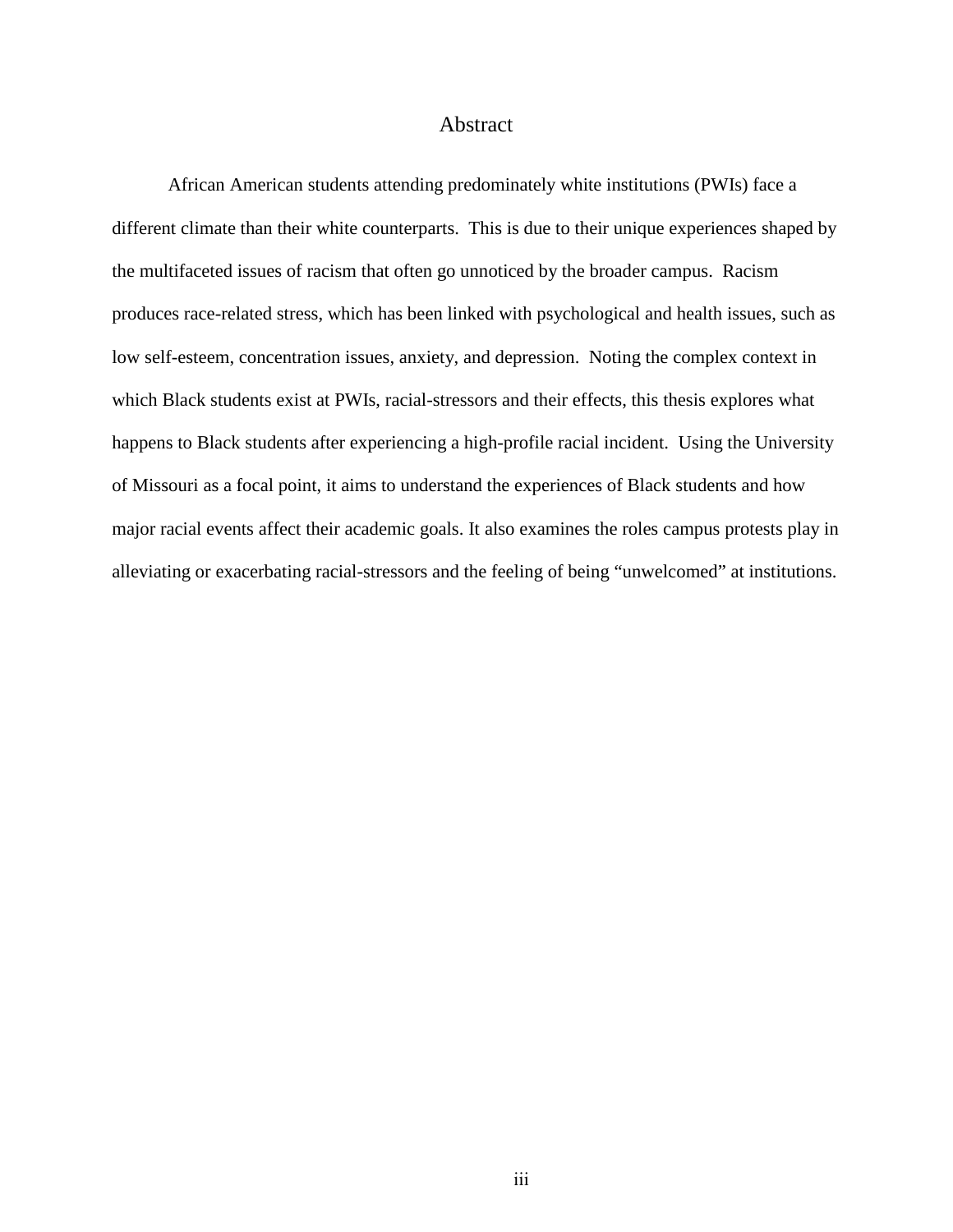### Table of Contents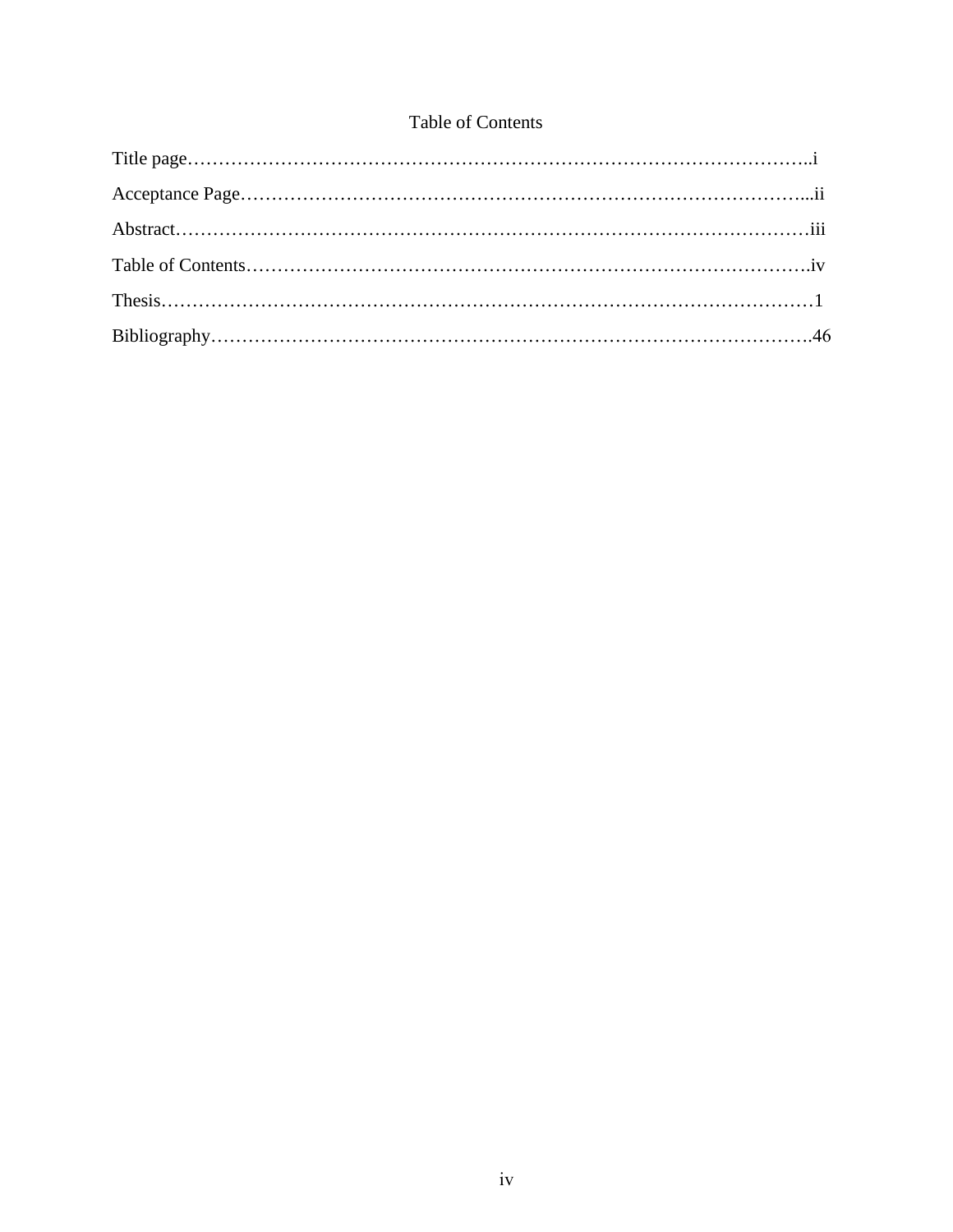African American students attending predominately white institutions (PWIs) face a different climate than their white counterparts. This is due to their unique experiences shaped by the multifaceted issues of racism that often go unnoticed by the broader campus. Racism produces race-related stress, which I define as any stress that stems from a racial event or incident. Race-related stress has been linked with psychological and health issues, such as selfesteem, concentration issues, anxiety, and depression (Reynolds, Sneva, Beechler, 2010).

Noting the complex context in which Black students exist at PWIs, racial-stressors and their effects, what happens to Black students after experiencing a high-profile racial incident (i.e. the 2014 shooting of Michael Brown in Ferguson, Missouri)? This project explores the experiences of black students at the University of Missouri. It aims to understand their experiences as Black students and how major racial events affect their academic goals. In the wake of a high-profile race-based event, does their college experience deteriorate if they feel they are not supported by their university? Also, as students become more involved in protests, does the stress related to explicit racism inhibit their ability to perform academically and increase the feeling of being "unwelcomed"?

 The activities of Black students will be correlated with the rise of the Black Lives Matter (BLM) movement, which began with the 2013 non-guilty verdict of George Zimmerman in the shooting death of Trayvon Martin, and skyrocketed in 2014 after the death of Michael Brown. These events are key factors that contributed to the rise of the BLM movement, and became triggers of race-based stress. This paper argues that if Black students already face an unfavorable racial climate at their institution, then the rising awareness of racial events will exacerbate their stress level, thus threatening their mental health and handicapping their academic abilities.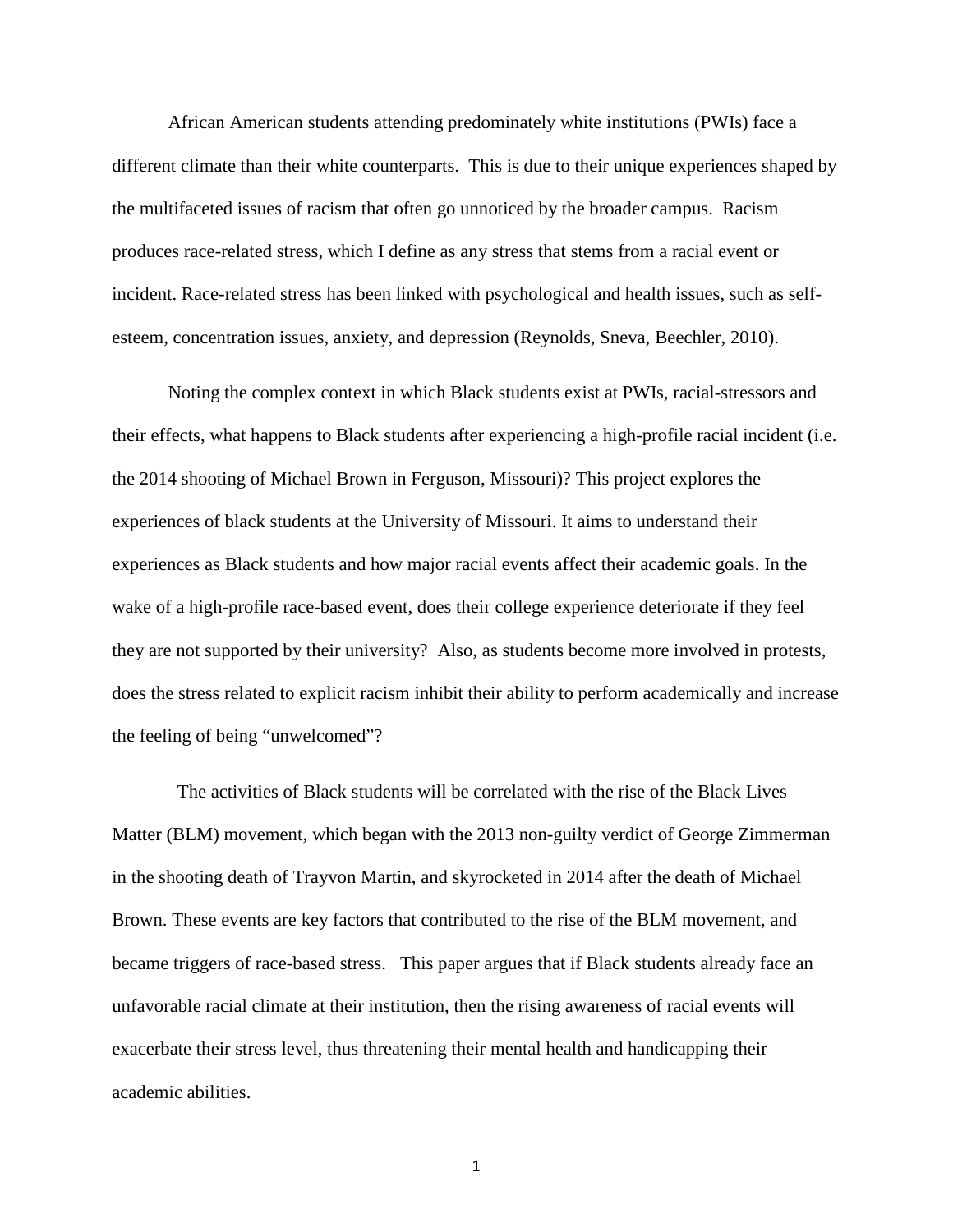An increased stress level in an academic setting can manifest itself in several ways, including declining in academic performance, social withdrawal, and impaired mental and physical wellness. There is standing scholarly research and literature that thoroughly discuss and define race-related stress and its effect on Black students in higher education. What has yet to be discussed is how the high-profile racial events that shaped the "Black Lives Matter" movement have directly affected Black students nationwide, especially those attending PWIs. How, if it all, does the explosion of protests within the past two years affect Black students in various capacities, including their sense of security on college campuses?

Although this thesis will draw from national data and resources, the primary focus is on the flagship college the University of Missouri, commonly known as MU. There are several reasons MU was chosen for this project. The first reason is its status as a Flagship university, and its location in the Midwest. Since three-fourths of Black students in the United States attend flagship universities, it is the perfect location to analyze the Black student experience. Also, its proximity to the city of Ferguson (two hours from the university) is key to the events that began to unfold on campus in the fall semester of 2014. The most obvious reason for studying MU is because of the national attention it received after their Black students' activism went viral, which resulted in MU becoming the epicenter of multifaceted grievances of students of color in higher education. Student activists were successful in pressuring the university's president and the chancellor, both whom stood accused of neglecting needs of students of color, to resign from their positions in November 2015. There is a wealth of information to be gained by deconstructing the events at MU, which can be used to further investigate the effects of racebased stress/stressors on students of color at PWIs, and the mental toll of activism.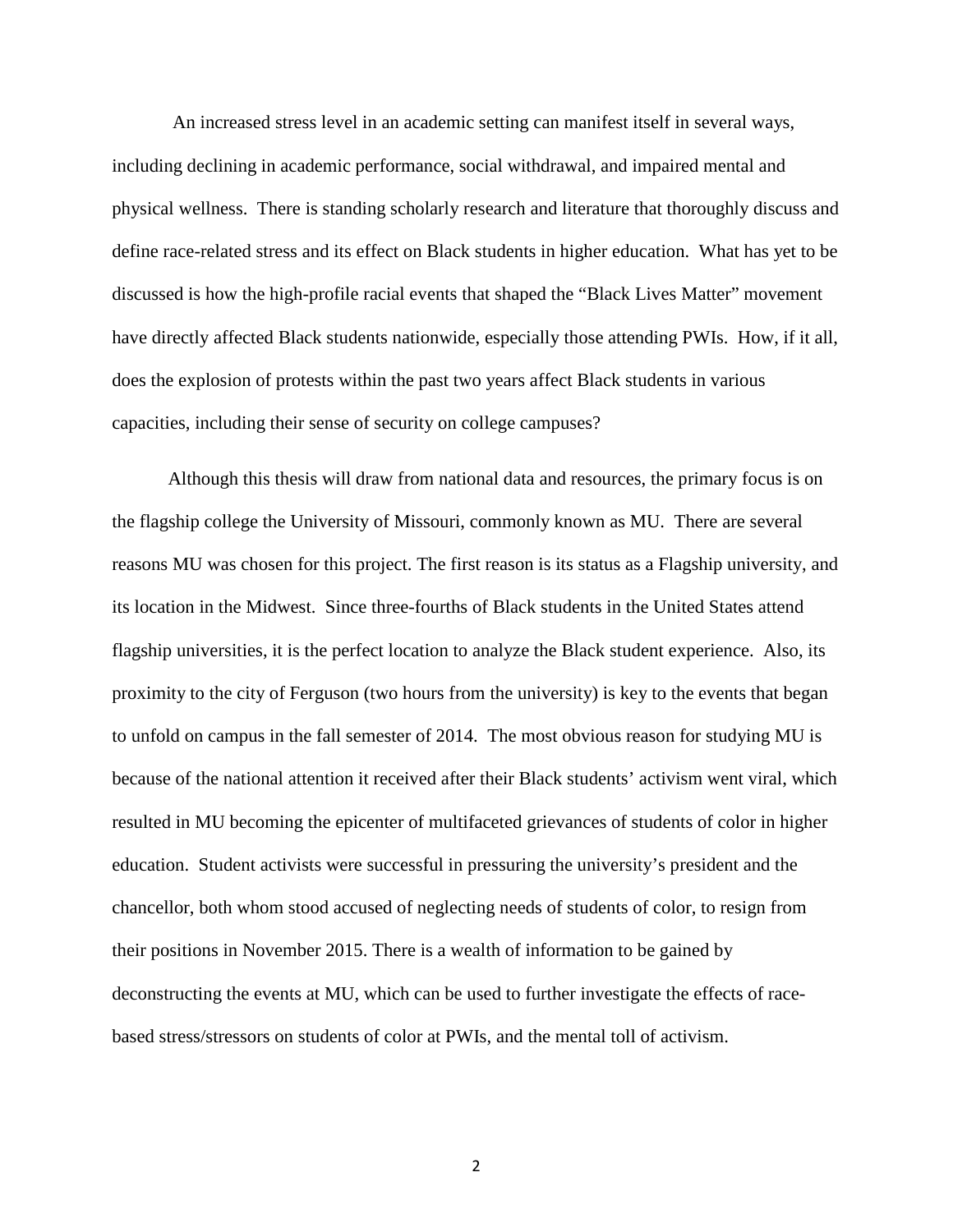The first section of the paper concentrates on race-related stress overall, its effects on Black college students, and an overview of the Black student experience. It goes on to establish a timeline of recent events that have contributed to what is known as the Black Lives Matter movement. Afterwards, the paper address how these events continue to affect Black college students, with an emphasis on those at MU. Finally, this thesis will discuss in detail the events that unfolded at MU beginning in the fall semester of 2014, and how Black students are responding to the constant exposure of race-related stress.

 Racism can occur on three levels: *individual,* referring to face-to-face interactions; *institutional,* in which an institution's policies, traditions, and practices are based on biased or racist ideology; and *cultural,* which refers to a worldview that considers one culture and belief superior (Utsey, Chae, Brown, Kelly, 2002). In a higher education setting, especially at PWIs, Black students are exposed to all three levels simultaneously on a daily basis, creating a "hostile environment" for students of color. Students of color often report feelings of isolation, anxiety over academic abilities, and difficulty adjusting to campus life, all of which can negatively affect their academic success (Reynolds, Sneva, Beechler, 2010).

It is difficult to illustrate the existence of race-related stress and their effects for several reasons. Racism itself, unless expressed blatantly, can be hard prove and it often remains invisible to those who are not negatively affected by it. Just like society, technology, and any other concept, racism has evolved over time. Contrary to popular belief, the election of the first African American president, Barack Obama, has not pushed the United States into a "postracial" society. Rather, it pushed the nation into a state of denial. The truth is, racism does not need to be explicit in order to be effective. Any structure, institution or system can be absent of explicit racism and still remain completely racialized (Gusa, 2010). Colleges and universities are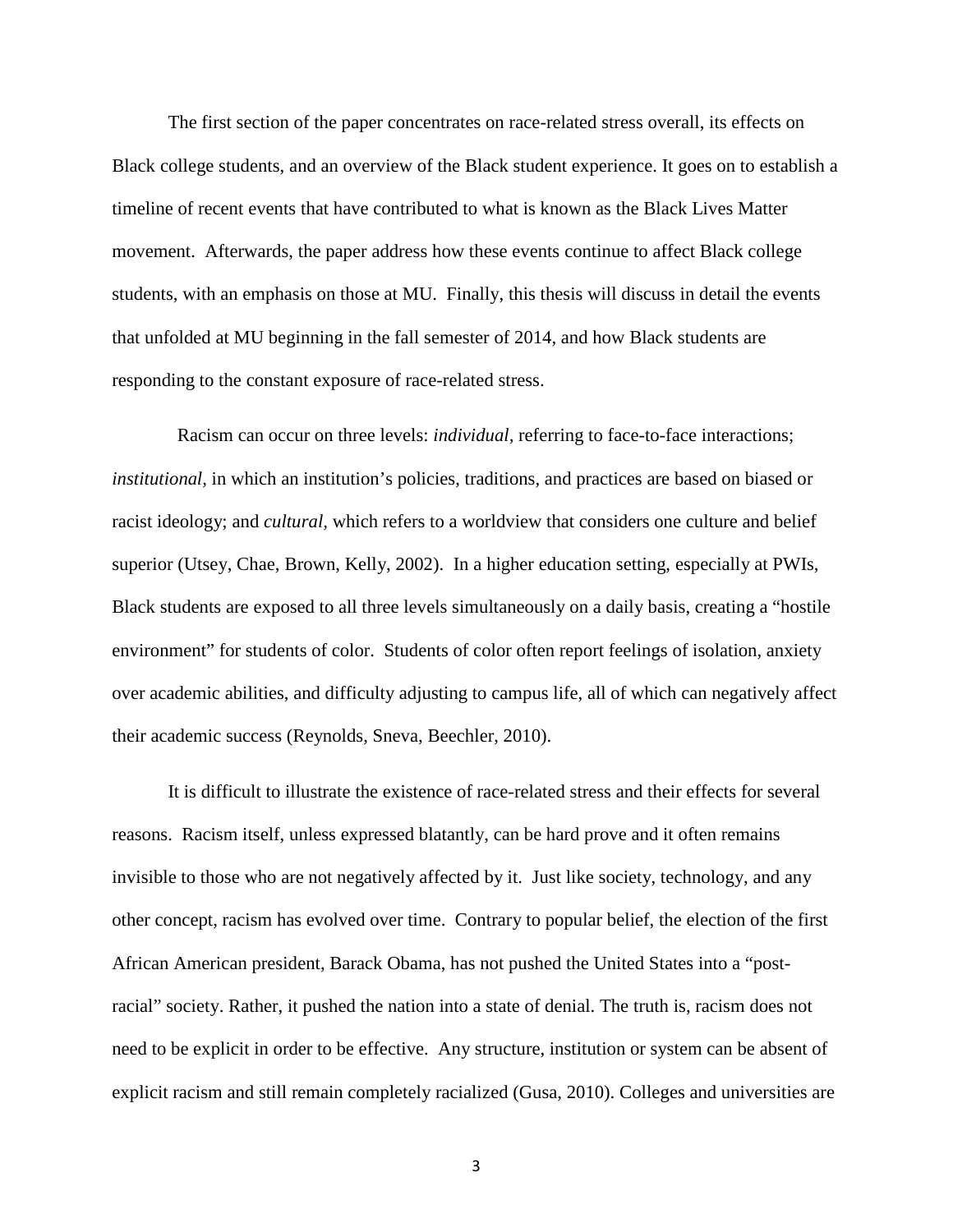more integrated than ever before, and this has inaccurately led to the assumption that students of color no longer face barriers due to race. Thus, while colleges and universities may address the importance of cultural and ethnic diversity, they tend not to understand the importance of a healthy racial climate and retention programs geared to assist students of color.

Another issue with race-related stress is finding the direct link from the stressor to its effects. In studies, Black students were able to identify race-related encounters as a perceived stressor, but the direct link to which aspect of their lives it affected (academic, social, interpersonal) remained unclear (Neville, 2004). This is partially due to a narrow focus on the simplified characteristics of racism in literature and studies. Scholar Robert T Carter argues that the failure to clearly understand the "emotional, psychological, and to some extent, physical effects of racism on its target" remains a major factor in perpetuating racism. In an effort to solve this problem, we must focus on specific aspects of racism and a person's individual way of coping (Carter, 2004).

The final issue concerning race-related stress is that its presence often is not acknowledged. Even with the standing research addressing race-related stress and the psychological state of Black students, these issues are often overlooked by the broader society. Black students struggle with feelings of inadequacy due to stereotypical images portrayed about them by both faculty and students alike. With Black faculty as little as 1% at some PWIs, faculty are not always culturally sensitive, nor do they recognize the "colder" campus atmosphere Black students experience. This holds particularly true for Black students in the field of science, who encounter faculty and administrators who foster the belief that Black students lack the intellectual capacity to master the field (*JBHE*, 2015). A Black student attending a Midwest PWI often spoke of her frustration concerning her (science) major. She said that while working in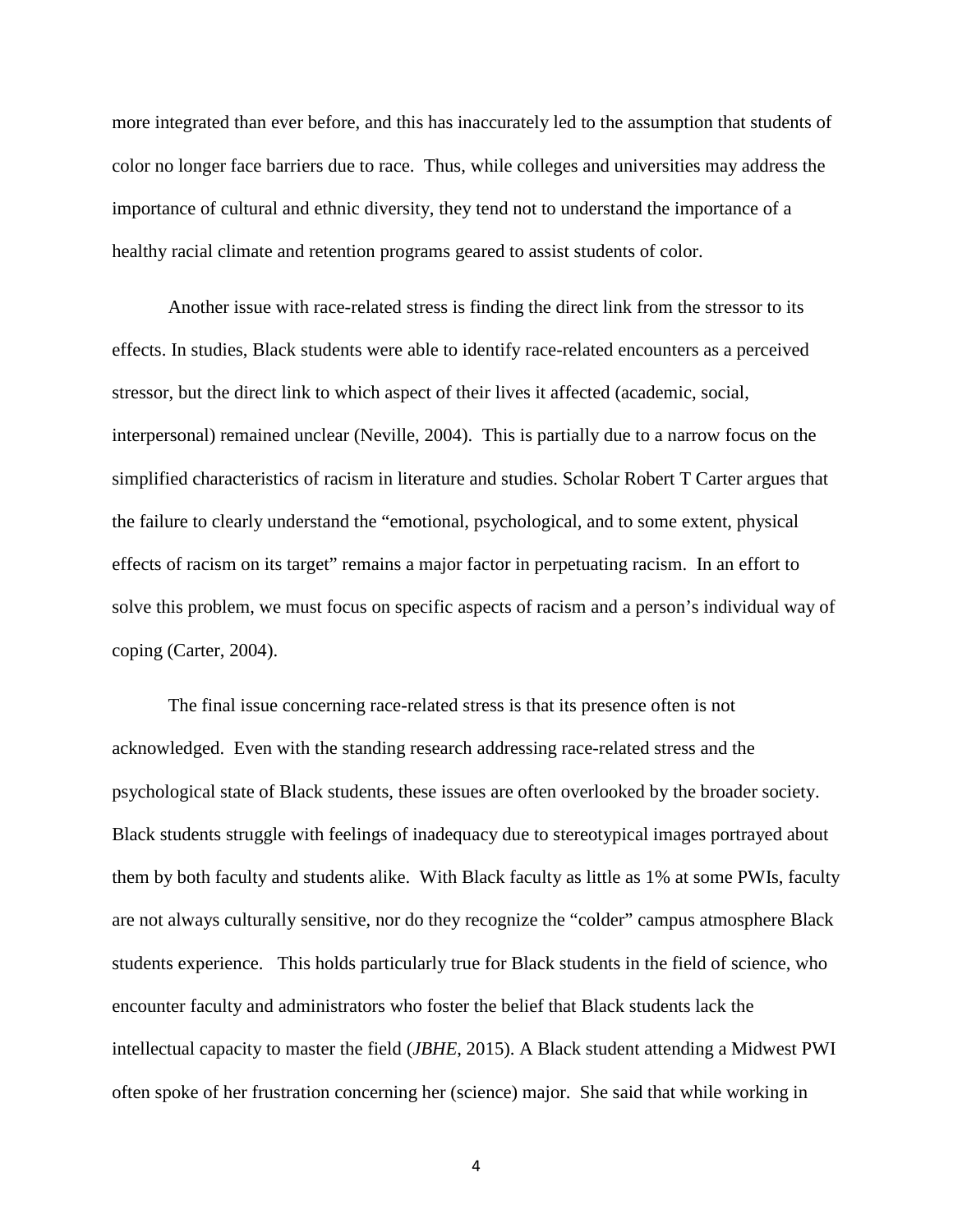group projects, other students would second-guess her answers. Even when she was the only one with the correct solution, her answers were not taken into consideration. Instances like these make students insecure about their academic abilities and cause them to withdraw from class participation. However, from the instructor's viewpoint it may look as if the student is unable to understand the material, or is purely uninterested in the subject. The student's withdrawal becomes linked to the stereotype of Black students being unwilling to try, rather than the complex reality that Black students face in and outside the classroom.

Remarks made by student and faculty questioning a Black student's academic ability is the perfect example of a microaggression, which can occur at PWIs. Microaggressions are defined as verbal and nonverbal messages aimed at a person of a marginalized group (Sue, 2010). Just like institutional racism, microaggressions do not have to be intentional and its offensiveness can go unnoticed by the person sending the message. Microaggressions in a PWI setting often look like: a teacher calling on the only Black student in class to give the "African American perspective," Black students rarely being chosen by other students for group projects, or students refusing to share a pathway when a student of color is passing. Another common example is a person of color being viewed as a credit to his/her race and hearing comments like, "you speak very well" are often offered as a compliment. Even if it is not the intent, these comments reject the thoughts, feelings, and reality of people of color. Microaggressions may seem subtle, but their everyday occurrence is enough to cause Black students to feel unwelcomed and inadequate at an institution.

Since microaggressions are only noted by their targets, the burden of proof falls upon them as well. Not only does the student have to determine if he or she is overreacting, but he or she also has to decide if it is worth addressing. If so, will there be consequences for bringing up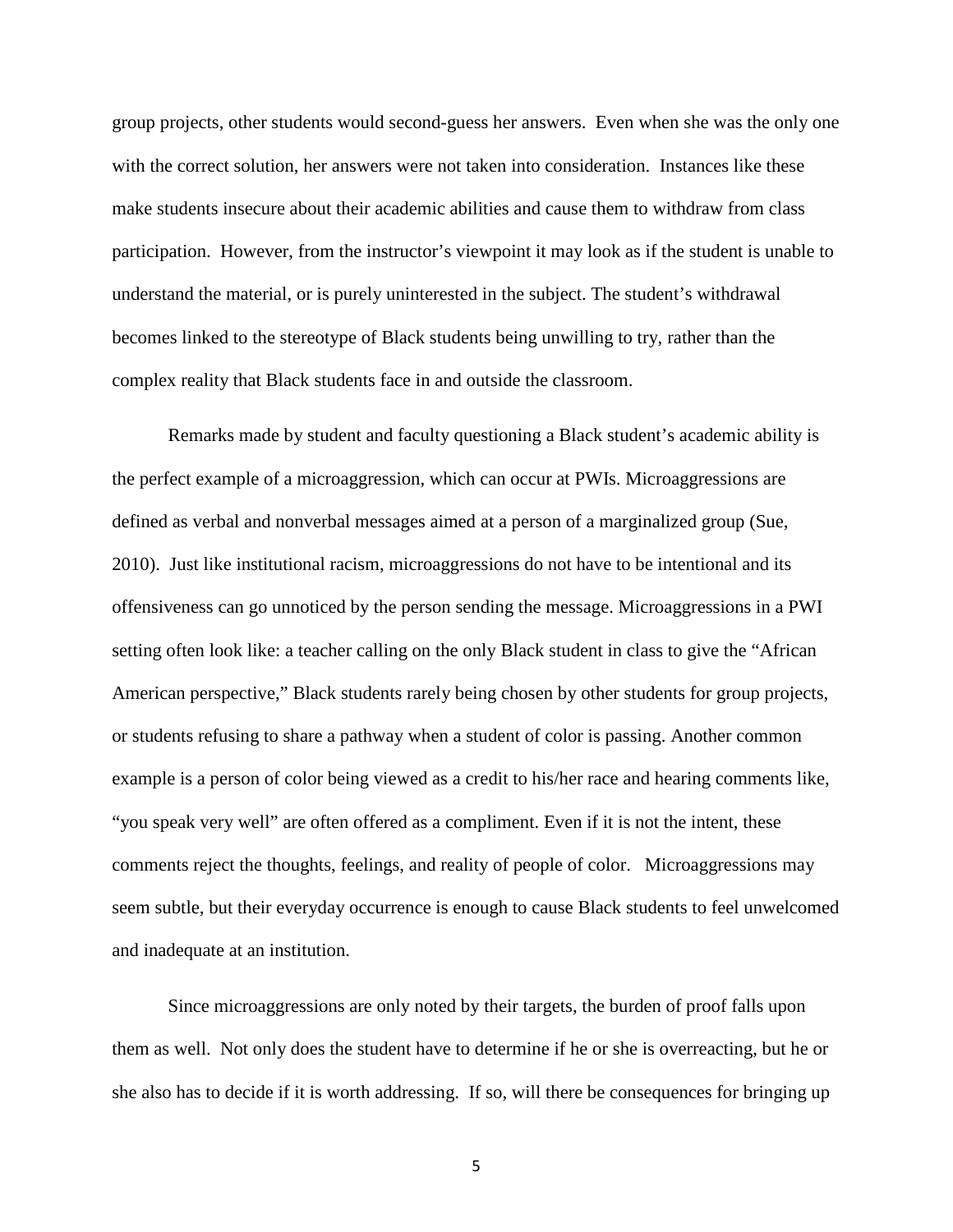the issue? In an effort to avoid tension altogether, students may instead decide to avoid certain classes, certain groups of individuals, or inserting opinions in class (Caplan, Ford, 2014). Thus, microaggressions can stunt academic growth and promote social isolation. One scholar argues: "The cumulative burden of a lifetime of microaggressions can theoretically contribute to diminished mortality, augmented morbidity, and flattened confidence" (Pierce, 1970).

Black students also encounter institutional racism at PWIs. Institutional racism, in its most basic sense, can be defined as formal policies and procedures that reinforce the characteristics of racism (stereotyping, prejudice, negligence, etc.). At universities, institutional racism is embedded throughout college recruitment and admissions procedures, academic counseling, and scholarship and classroom environments (Laird, 2007). Institutional racism does not have to be intentional; in fact, universities can acknowledge the importance of diversity while simultaneously reinforcing discriminatory practices and traditions (Hamer, Lang, 2015). In other words, institutional racism is less about personal acts of racism and more about biased language, traditions, cultural practices, and perceptions of knowledge that allow the institution to remain racialized (Gusa, 2010).

For instance, a Midwest PWI was evaluated by the Higher Learning Commission (HLC) in 2002, which recommended that the university increase the numbers of minorities both among faculty and students. In response to the report, the university implemented several programs to boost student retention and restructured recruitment efforts, which in turn significantly raised the enrollment number of minority students. With the initiative of strengthening diversity relations and hiring diverse faculty, the university assigned "diversity point" people to each college. The purpose of a diversity point person was to "assist the associate provost for diversity in developing, implementing, and assessing diversity strategies across the university" (Self Study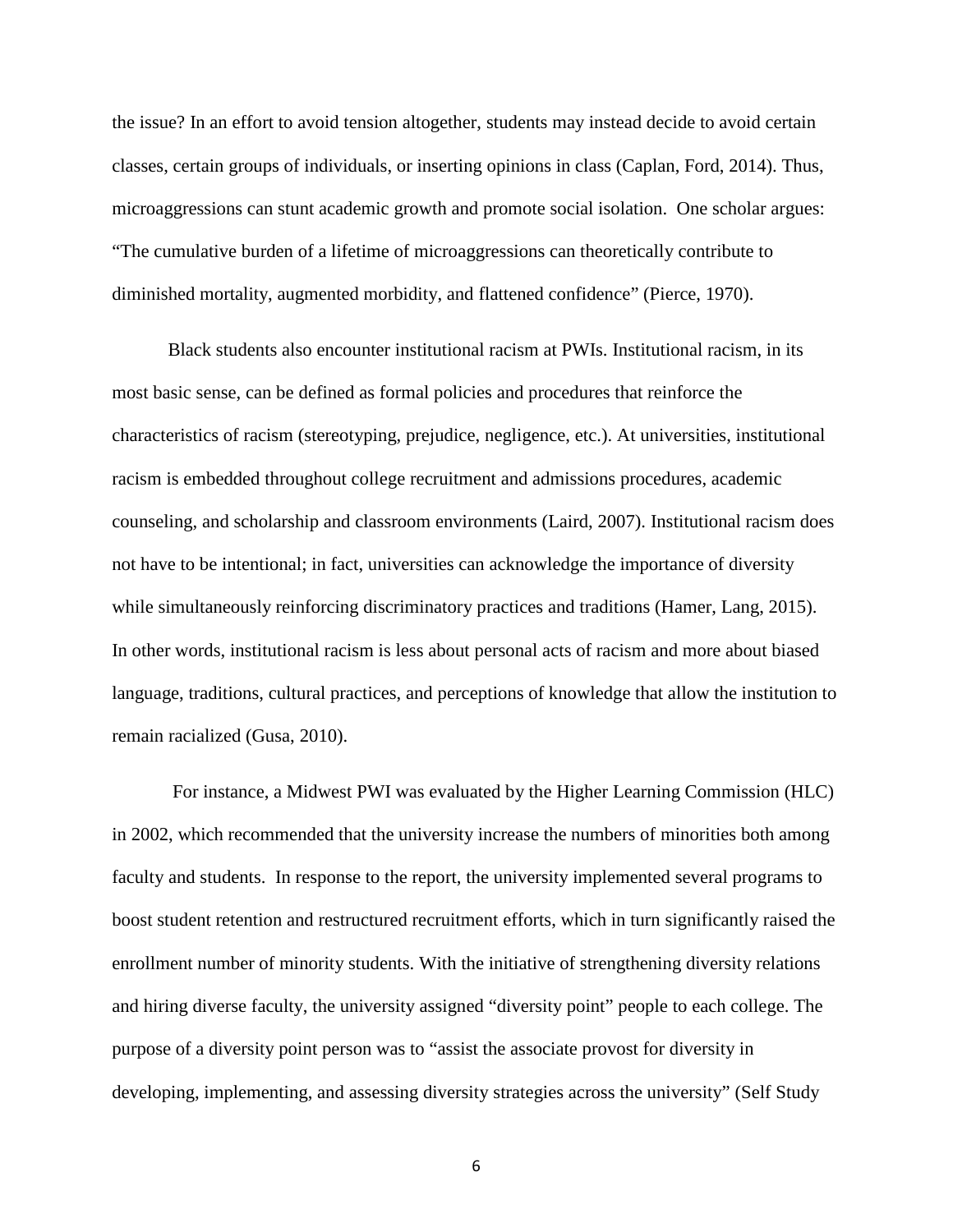report to HLC, 2012). For their specific colleges they also organize, coordinate, and implement detailed diversity strategies, serve on search committees, assist in recruiting faculty and students, and advise multicultural students (Self Study report to HLC, 2012). What was not mentioned in the University's 2012 "Self-Study" report to the HLC, is that shortly after the Diversity Point Person position was created, it lost the authority to "sign off" on faculty search committees. Meaning, the diversity point person was not required to be a part of the hiring process, nor were there measures taken to ensure that "specific diversity strategies" were truly implemented. The creation of the Diversity Point Person suggested that the university was taking great strides towards diversity when in reality nothing was being done.

This is a perfect example of reinforcing bias and racial hierarchy through institutional practice, and it is problematic for three main reasons: (1) it perpetuates the myth that the low number of Black faculty and staff is due to the lack of qualified candidates, and not the flawed tactics of the search committee; (2) the increased number of Black students has a very limited number of Black faculty to relate to, or even confide in for support; and (3) it becomes even more difficult to expose institutional racism because if a thorough, "unbiased" and respected committee such as the HLC is unable to detect the embellishment of a university's commitment to diversity and reports a false perception, then what evidence can be introduced that is "credible" enough (in the eyes of the public) to refute that claim? It is imperative that institutions are intentional in hiring a diverse faculty (teaching and research positions) and staff (administration and planning position), since the presence of both have a positive effect on students.

In the most recent study conducted in 2007 by *The Journal of Blacks in Higher Education* (*JBCE*) reports that nationwide, African Americans only make up 4% of full-time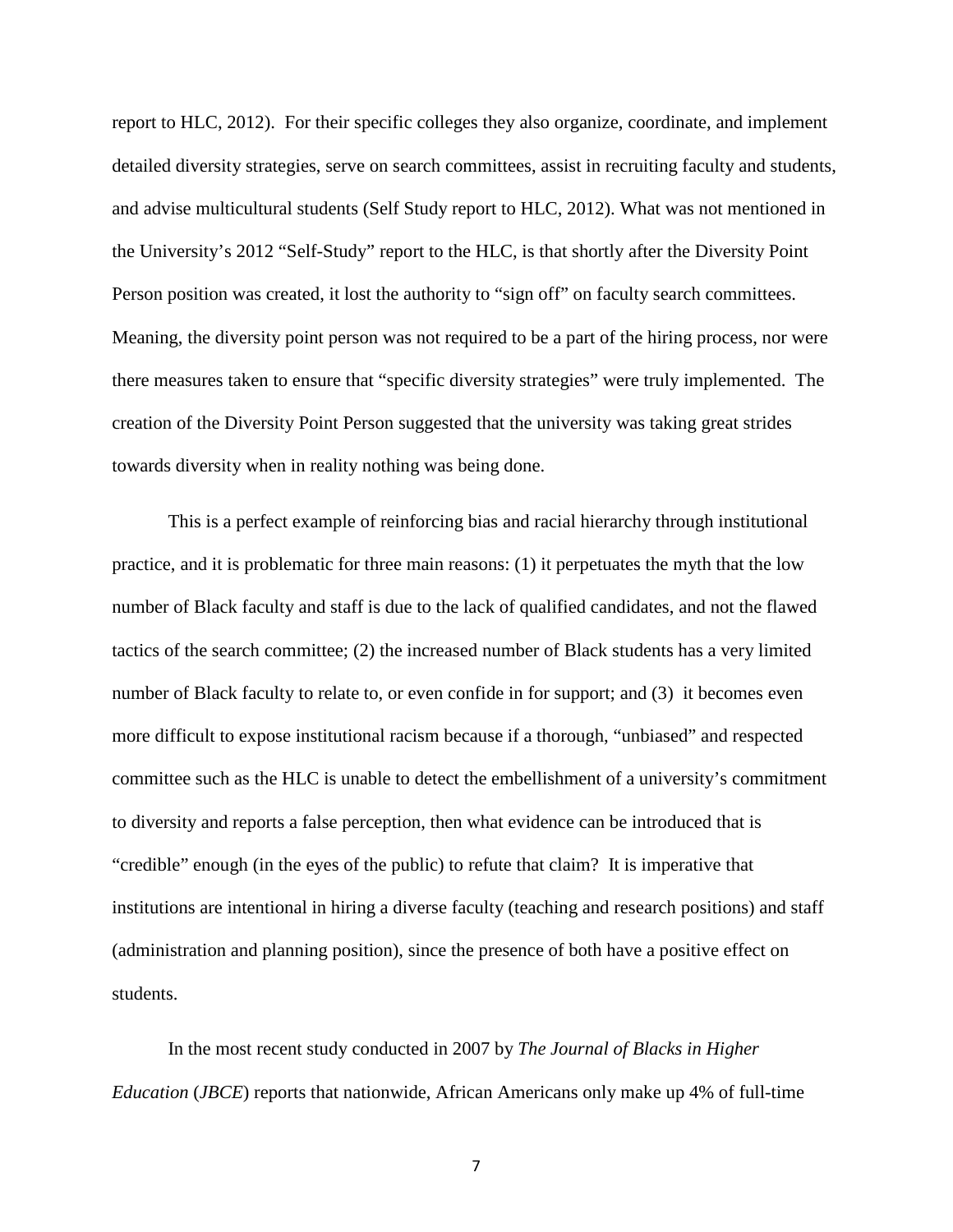faculty at colleges and universities (excluding HBCUs which would raise the average to 5%). On average, 80% of college and university faculty members are White. When there is a scarce number of Black faculty at a university, the results are twofold: (1) Black students may not be as confident in the classroom, and have difficulty fostering a strong faculty-student relationship, which can impede their academic success; and (2) the small number of Black faculty at these universities can be overextended to assist with the needs of Black Students. So there are negative repercussions for both the students and current faculty members.

Research shows that a positive faculty-student relationship is crucial to Black students' success. Students depend on faculty for mentoring, protection, counseling, and confirmation, all of which can influence their view of their college experience and academic abilities. This holds truer for Black students, who tend to be more dependent on faculty for guidance, support and recognition. Therefore, the absence of such relationships can leave Black students at a disadvantage and may also help explain the low retention rate (Tuitt, 2012). Black students express feeling more confident with Black faculty, believing they do not hold stereotypical views and may come from a similar background. Since there is such high demand for a positive faculty-student relationship and not enough faculty to fulfill that need, it is common for Black faculty to hold several responsibilities outside the realm of teaching, such as advising student organizations, and serving as mentors and academic advisors, and informal counselors since the majority of Black students do not use counseling services provided by the university.

In a college setting, Black students, along with Native Americans and Latino students, do not seek counseling because of lack of racially/ culturally similar or sensitive counselors (Harbour, 2009). Universities understand that *all* students experience high stress levels and have difficulties adjusting to college life. Therefore, college counseling centers are designed to deal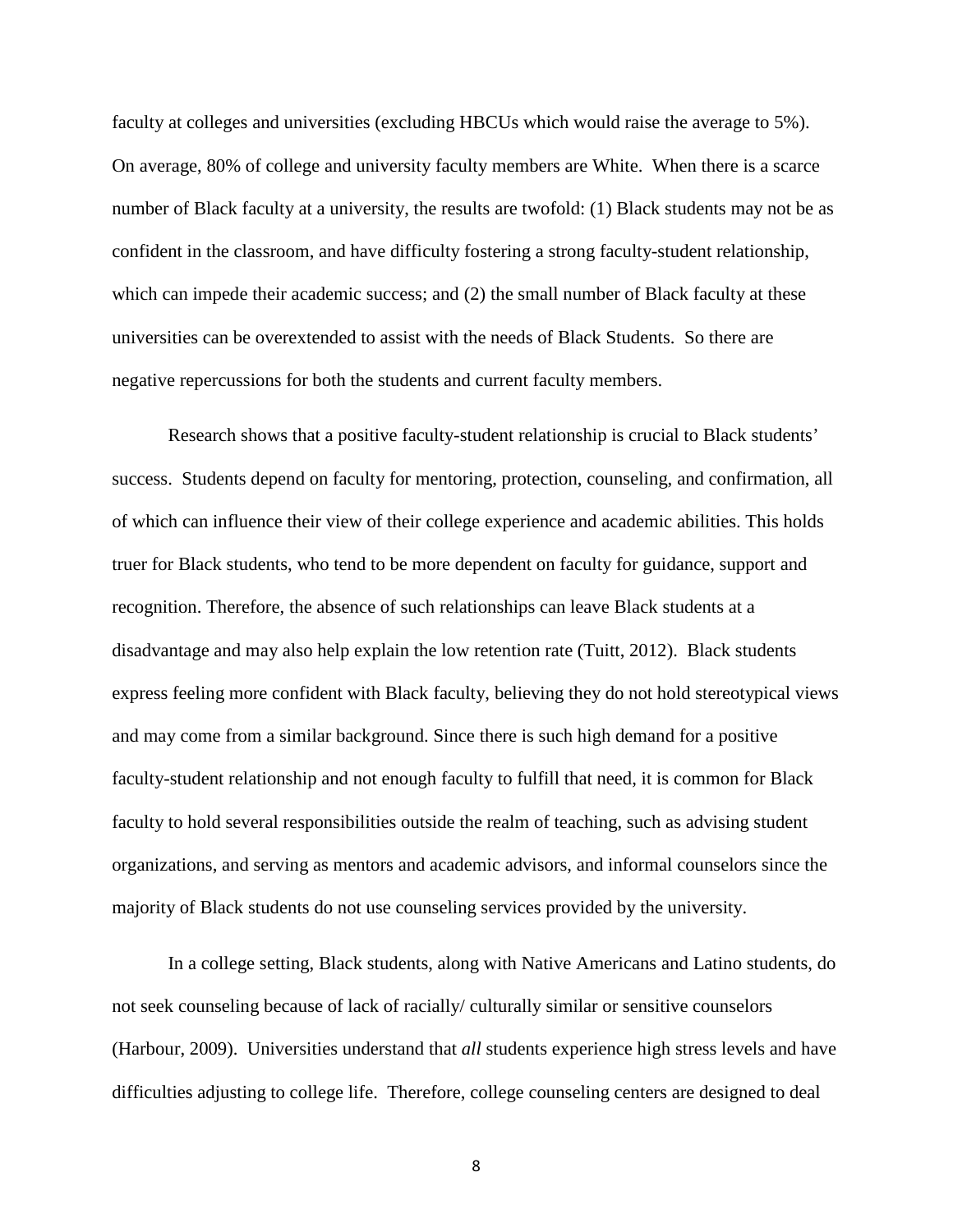with "acculturation, anxiety, depression, interpersonal issues, substance abuse, and eating disorders" (Harbour, 2009). However, Black students believe that university counseling services will merely reflect the same hostility they experience on campus, and thus will refuse treatment even if it is needed (Harbour, 2009). Black students instead turn to peers and Black faculty and staff as an alternative support system.

A 2009, the *Journal of Counseling Psychology* published the research study, "Reexamining the Relationships Between Racial Identity, Cultural Mistrust, Help-Seeking Attitudes, and Preference for a Black Counselor" by Shannon Chavez- Korell, Nancy J, Cunningham, and Darryl L. Townes. The authors argue,

When four decades of research and psychological literature suggest that Black clients generally prefer Black counselors, it creates a public health dilemma when Black people are underrepresented in the mental health profession and overrepresented in populations that have mental health care disparities (Chavez- Korell, Cunningham, Townes, 2009).

African Americans prefer Black counselors due to the mistrust of White counselors who often hold racial biases and commonly misdiagnose people of color (Harbour, 2009). This mistrust also applies to the medical healthcare system, because of the history of negligent health services and discriminatory and unethical research practices on African American patients. Although African Americans prefer Black counselors, statistics shows that it is nearly impossible to be seen by one. African Americans only make up 1.9% of American Psychological Association doctoral-level psychologists, 1.6% of psychiatrists, and 3.8% of those in counseling services (Harbour, 2009). This significantly decreases the likelihood of African Americans seeking mental health treatment *willingly*. Instead, unlike White clients who typically receive mental health treatment under preferred conditions, Black clients are likely to receive treatment under emergency, coerced and mandated circumstances (Chavez- Korell, Cunningham, Townes, 2009).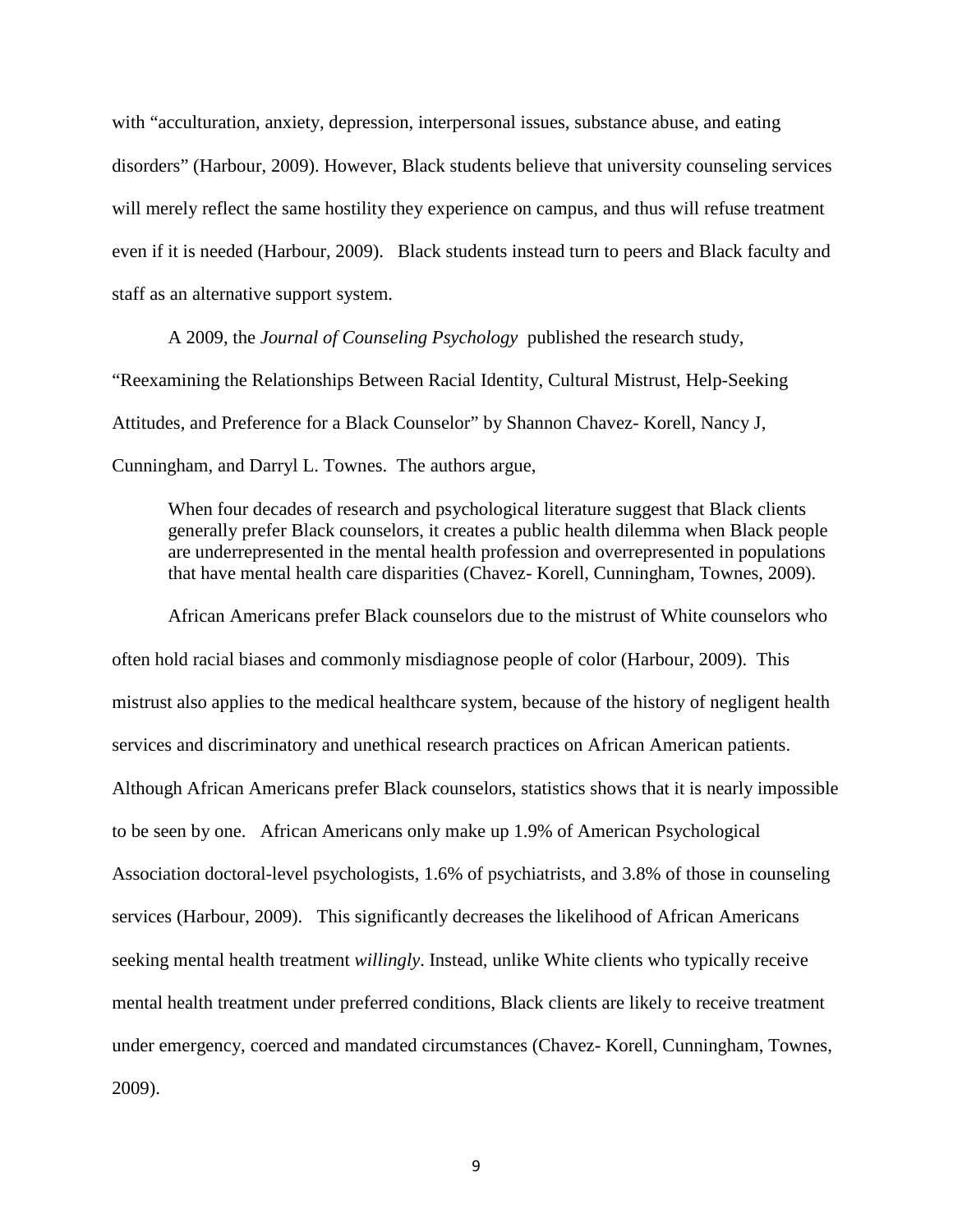In recent years, studies of suicidal behavior among emerging adults have begun to recognize cultural factors, such as acculturation and discrimination, in suicide attempts (Gomez, Miranda, Polanco, 2011). While African Americans' suicide rate are one of the lowest by racial group, it has spiked significantly over the past few decades; tripling between the years of 1985 to 2002. Of which, A staggering 84 percent were Black males (Chappell, 2006). Since 2002, the rate has slightly declined and remains around five per every 100,000 individuals annually (suicidology.org). Among African Americans, adolescence and young adults between the ages 15-24 are the most likely to attempt or commit suicide, as it is the third leading cause of death among Black youth (Chappell, 2006). Historically, suicides among African Americans have been ignored due to the belief that Blacks could not suffer from depression and were a, "psychologically unsophisticated race that was naturally high spirited and unburdened with a sense of responsibility" (nih.gov). Even members of the Black community opted to believe that suicide was a "white thing," something that did not happen to Black people. However, with the rising awareness of mental health, and the effects of depression and anxiety, suicide is changing from a silence phenomenon.

Another factor that complicates African Americans' unwillingness to seek mental health treatment is the stigma of mental illness. Although counseling sessions are not solely for individuals diagnosed with a mental illness, it still carries the stigma. Mental illness remains a field that is widely misunderstood and discriminated against across all demographics. Individuals diagnosed with mental illness are labeled as dangerous and incompetent and have difficulty finding decent employment and housing. They are more likely to be socially isolated, and criminalized for their behavior by being sent through the legal system instead of a mental health system (Rubinshteyn, 2015). Individuals with a mental illness are often blamed for their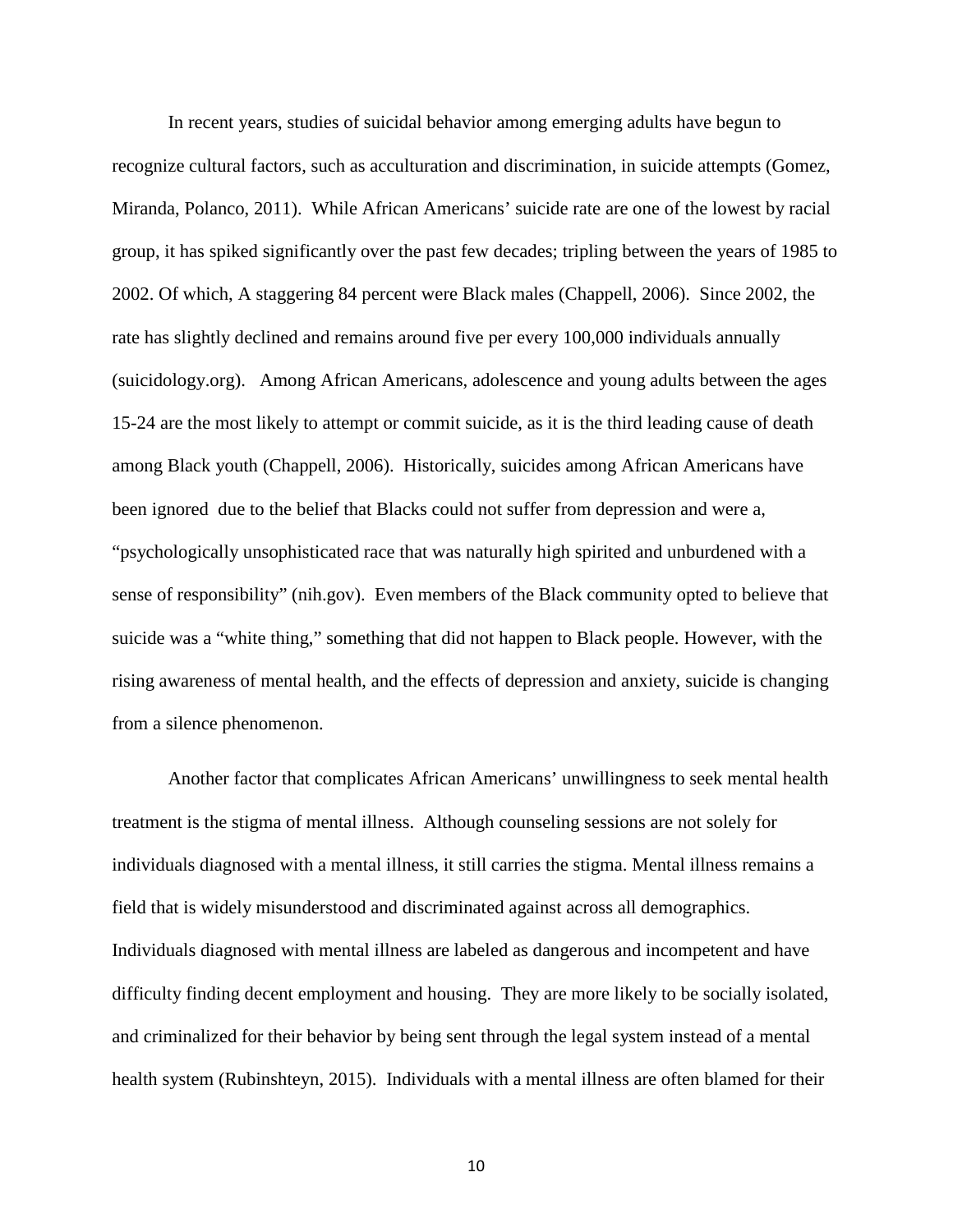condition, viewed as a result of the individual's life choices. This stigma, which produces discriminatory acts against those with mental illness, prevents individuals from seeking mental health treatment no matter how minor or severe their disorder may be (Rubinshteyn, 2015).

For African Americans, the mental illness stigma intersects with racial discrimination. Research shows that on top of the mistrust of medical and mental healthcare, African Americans suffer from a lack of available treatment and mental health awareness. They also receive inconsistent health care due to their sporadic hospital visits. This mostly occurs in emergency rooms by multiple providers, without the benefit of having one stable health care provider invested in their long- term wellbeing (Rubinshteyn, 2015).

 Another crucial component of the Black college experience at PWIs is experience of Black student athletes. There remains a longstanding debate concerning the exploitation of Black student athletes. Black students are the majority of the two sports that generate revenue, making up 57 percent in football and 64 percent in basketball. The National Collegiate Athletic Association (NCAA) makes an annual revenue of nearly a billion dollars, and student-athletes generate millions of dollars for their university (athleticscholarship.net). Institutions have become more concerned with visibility and revenue than the academic success of studentathletes. Many student-athletes are advised to major in disciplines of little value such as "general studies" or "recreational life," and 30 out of 50 flagship universities have a lower graduation rate for their Black student-athletes than their general Black student body (Rheenen, 2010). To be clear, this does not mean that Black student-athletes lack academic skill, but research suggests that they are not advised or counseled in a manner that stresses the importance of academic excellence.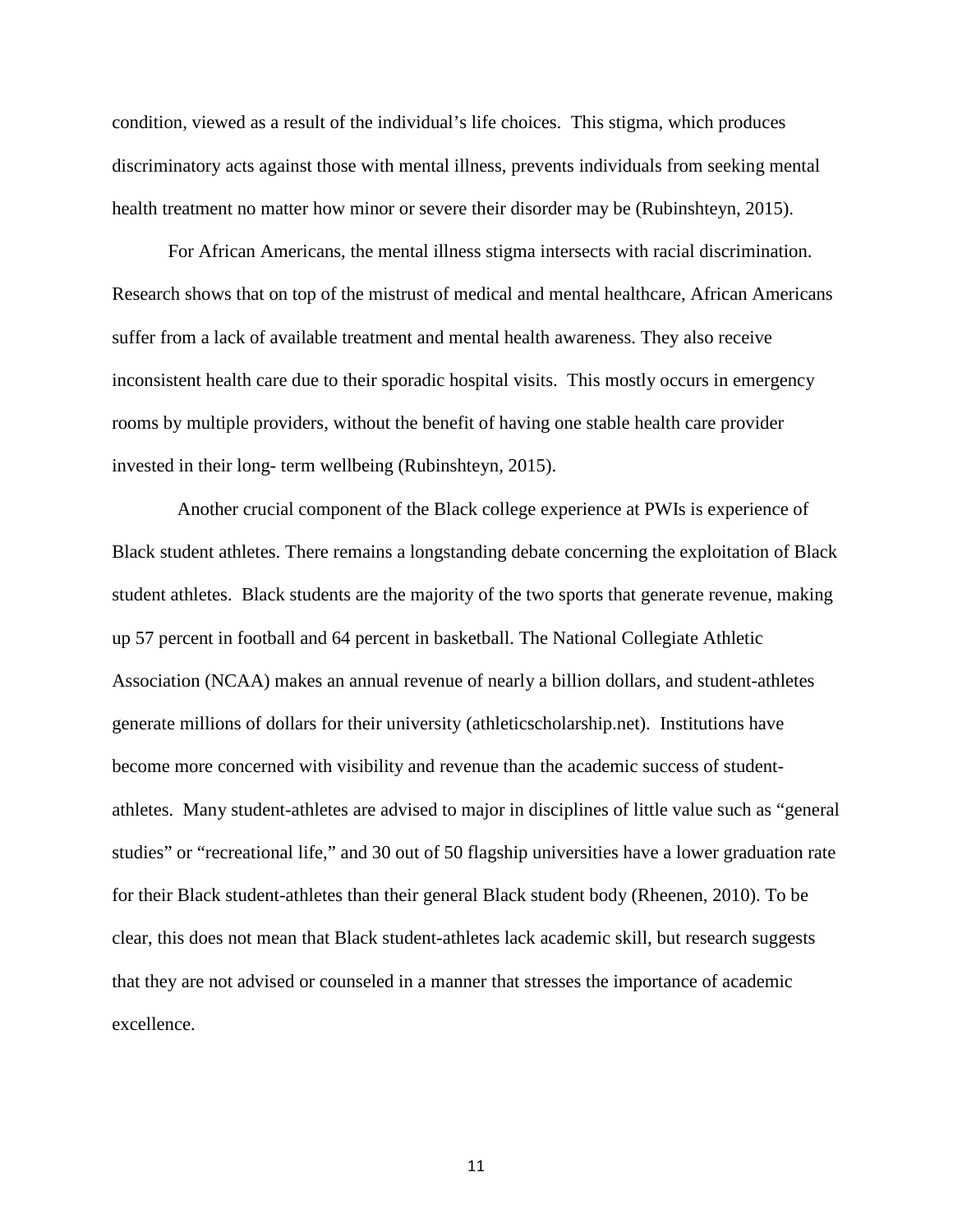The experiences of Black student athletes are complex in the sense that their status does not necessarily protect them from racial stigma and discrimination inside and outside academic settings. They must balance rigorous athletic schedules, academic course loads, and social life, a difficult task for all student-athletes. For Black athletes at PWIs, this task is further complicated by racial-stressors encountered by Black students in general, such as discrimination, negative stereotypes, and social isolation (Rahsaan, 2008). This stress is heightened for Black studentathletes who receive constant critique from their coaches and White peers who view them from a stereotypical mindset.

The underlying current of racism at PWIs makes it difficult for students of color to adjust to their campus and navigate their college careers. These difficulties are made evident by the graduation rate of Black students. *JBHE* released an article covering the statistics of 2015 Black graduation rate. *JBHE* found that the nationwide graduation rate of Black undergraduate students in 2015 was 42 percent, 20 percent lower than the graduation rate of their white counterparts. Although this percentage seems significantly low, it was a 3 percent increase from the past few years. The periodical also reported that the vast majority of the nation's highestranked universities showed an increase in their Black student graduation rate, with dozens of universities well above 65 percent. However, graduation rates were not as high for flagship state universities, where three-fourth of Black students were enrolled in the US, whose overall average is 42 percent.

On one hand, there has been an increase in the national Black graduation rate, but 42 percent is still significantly low. The graduation gap between White and Black students is due to a number of reasons. The cost of tuition, location, lack of college preparation, and poor racial climates on campus are all determining factors. As *JBHE* notes, universities with positive racial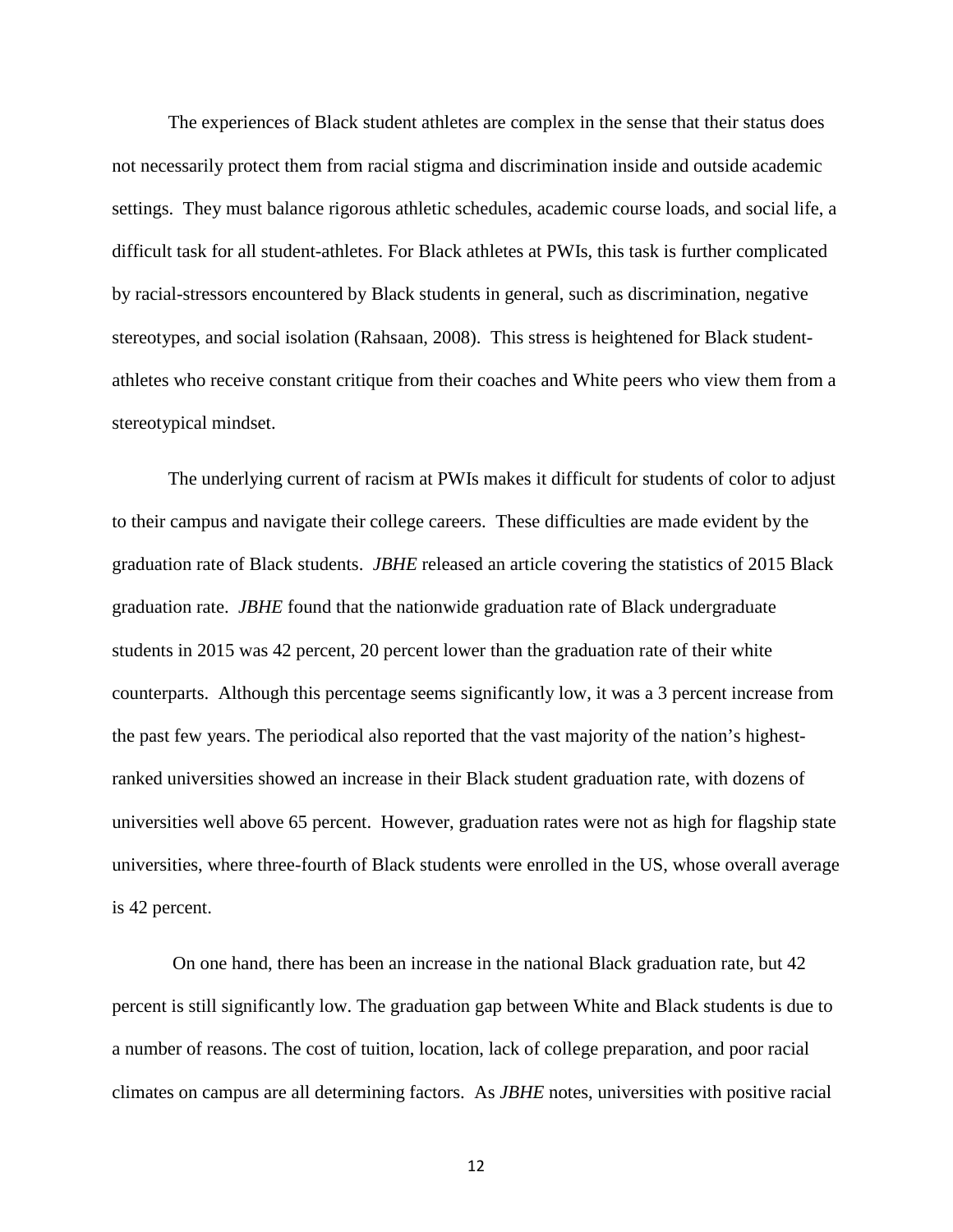climates and retention programs are sure to have a higher graduation rate for Black students than those that do not. It is dangerous to conclude that since the graduation rate of Black students is rising, they no longer face unique barriers.

In order to combat the low retention and declining acceptance rate of Black students, racism in all of its forms must be acknowledged and combated. Although colleges and universities claim to understand the importance of increasing the ethnic diversity of both students and faculty, the lack of policies and programs (diversity/cultural sensitivity training for employees, for example) to help ensure, calls into question their commitment to an inclusive student body. Neglecting to address and respond to the unique factors that contribute to the low retention rate of Black students illustrates the problematic ideologies of a post-racial society, which deemphasizes race in an effort to promote equality. It ignores the structural barriers implemented in secondary and postsecondary education that inhibit students of color from achieving academic success. This is made evident in the recent attacks on affirmative action in higher education.

The U.S Supreme Courts has recently ruled in favor of restricting the use, and even prohibiting, race-conscious guidelines in public university admission procedures (DEI Advisory Group, 2016). In 2012, the *Fisher vs. The University of Texas* ruling called into question the constitutionality of race-based admissions policies employed by the University of Texas. Abby Fisher, the plaintiff in the case, claims she was denied admissions into the University of Texas on the count of her being White. The case was revisited again [*Fisher II*] in 2015, during which the late Supreme Court Justice Antonin Scalia made damaging comments on Black students. Justice Scalia, a firm critic of race-based policies, stated that Affirmative action policies send Black students to universities that are too academically demanding, suggesting instead that Black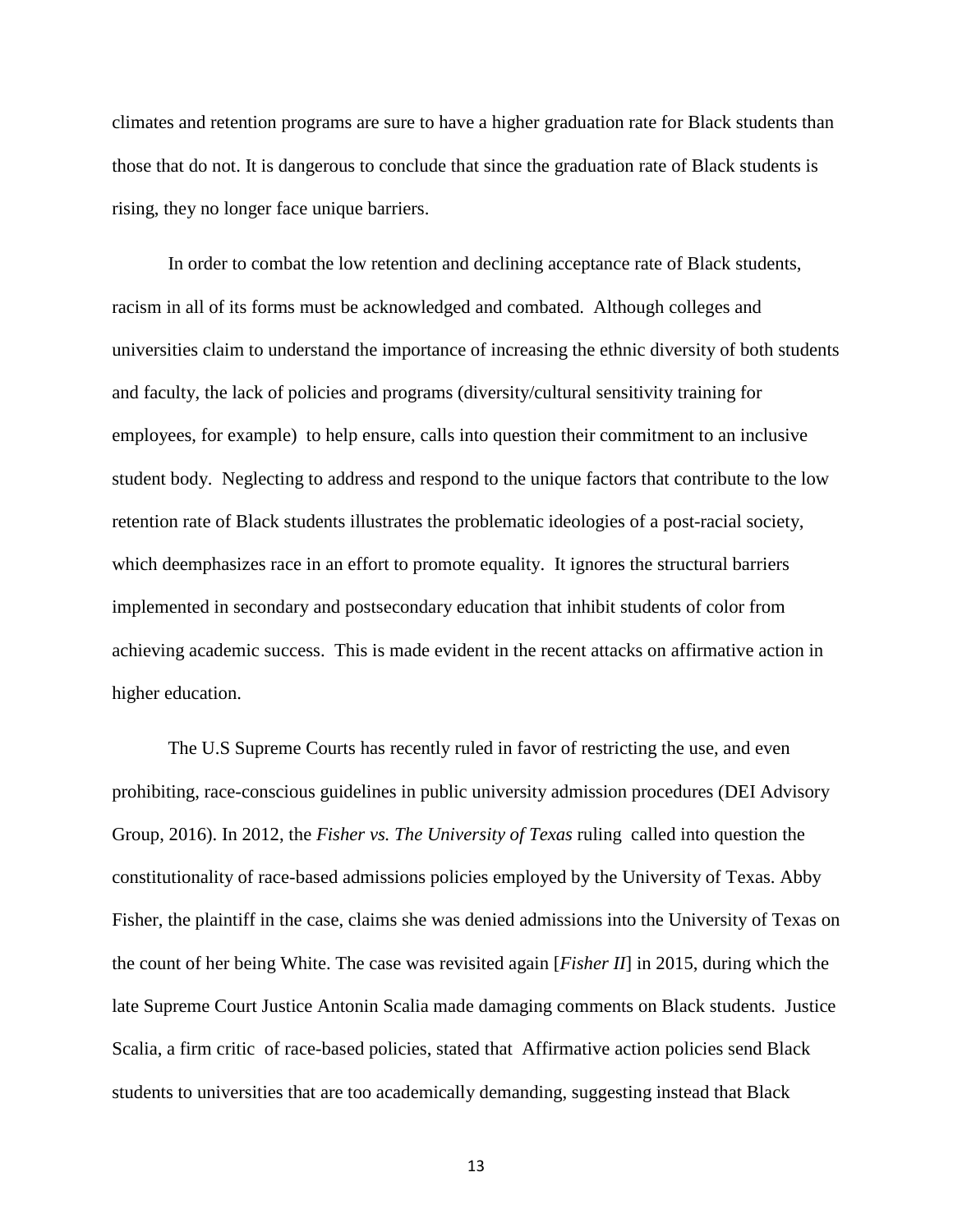students may fare better by enrolling in "slower-track" colleges ( DEI Advisory Group, 2016; Savage, 2016). He went on to say that he would vote to overturn any previous ruling that promotes racial preference in and outside the realms of education. Justice Scalia incorrectly concludes Black students are not academically capable or deserving to compete at top universities.

There are several factors that go into the admissions process, and yet, race is the criteria always challenged. The same scrutiny is not applied to gender-based policies when schools intentionally seek out and recruit female applicants. The impartiality of favoring relatives of university alumni, also known as "legacies," is also overlooked, although it widely excludes students of color. Yet, Justice Scalia and those in favor of doing away with race-based policies stand on the ironic argument that such policies uphold discrimination and inequality. To students of color, it sends the message that they are unwelcomed at their choice university. It furthers the myth that Black students are given a "free pass" into institutions of higher education while White students must "earn" their place. The high number of Black student-athletes reinforces the belief that Black students are admitted for their "talents" and not their academic records (DEI Advisory Group, 2016). The anti-race-based policy stance insists that if Black students *truly* deserved their space at high competing universities, then the removal of race-based policies would not negatively affect them. Instead, critics believe that its removal will "weed out" anyone who lacks academic competency, leaving only those who are academically fit regardless of race. The argument that race should not be considered in admission procedures tends to perceive race as an irrelevant social construct with no merit, without acknowledging the institutional biases intact by the educational system to uphold the current racial hierarchy. It endorses the post-racial rhetoric that intelligence and hard work, not race, are the only relevant attributes in higher education.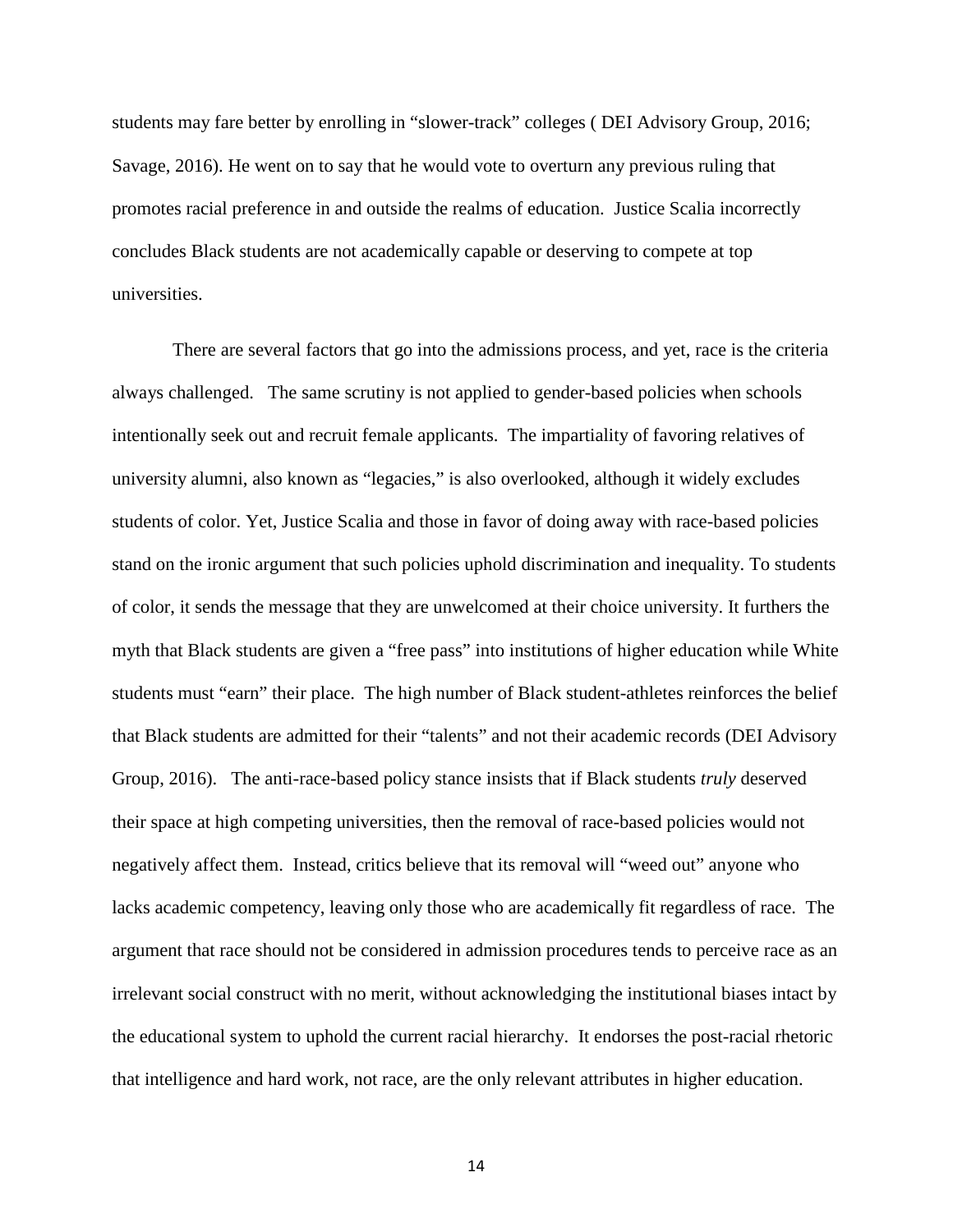President Obama's two terms as the ultimate proof that the nation has transcended into a post-racial society (a society free from racial prejudice and discrimination), while simultaneously reinforcing White supremacy. President Obama's election has legitimized attacks on programs, laws and policies set in place to protect and serve marginalized communities and people of color. Despite his election, city administrators can poison an entire Black community without consequence, police officers can murder unarmed citizens on video without repercussions, and states can neglect the needs of their urban public schools until they are forced to close. This is made evident by the presumed presidential nominee by the Republican Party, Donald Trump. Trump has promised to "Make America great again," an uncanny resemblance to Nixon's rhetoric of "Law and Order." How is Trump able to successfully run a racist, homophobic, sexist and irrational campaign with no political credentials or experience? African and African American Studies Professor Shawn Alexander explains,

[Donald Trump] is a demagogue feeding off the climate of the country. His political ascent has been propelled by the rabble – the birther movement, anti-Obama and Tea Party rhetoric, xenophobia and a host of other sordid impulses in our political culture. Our institutions, particularly the Republican Party, appear too passive to demand anything better (historynewsnetwork.org).

Political parties and voters are willing to accept Trump's program in an effort to maintain racial hierarchy and power.

Universities and colleges are a reflection of their broader society, so it is no surprise that the outside conditions have a direct effect on students, even if the two seem unrelated. This is particularly true for African Americans who have used campuses as a space of protest. This was true in the 1960s and 1970s, when Black students protested for the creation of Black studies classes and programs, the increase of Black faculty and staff, and the right to fair treatment on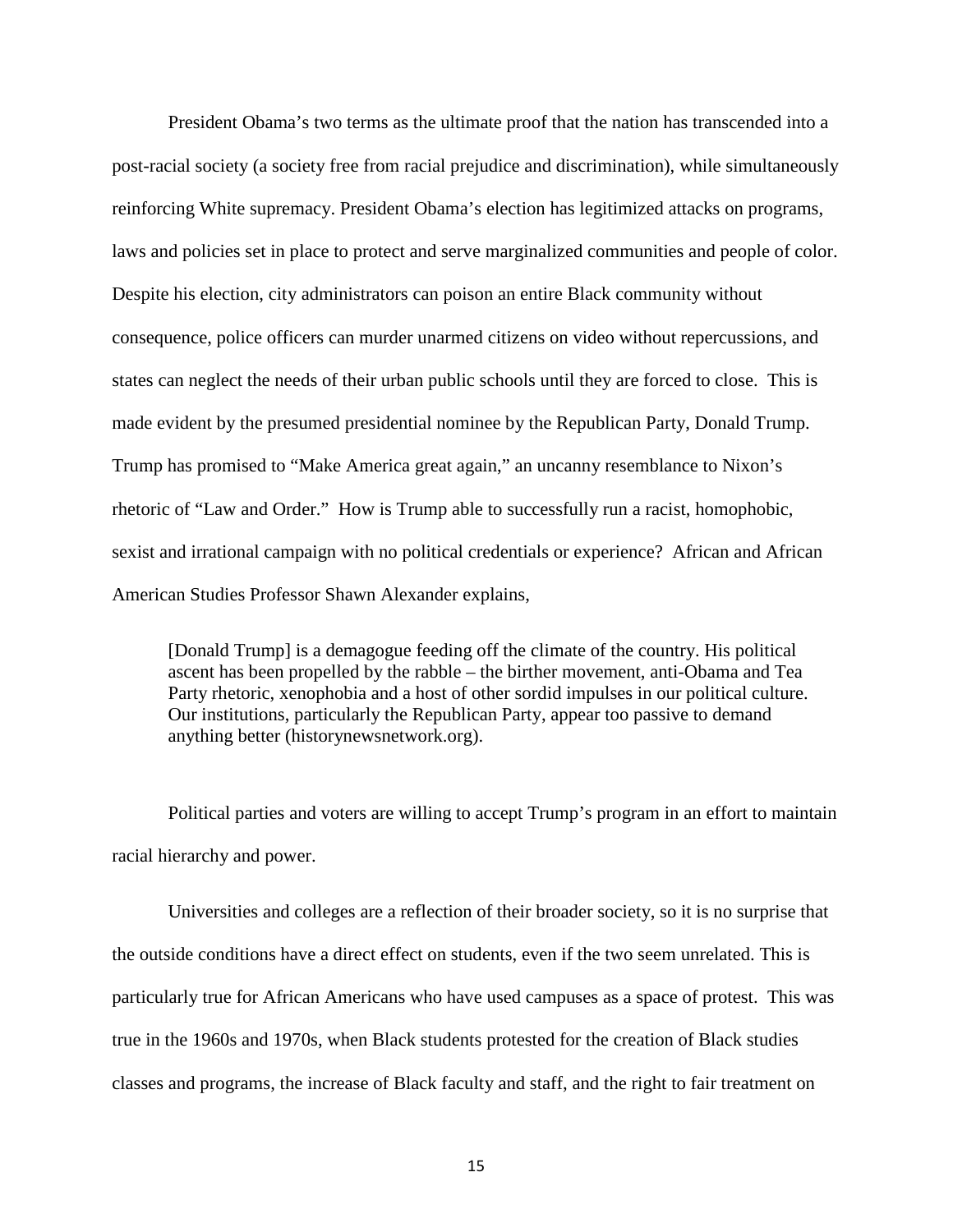campus. It is important to note that Black student activism and protest is not a new phenomenon that began with the BLM movement. Instead it is a key strategy that has been employed by Black students and it has reflected their sense of belonging to a broader African American community.

In an article published by the *Chronicle of Higher Education*, historian Angus Johnston argued that the shifting demographics of college students, which began in 1965, is pertinent to both the decline of student activism and its reemergence in the past few years. The average college student today, Johnston explains, is no longer a "traditional student" who is single, living on campus, enrolled full-time and without children. That only represents one out of every six undergraduate students. Instead, nearly two-fifths of undergrad students are over the age of 25 and over one-fourth are parents (40 percent of which are students of color). Students are more diverse than ever before, and they face more complex issues while obtaining a degree. With the rising rates of tuition and loan increases, living expenses, and the difficulty obtaining employment, students have been more concerned with their finances than the college students of previous generations.

The shifting demographics and the extreme financial burden that accompanies pursuing a degree are likely reasons for the decline of student activism. Another key factor, Johnston argued, is the criminalization of protests. School administrators today are more likely to call in authorities on protestors which can and has led to mass arrests, physical violence, and serious disciplinary charges. Historically, it is not uncommon for student "agitators" to even be monitored by local authorities. The fear of repercussions was successful in crushing the spirit of organizing, at least for a while. Racism has emerged as the noticeable subject of student protests. In the fall of 2014, protest resurfaced in higher education after the shooting of unarmed teenager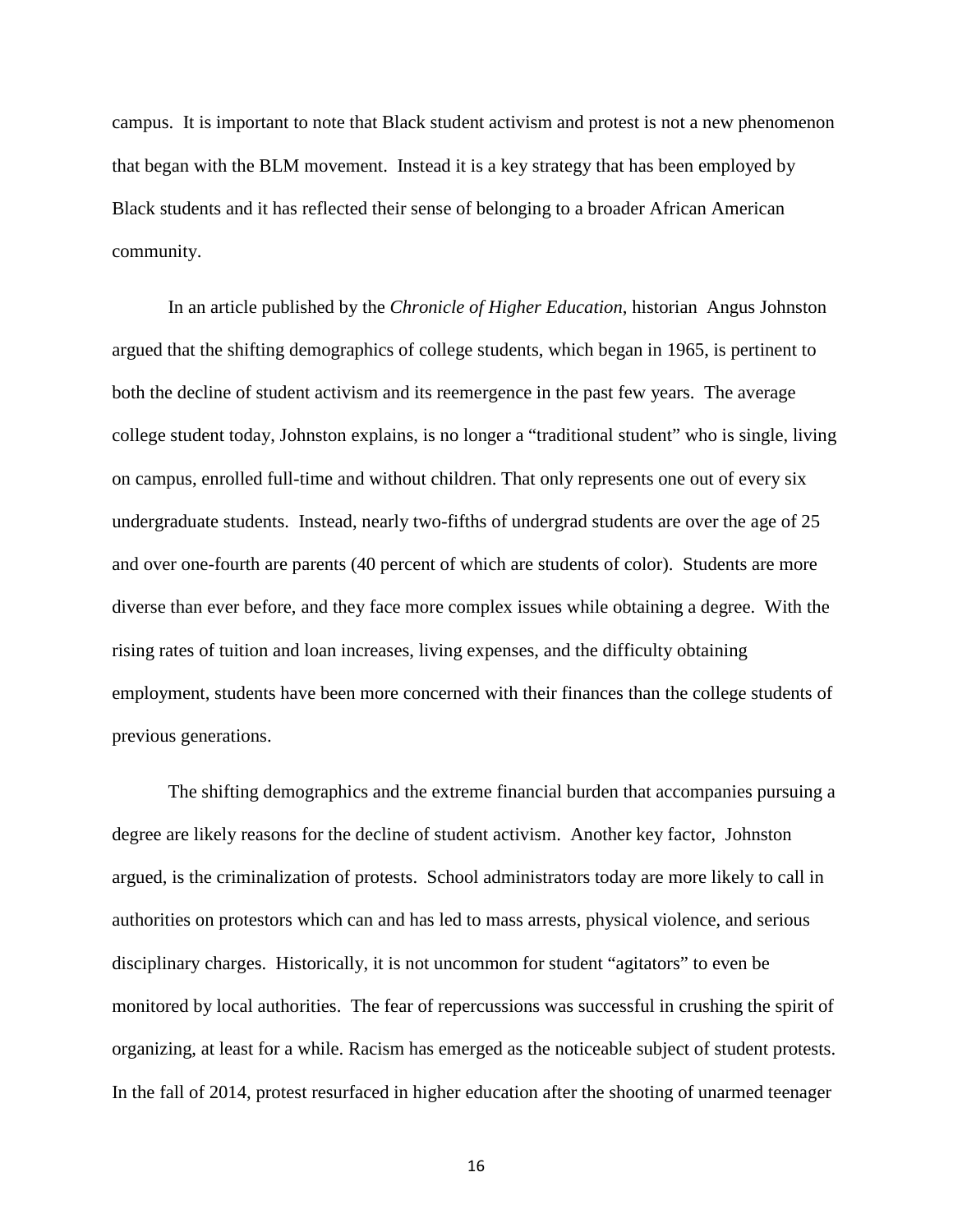Michael Brown by Officer Darren Wilson. However, Brown's death was the final piece to a storm that had been brewing since 2012.

On February 26, 2012, 17-year-old Trayvon Martin was shot and killed by selfproclaimed neighborhood watchman George Zimmerman. Martin was on his way home from a 7-Eleven gas station when Zimmerman pursued him. Zimmerman insisted that Martin looked "suspicious" and thought he may have been connected to a string of robberies in the neighborhood. After an altercation, Zimmerman shot and killed Martin and later claimed it was on the grounds of self-defense despite the fact that Martin was unarmed. Social media played a crucial role in bringing attention to the murder, and as the news swept across the nation, the Black community quickly united under the hashtag #IamTrayvonMartin. Black men and women photographed themselves in hoodies in honor of Martin. Even celebrities joined in the fight against injustice, two of the most notable examples being the Miami Heat basketball team photographed in hoodies, and the September 2013 cover of *Essence Magazine* picturing NBA player Dwyane Wade and his two sons in an issue titled "We Are Trayvon."

What was just as disturbing as the murder of the unarmed teen was the acquittal of Zimmerman on all charges on July 13, 2013. That night, protests occurred in various cities nationwide. Black parents expressed their grief, claiming that the justice system's failure to convict proved that Black children's lives hold no value in the eyes of the court. Scholars, journalists, reporters, and lawyers who claimed that the case had nothing to do with race only fueled the fire of frustrated African Americans who deal with the repercussions of a racial justice system daily. Activists began fighting for stricter gun laws and the revamping of Stand Your Ground laws that exist in various states. In the state of Florida, the law permits the use of deadly force against an assailant who is believed to be an imminent threat, even if there is a safe avenue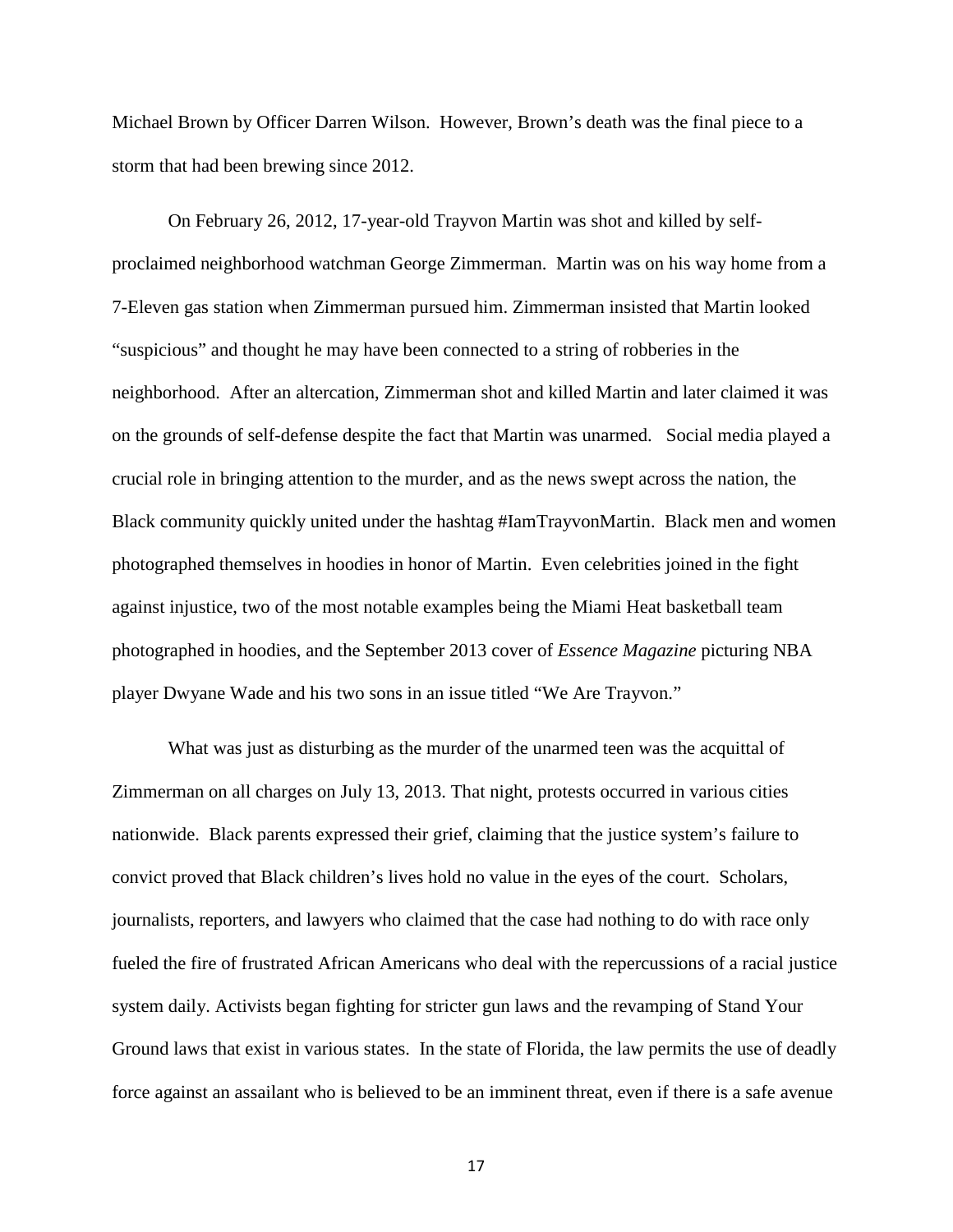of retreat (washingtonpost.com). Initially, this law was used to justify Zimmerman's actions, and explain why police did not immediately seek to prosecute him (Zimmerman remained free for 44 days after the shooting.) While Zimmerman's lawyers chose not to use Stand Your Ground as a defense strategy, it still heavily influenced the jury's decision to acquit Zimmerman on all charges. In response to Martin's death and Zimmerman's acquittal, grassroot activist organizations like the Dream Defenders and the Black Youth Project formed programs for Black youth to combat issues like mass incarceration, criminalization, and the school-to-prison pipeline. Before the Black community could come to terms with the acquittal of Zimmerman, and determine what that meant for Black youth, especially Black males, another shock hit in the summer of 2014.

On August 9, 2014, unarmed 18-year-old Michael Brown was shot and killed by Officer Darren Wilson in Ferguson, Missouri. After Brown was shot, his body remained exactly where he fell for at least four hours (New York Times, 2014). Neither authorities nor medics on the scene attempted to hide the site of Brown's bloody lifeless body. As neighbors gathered around the scene in disgust, the disregard for Brown's body was taken as a sign of blatant disrespect. Ferguson committeewoman Patricia Bynes said, "It was very disrespectful to the community and the people who live there. It also sent the message from law enforcement that 'we can do this to you any day, any time, in broad daylight, and there's nothing you can do about it.'" As if the sight of Brown's body was not disturbing enough, local news sources quickly interviewed Brown's friend and witness to the shooting. This witness adamantly claimed that Brown's hands were raised saying, "don't shoot, don't shoot" right before he was shot at least six times by Officer Wilson. News of the shooting went viral on Twitter, Facebook, and news outlets such as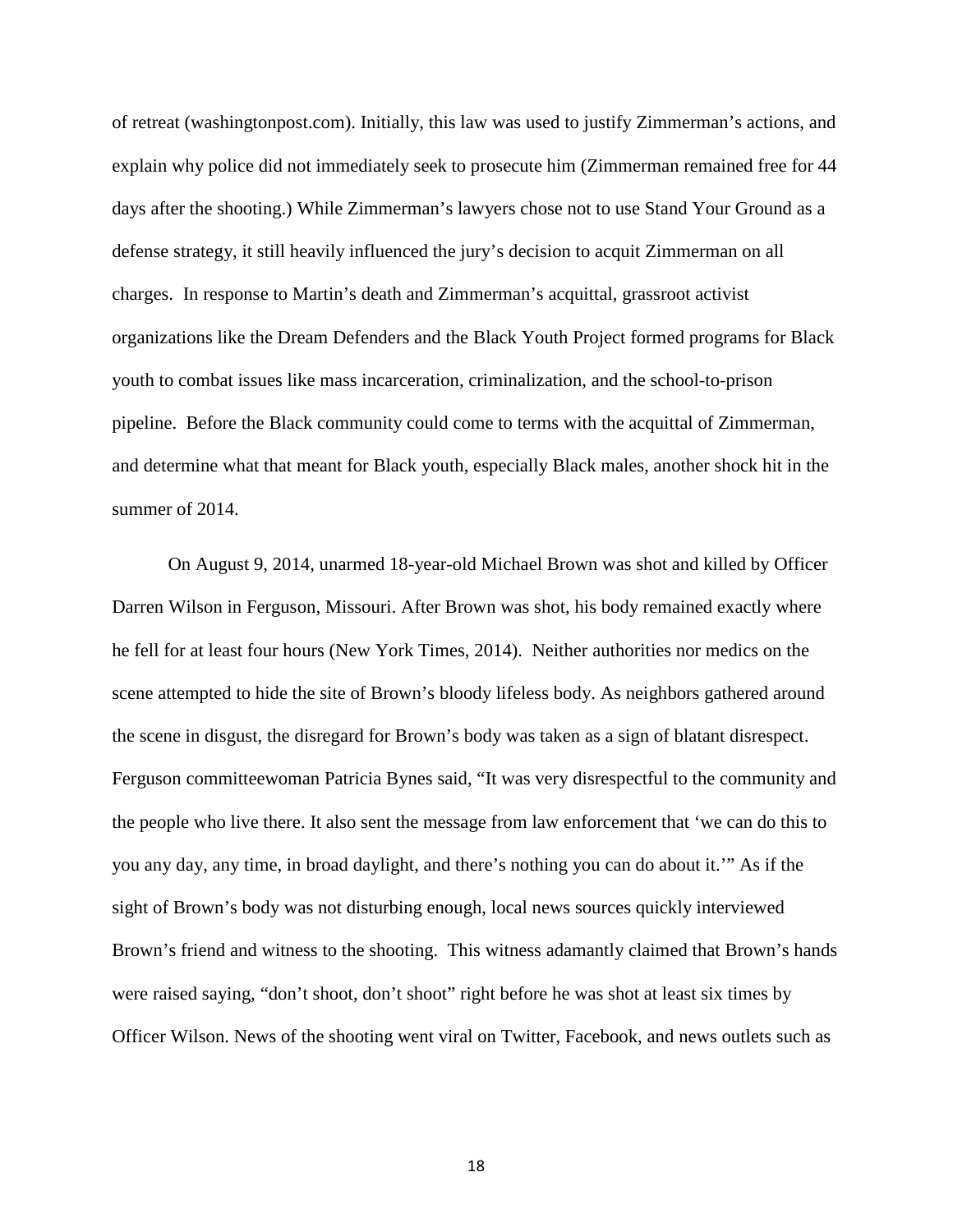CNN. Overnight, the small city of Ferguson, a place unfamiliar to people outside St. Louis, became the nation's focus.

Ferguson erupted in both riots and peaceful protesting. Citizens, activists, pastors, and even gang members took to the streets with signs reading "hands up, don't shoot" to express their discontent with the abuse of authority and police brutality. Ferguson authorities responded with excessive force, militarizing police and releasing tear and smoke bombs along with making countless arrests. Hundreds of people from nearby metropolitan cities, and even from outside the state of Missouri, flocked to Ferguson to join the protest. Demonstrations took place all over the nation, especially in the Midwest, in honor of Brown and the broader issue of police brutality against the Black community. Many onlookers assumed that the fires would soon die out and the small city would be back to "business as usual" after a couple of weeks. However, protests and demonstrations occurred daily from August 9, until after Officer Wilson was cleared of all charges on November 24, 2014 by a prosecutor who seemed more than hesitant to charge Wilson in the first place.

How did Ferguson spark enough outrage to send several cities into a state of "racial unrest?" Surely police brutality is not a new issue, especially to the African American community. Killing Back unarmed civilians with no consequence seemed to be the "newest trend" that was finally catching the nation's attention. Maybe it was too soon after the 2013 acquittal of Zimmerman, who shot and killed Trayvon Martin in 2012. It may have been too soon after the death of teenager Jordan Davis, who was killed by Michael Dunn in November of 2012 because his music was "too loud." Or maybe because Ferguson represented the broader issue concerning the quality of life of African Americans, its constraints, how it is lived, and how it is perceived.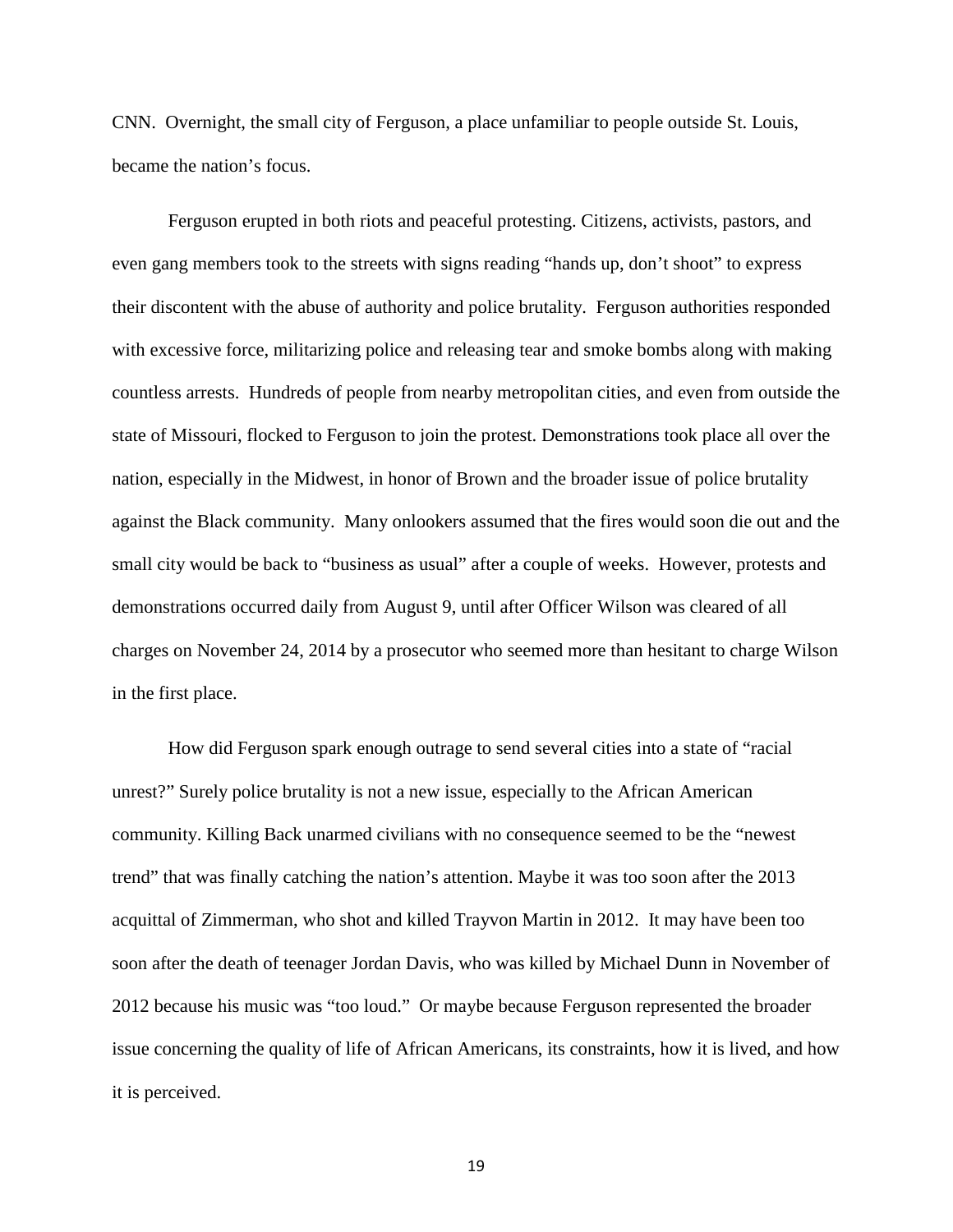Taking a deeper look into Ferguson, the issues were larger than Michael Brown and police brutality. Brown's death became a means to bring numerous issues into public discourse. When Ferguson experienced an influx of African Americans residents in the 1990, it transformed from a suburban town to an isolated, low-income city. Despite the fact that Ferguson's small population of 21,000 is majority Black (67 percent), it remains centered around a white power structure (McCarthy, 2014). Ferguson residents complain of police harassment, lack of employment, poor housing and education, and a biased justice system (Sneed, 2014). The small St. Louis metropolitan city remains systematically segregated, and in March 2015, the Justice Department released a 100-page report that deemed the Ferguson Police Department (FPD) and the municipal court system's practices unconstitutional (justice.gov, 2015). The report stated that the FPD disproportionately detained and arrested African Americans. It also pointed out that the municipal court systems are more concerned with revenue than public safety (justice.gov, 2015). For these reasons, and others, Ferguson resonated with so many African Americans across the U.S. The racial disparities displayed in Ferguson may be more extreme than in other cities, but it is nowhere near unique.

After the death of Mike Brown, the hashtag #BlackLivesMatter, created by Black activists Alicia Garza, Patrisse Cullors and Opal Tometi, went viral. The slogan soon reached beyond social media and became the rallying cry of a movement to bring about change. Although the BLM movement was initially fueled by gun violence and police brutality. The hashtag itself was created in a direct response to the murder of Trayvon Martin, it stressed the importance of all Black lives, despite their appearance, sexual orientation, economic status, religion, etc. in a fight against all channels of inequality.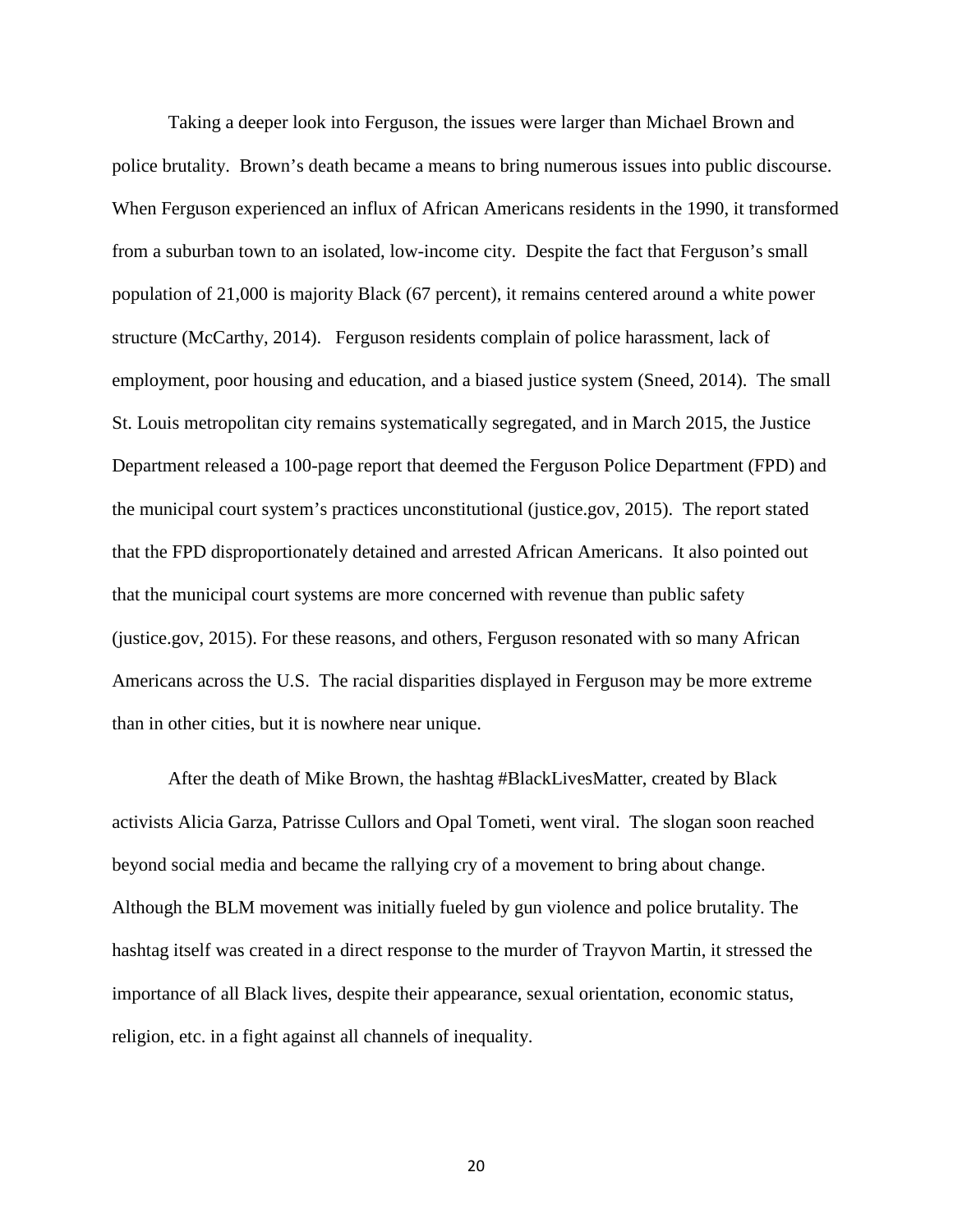College campuses were not immune to the wave of protests that grew in the late summer of 2014. Black students at institutions of higher learning in Kansas, Missouri, Texas, Oklahoma, and several other states, began holding protests and demonstrations as early as the first day of classes that lasted well throughout the school year. Many were organized through Black Student Unions/Associations. For Black students at MU, only two hours away from Ferguson, the death of Mike Brown was the beginning of a tumultuous, game-changing year. Recapping the history of African Americans at MU, including their community life, contributions to the university, the Black experience, and student activism and protests will help shed light on the current state of MU. Doing so also stresses two points: The contemporary experience of Black students and context of racism at MU is a glimpse into ] longstanding issues at both the university and in Columbia, where it is located; and the current activism displayed by Black students was built upon the foundation laid by previous generations of Black activists at MU.

Missouri was still a slave state when MU was founded in 1839. In fact, some founders of the university were strong advocates for slavery. Although the first Black student was not admitted to the university until 1950, African Americans were involved with the university as early as 1841 as slave laborers, and later as free workmen after emancipation. Columbia slave owners often temporarily leased their slaves to the university for service work. Even the first president of the university, John Hiram Lanthrop, had a slave to carry out both domestic chores and university work (Cook, 1966).

After emancipation, it was common for newly freed African Americans to continue working for their former owners. In Columbia, Black men held a range of jobs, including working on farms, and as blacksmiths and butchers, while Black women stayed in domestic work. University jobs were sought after in the Black community since they were the most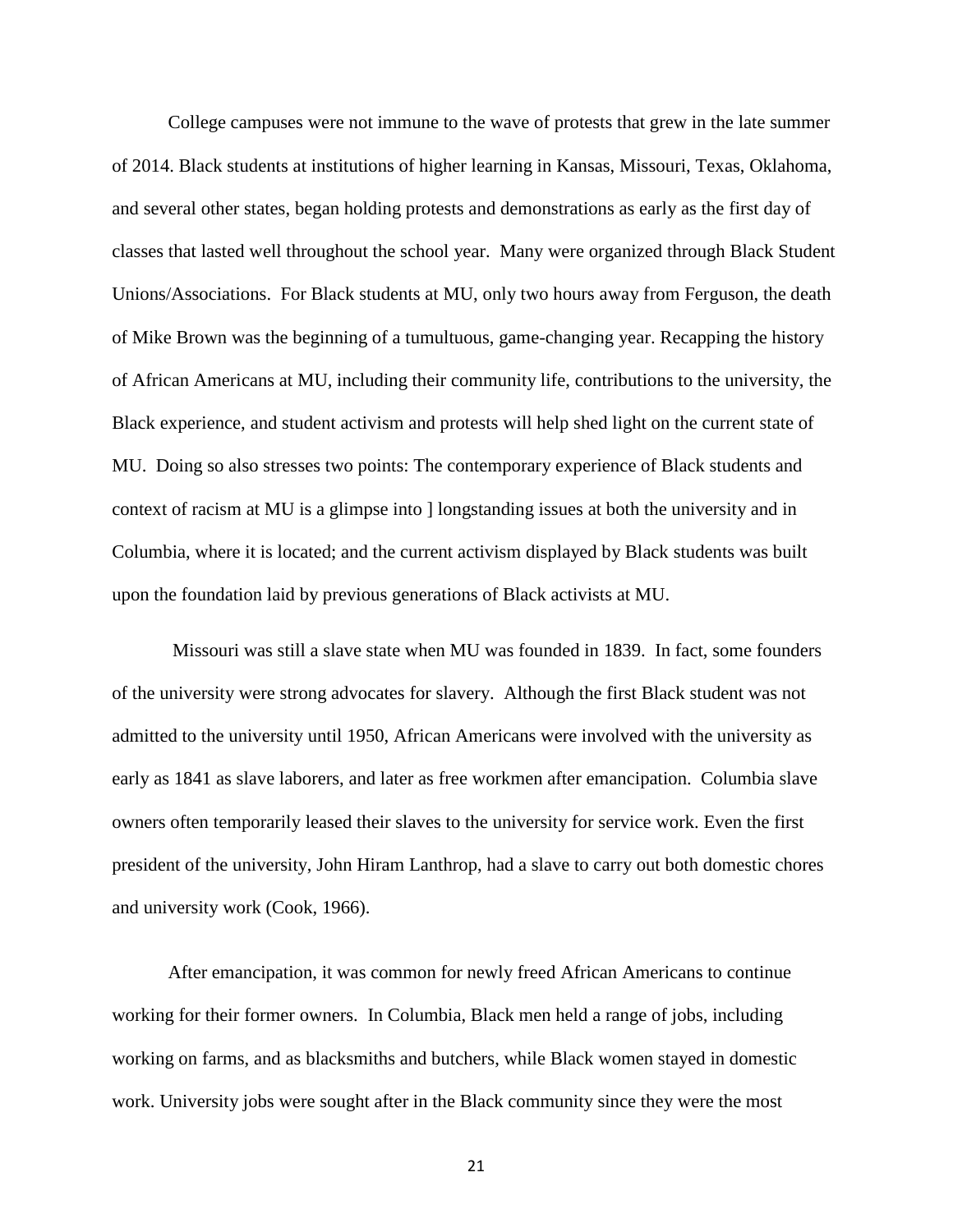lucrative (Cook, 1996). Therefore, those employed by the university became the backbone of Columbia's Black community by supporting Black-owned businesses and churches.

Owning property remained key to economic mobility, and African Americans who could afford the means quickly bought land and began their own businesses (Cook, 1996). African Americans developed a strong sense of community, and their economic mobility posed a threat to the White population. Violence was used as a tactic to impede the progress and economic mobility of the Black community. The most notable example of this was the brutal murder of James T. Scott. Scott worked as a janitor for the university in the 1920s, and his duties included burning the bodies of dead cats and dogs used in science projects. He was considered a part of the "upper class" in the Black community and was wealthy enough to buy a new car, a rare accomplishment in both the Black and White community (Huber, 1991). Scott was wrongly accused of rape and hung by a vigilante mob, which allegedly included MU students, at Steward Road Bridge in 1923 (Huber, 1991). The accusation of rape against Scott was a scapegoat for the White community's real issue: he embodied Black success. Scott's death was a warning to all African Americans in Columbia to "stay in their place." Despite this, Blacks still competed to jobs at the university, despite the fact that they were not allowed to teach or train at the school (Cook, 1996).

The historical Black college Lincoln University, in the state capital of Jefferson City, was founded by soldiers of the  $62<sup>nd</sup>$  and  $65<sup>th</sup>$  colored infantries in 1866 (lincolnu.edu). Lincoln was granted university status in 1921 to serve as an equivalent of MU for Black students pursuing higher education. However, Lincoln, like other African American land-grant institutions at that time, did not offer college-level work (Cook, 1996). Black students were not appeased with the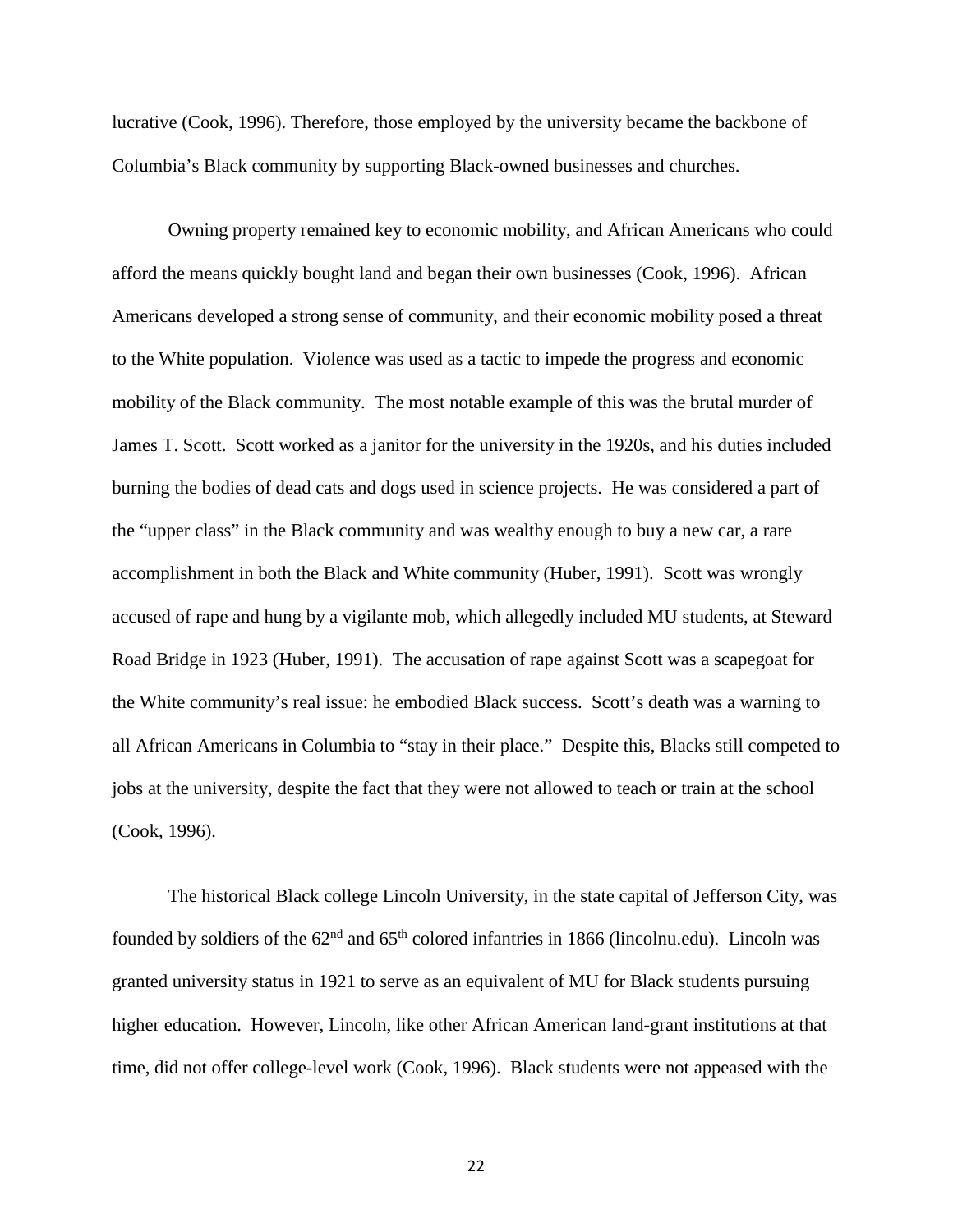university and still sought access to White institutions. From 1935 to 1950, about 70 Black students applied to and were denied by the University of Missouri (Cook, 1996). Even Black students with superior academic record could not override the prejudice of Missouri segregationists.

1935 also marked the year that Lincoln graduate Lloyd Gaines applied to MU's law school. Gaines was denied admission and encouraged by the university to apply to Lincoln where the state would pay for his tuition. Gaines worked with National Association for the Advancement of Colored People (NAACP) and their lawyer Charles Houston, who was focused on ending segregation in the field of education (Baker, 2015). Instead of granting Gaines admission, the Taylor Bill was passed in 1939 to provide funding of \$200,000 for Lincoln to offer education equal to MU. This, however, did not deter Gaines or other Black applicants from seeking admissions. Unfortunately, Gaines went missing in 1939 and was never seen again. Despite every attempt on behalf of the NAACP to keep the case open, it was dismissed by the court in 1940. Even though Gaines was not around to witness the first Black student at MU in 1950, his case was significant in providing the legal strategy employed by the NAACP to fight national segregation in education.

After a tremendously long battle, the first Black students were finally admitted into MU after a circuit court judge's ruling in 1950, which stated that the denial of qualified Black applicants was a violation of both the Missouri and the United States constitutions. Even so, Black students were only allowed admission if they were studying subjects not offered at Lincoln University. This stipulation was eradicated after the Brown V. Board of Education of Topeka ruling that outlawed segregation in the field of education in 1954. The first few years of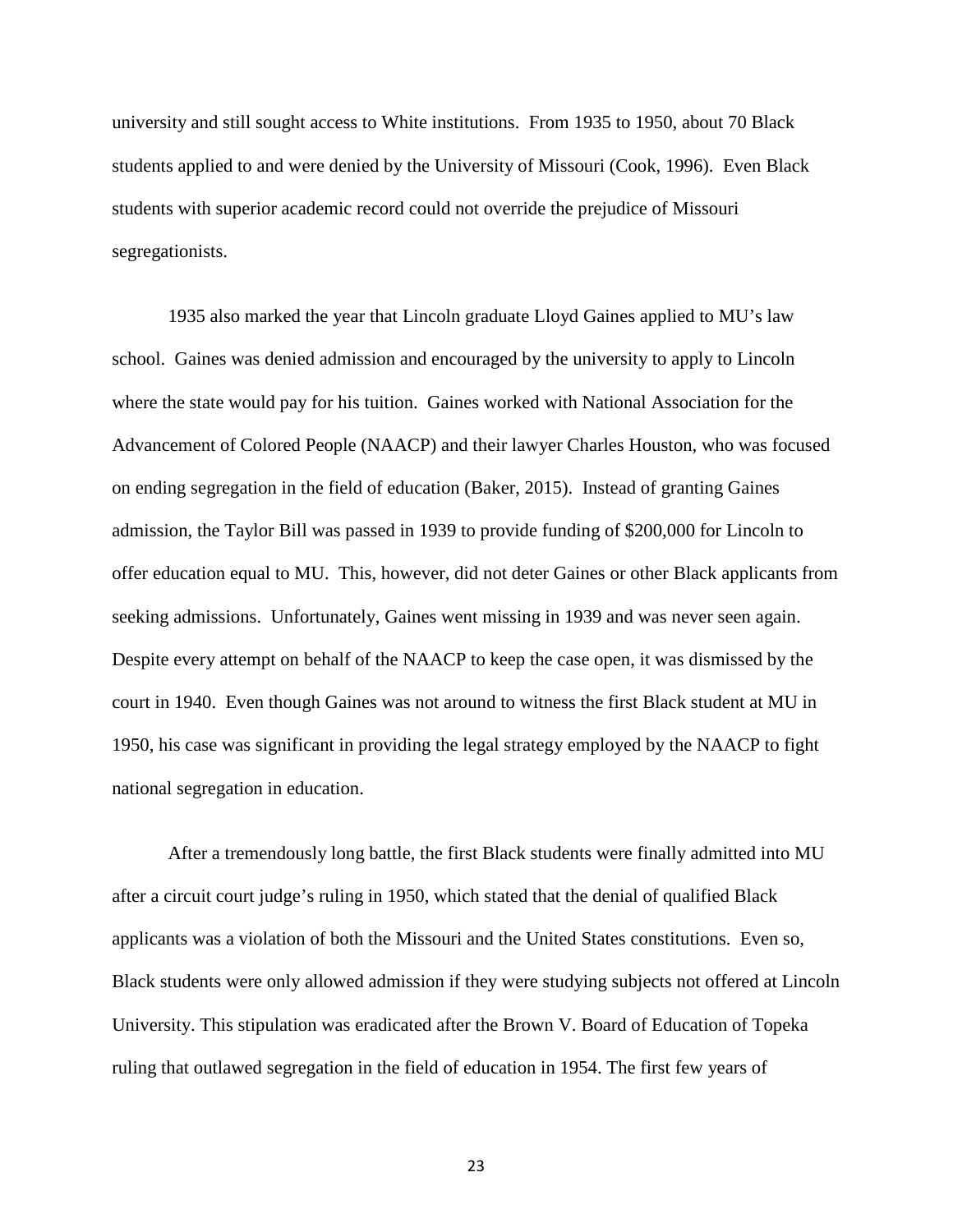desegregation at MU only saw about 20 to 30 Black students per academic year. These students often felt alienated with no black teachers (the first professor did not come until the 1960s) and barely any Black peers, they found comfort in the kindness of Black university workers (janitors, cooks, etc.). Black students leaned on each other for support.

Black students and activism seemed to go hand in hand at MU. As the Civil Rights Movement evolved, "sit-ins" became a popular strategy nationwide to contest segregation. In 1959, students coordinated a sit-in at the Tiger Inn restaurant near campus. The Congress of Racial Equality, more commonly known as CORE, was denied recognition as a MU chapter and instead organized through the city of Columbia. CORE focused on racial restrictions and biased dorm applications. At the time, students were required to mark their race when applying for a dormitory room, and Black students were rarely roomed with White students. MU also provided a list of off campus housing, much of which was owned by racist landlords who would not rent to African Americans. This aided in keeping the enrollment of Black students low at the university, since living off campus was a cheaper yet nearly impossible option for Black students who could not afford to live in highly priced dormitories. CORE continued to fight this issue until the "race question" was taken off the dorm application. Although MU would not terminate its agreement with racist off-campus landlords, the university did change aspects of dormitory housing, such as allowing students under 21 to live off campus if they chose (Cook, 1996).

By the 1960s, student demographics were changing, and slowly but surely the number of Black students increased at the university. However, students, administrators, and teachers at MU seemed unwilling to adapt with their student body. Black students were still isolated and did not fit in with the mainstream culture or school traditions. Not only were they culturally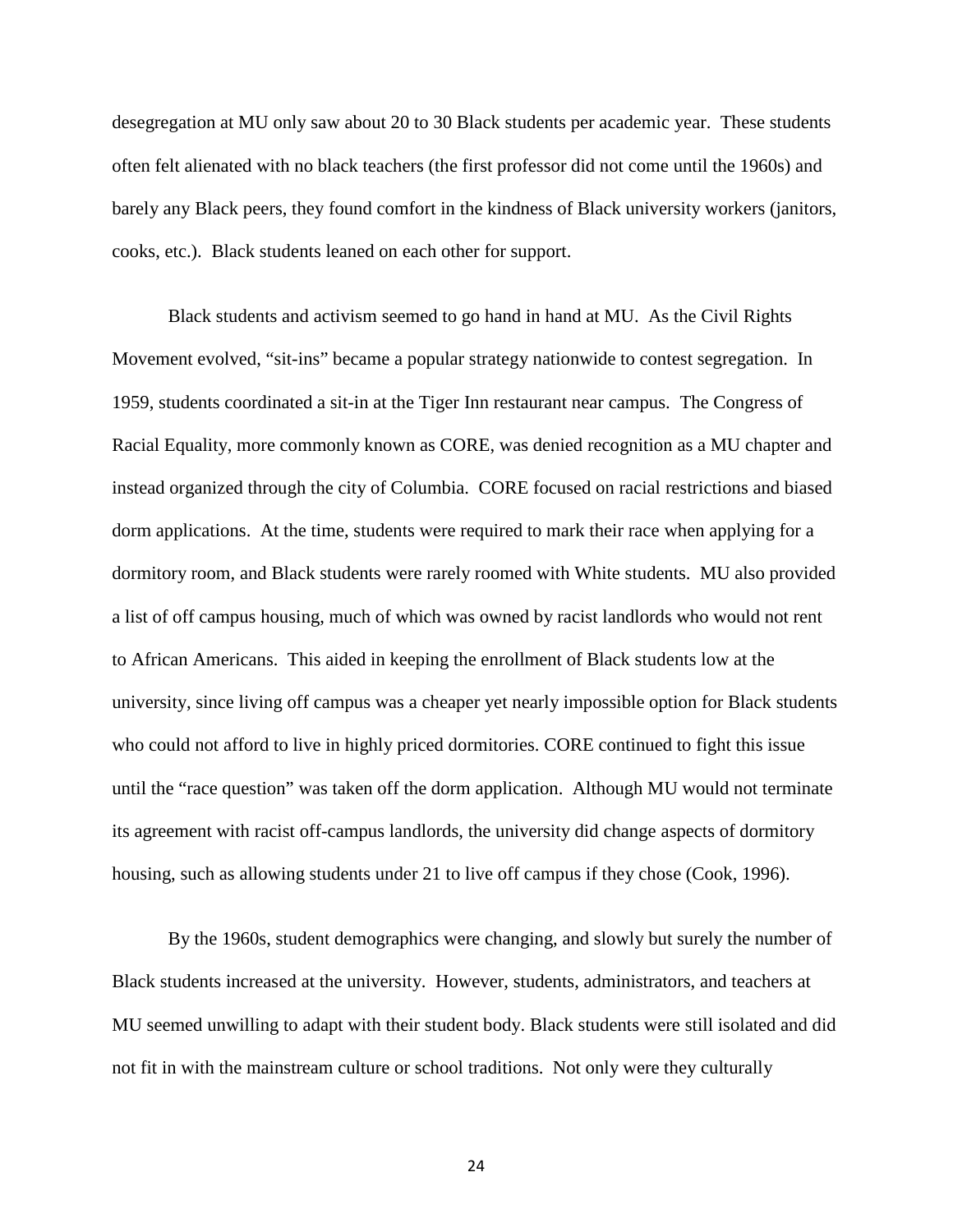alienated, but they remained the targets of racist acts, especially during homecoming when white fraternities would mock slavery or find a black student to beat or harass for entertainment (Cook, 1996). One of the biggest problems was the increasing number of Black students unprepared for college material. During the fight for desegregation, and even in the early years following *Brown v. Board*, it was the "best and the brightest" Black students who were pushed forward to integrate MU, many whom already held a bachelor's degree. These students were not hindered by the classroom material, but rather by the lack of support from administrators and professors. But the outlawing of segregation exposed the weakness in public school education as more and more Black students went off to college unprepared for the material. On top of grappling with the curriculum, these students received little to no support from administration or professors. As a result, although the university's student body was becoming more racially diverse, there were no policies or programs implemented to assist Black students financially, culturally, or academically. Instead, it was Black students themselves who created "self-help groups" and served as the liaison between students and the college administration (Cook, 1996).

Students felt the university was responsible for ensuring the equality of Black students and staff, and in 1968 the Legion of Black Collegians (LBC) was created with a list of concrete demands to the university (lbc.missouri.edu). Through protests, demonstrations, sit-ins, and building "take overs" Black students at both PWIs and HBCUs demanded equality, an increase in Black faculty, and the creation of Black studies curriculum. The LBC stood upon the foundation of previous MU student activists, in their militant tactics, and released their first list of 11 demands to the university:

1. Increase the number of black faculty

2. Implement a black studies program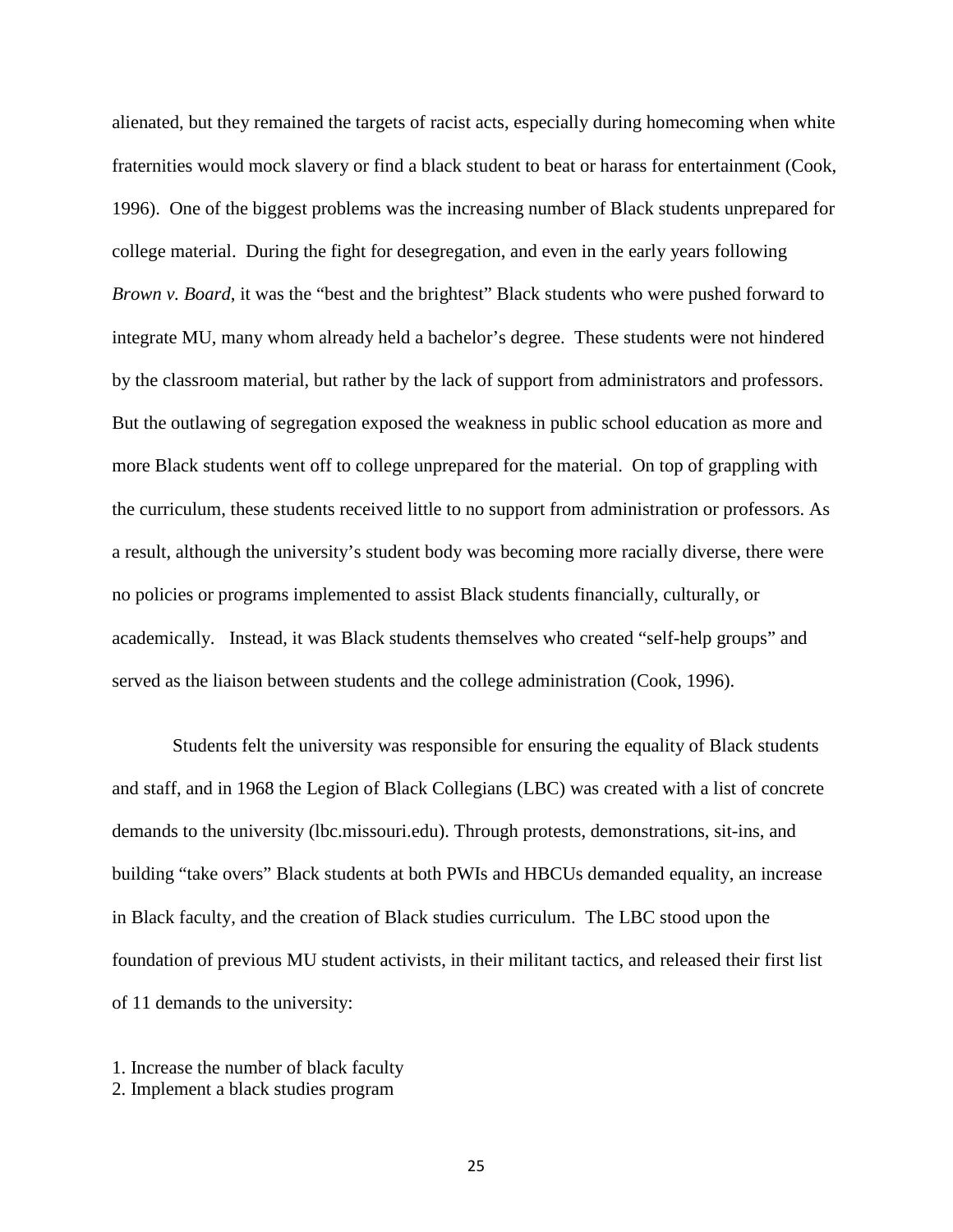- 3. Open a black culture center
- 4. Sponsor an annual black week
- 5. Dedicate a campus building to a slain black leader
- 6. Periodically promote black service employees and staff members
- 7. Implement tutoring sessions for incoming black freshmen
- 8. Actively recruit black students
- 9. Set aside scholarships for black students
- 10. Create an office for LBC

11. Increase the number of black cheerleaders and pom pom girls proportionate to Black athletes on the football and basketball teams (Cook, 1996)

The LBC served as the Black student government and instantly became the students' strongest voice. Members were successful in pressuring the university to make several substantial changes including: the creation of the Black Culture House in 1971, a Black Studies program, the intentional recruitment of Black students (students even volunteered to recruit from St. Louis and Kansas City), and a tutoring program for incoming freshmen. The LBC also fought on behalf of the Black faculty and staff. The first Black faculty member was hired in 1969, and the LBC advocated for more black faculty, as well as fair pay and hours for janitors, and cooks (Cook, 1996). These changes are the direct result of LBC's work and student's dedication to improve the Black experience at MU. From the beginning however, the LBC dealt with accusations of being a "separatist organization" (Cook, 1996). This claim became the basis for delaying or denying their demands and funding. However, the LBC remained intact and continues to represent MU's Black student population today.

Today, African Americans make up 7 percent of MU's 35,000 student body population, and MU is intentional in recruitment efforts of prospective Black Students. In addition to a Multicultural Center, MU still houses the Gaines/ Oldham Black Culture Center (BCC) with the purpose of increasing inclusiveness at the university for students, faculty, and the Mid Missouri community (gobcc.missouri.edu). The LBC still serves as a Black student government,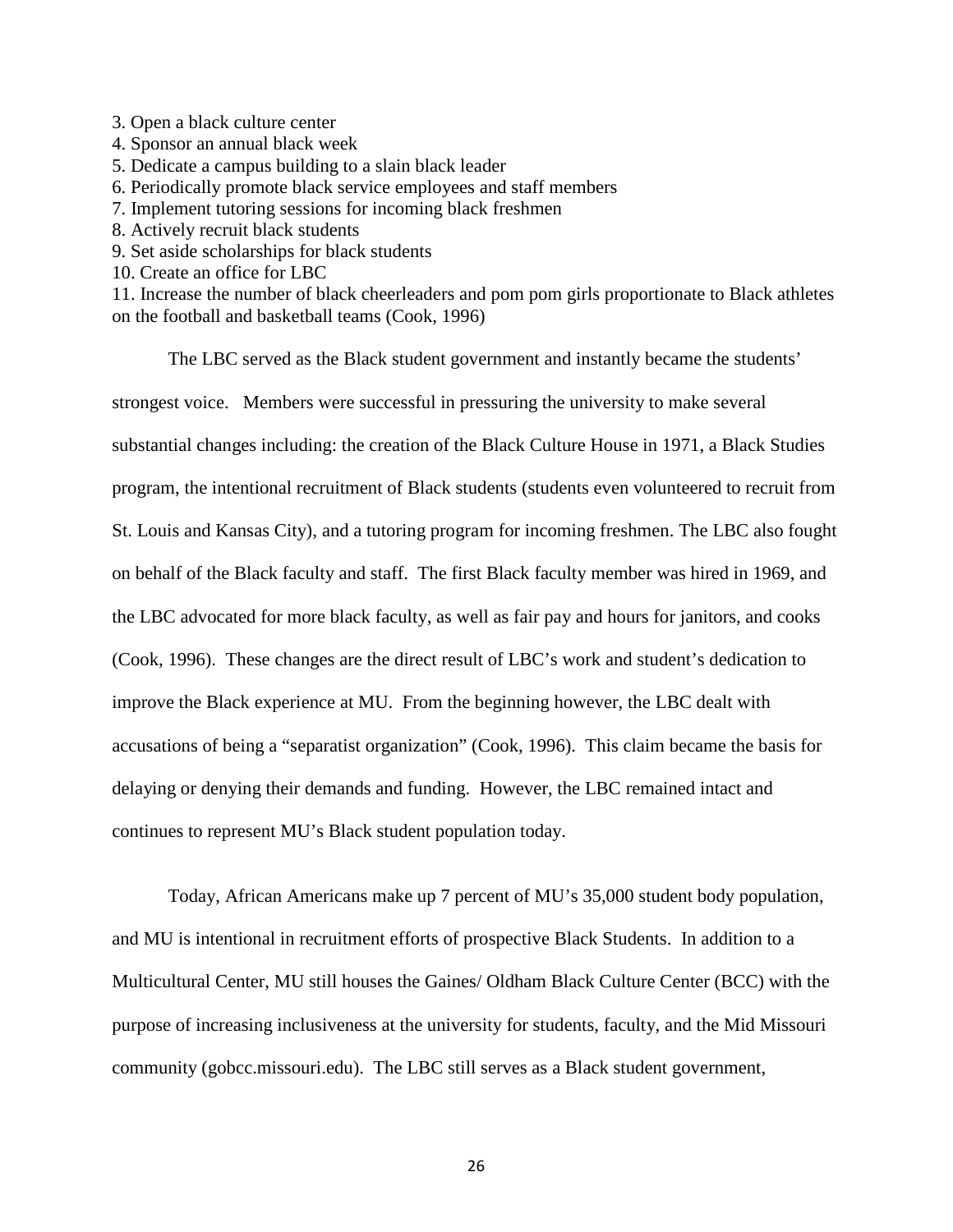functioning as an umbrella organization that oversees 23 Black student organizations including the National Pan Hellenic Council (NPHC). Although the LBC is similar to Black Student Unions/Associations (BSU/A) seen at other PWIs, it is unique in the terms of functioning as a government that receives an impressive amount of monetary allocation from the university in comparison to others institutions. The resources and student organizations dedicated to Black students at MU are impressive, to say the least. Many Black students utilize the BCC as a safe haven to socialize, organize, and study. The LBC voices student grievances and actively charges their university to take diversity, and the well being of Black students, seriously. There is also a strong presence of African American Greek organizations, also referred to as "The Divine Nine."

The BCC, prominent Greek life, and a one-of-a kind Black student government may suggest that MU generates a positive racial climate and has evolved from its hostile racial past, when in fact Black students claim it is the exact opposite. Black students complain of feeling invisible, being ostracized, and encountering acts of blatant racism in class and on campus. An article by Beth McMurtrie published by *The Chronicle of Higher Education* in 2016 provides insights to the current experiences of Black students at MU. In the article, one student spoke of the noticeable social segregation, while another spoke on the "snap judgements" her professors and peers often make based on her race. A professor once instructed a Black student to sit in the back of the class, claiming that the size of her afro was obstructing other students' sight. It is also common for Black students to be called racial slurs by their White peers.

The BCC has been vandalized twice within the past five years. In 2010, the front lawn of the BCC was littered with cotton balls by two White students making the reference to slaves "picking cotton." These students were later charged with littering, despite the fact that students and faculty alike viewed the event as an act of hatred that was quickly swept under a rug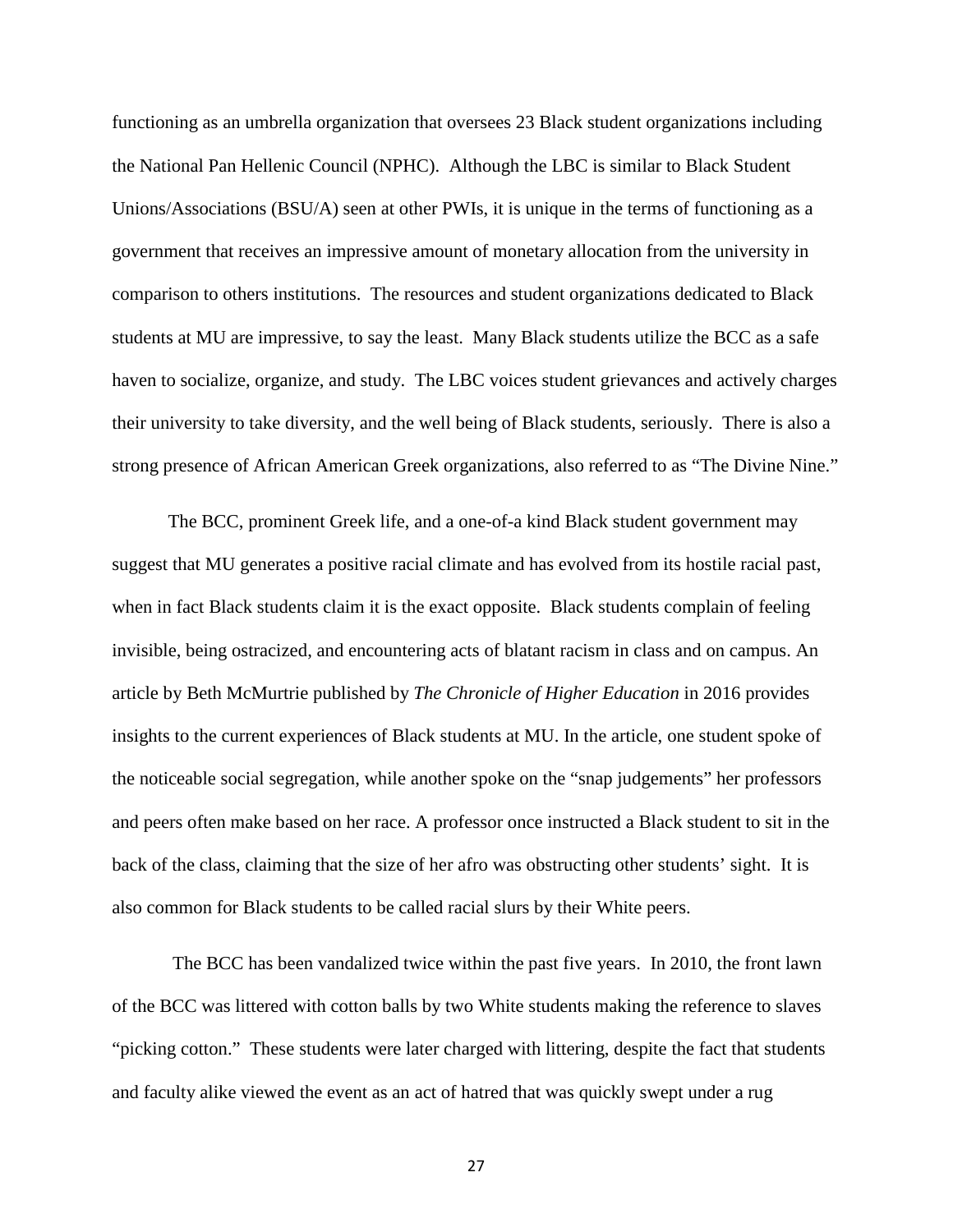(Heavin, 2010). In November 2015, following a protest march held on campus, the BCC was vandalized once again. The word "Black" was spray painted over, so the sign just read "Culture Center." That same night near the BCC, someone yelled "Black motherfuckers you're not welcomed here" at a Black female student (maneater.com). To Black students, it was as if their peers sought to "erase" their presence from their university, and now their safe space was no longer safe. MU police searched for the vandal(s) but were unable to produce any suspects. Administration did issue a statement saying that MU campus police would continue to protect the students that gathered there, and such acts would not be tolerated. Once again, a most crucial detail was missing from the statement: The vandals were aiming to intimidate Black students.

In response to the death of Mike Brown, Black MU students and community members created the activist group MU for Mike Brown to spread awareness and prevention of police brutality. The group also hosted a silent march, as well as a town hall meeting in conjunction with LBC that stressed the importance of voting and knowledge of civil rights. With so many students coming from Ferguson, or a city with similar characteristics, they understood the issues underlying the Ferguson riots. In an interview with KOMU-TV about the town hall meeting, senior DeShaunya Ware stated, "This is not just a black problem, this is not just a Ferguson problem or a St. Louis problem. This is a problem happening everywhere around the world, around the country. This is a human problem, this is a civil right problem" [\(www.komu.com\)](http://www.komu.com/).

Simultaneously, social media outlets like Twitter and Facebook became engulfed with the topic of social injustice and police brutality. People from all occupations, supporting both sides, joined in on the conversation: students, teachers, protestors, lawyers, celebrities and even politicians. Many MU students participated in the nationwide trending topic #iftheygunnedmedown, bringing attention to the media's tendency to find the most unflattering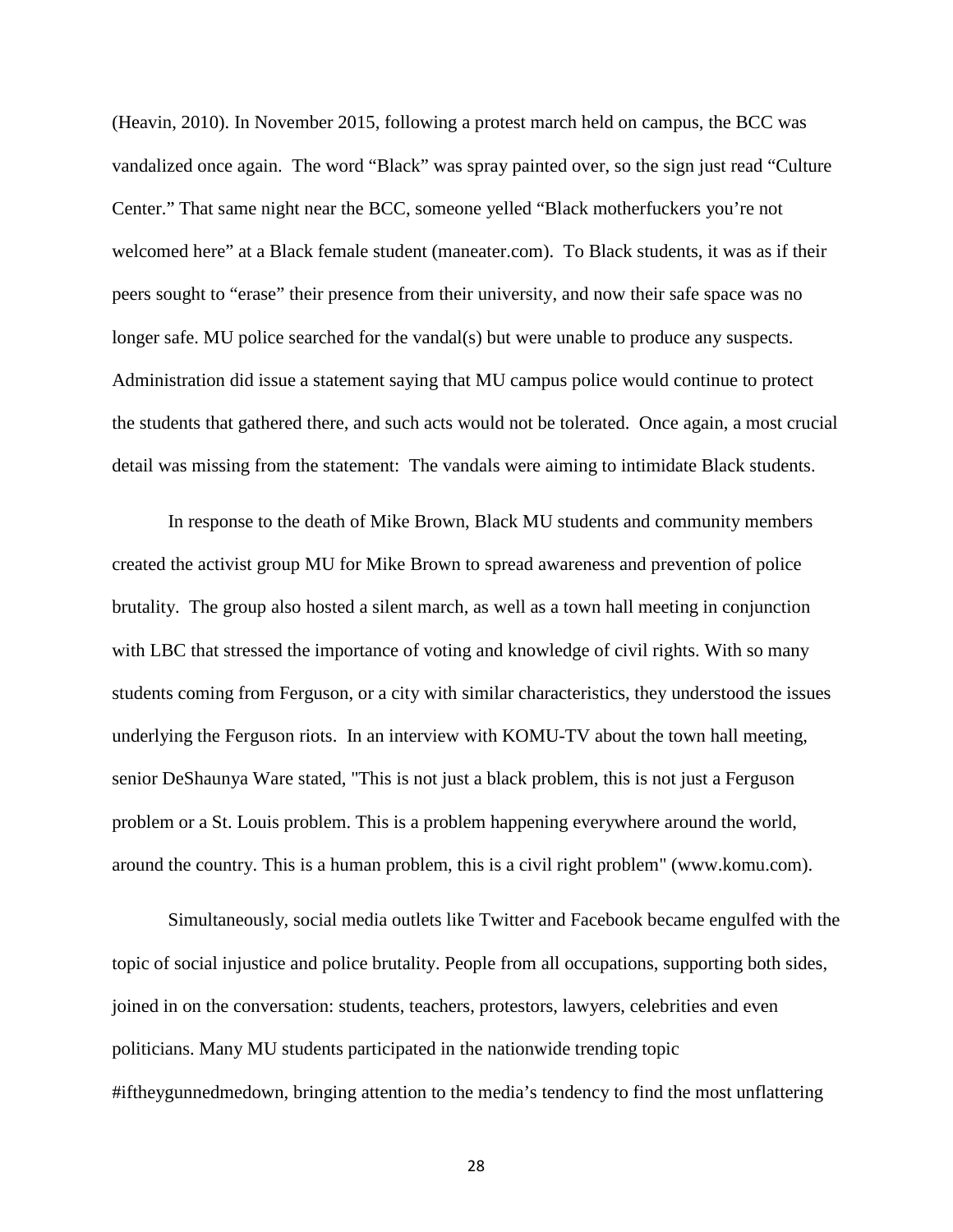and often misleading images to portray Black victims (perhaps to suggest that they are not victims at all). At the same time, thousands rushed to the defense of Officer Wilson. By the end of August, the Facebook group "I support Darren Wilson" gained over 70,000 likes, and today it has nearly 90,000. The 'Support Darren Wilson' GoFundMe online fundraising account received over \$500,000 dollars in donations. After tremendous amounts of pressure, criticism, and threats of boycotting the website on the grounds that the account is "reward money for a lynching," the company refused to deactivate the account (blackenterprise.org). GoFundMe addressed the matters through a blog post issuing that while the Ferguson events were "awful," the Darren Wilson support account did not violate their terms and policies and therefore had the right to exist (gofundme.com).

Yik Yak, a social media application where anyone can post comments anonymously, became a popular tool utilized to hurl racist insults and threaten Black students. Yik Yak displays comments which can be viewed within a 5 mile radius. In December 2014, Kansas State University's Black Student Union hosted a "die-in" at the student union in which participants wore all black and laid on the floor for four minutes (symbolizing the four hours that Brown's lifeless body laid in the street). In response to the demonstrations, students nearby quickly took to Yik Yak to convey their feelings. Yik Yak users standing nearby made comments like, "Lowkey want to put on my gorilla suit and protest with the black people in the union," and "Where's the KKK when you need them." At the University of Kansas, similar sentiments were shared on Yik Yak in response to peaceful demonstrations, comparing Black students to monkeys and other animals.

By the 2015-2016 academic school year, MU's Black activism evolved from focusing mainly on police brutality to addressing negligent school administrators and campus conditions.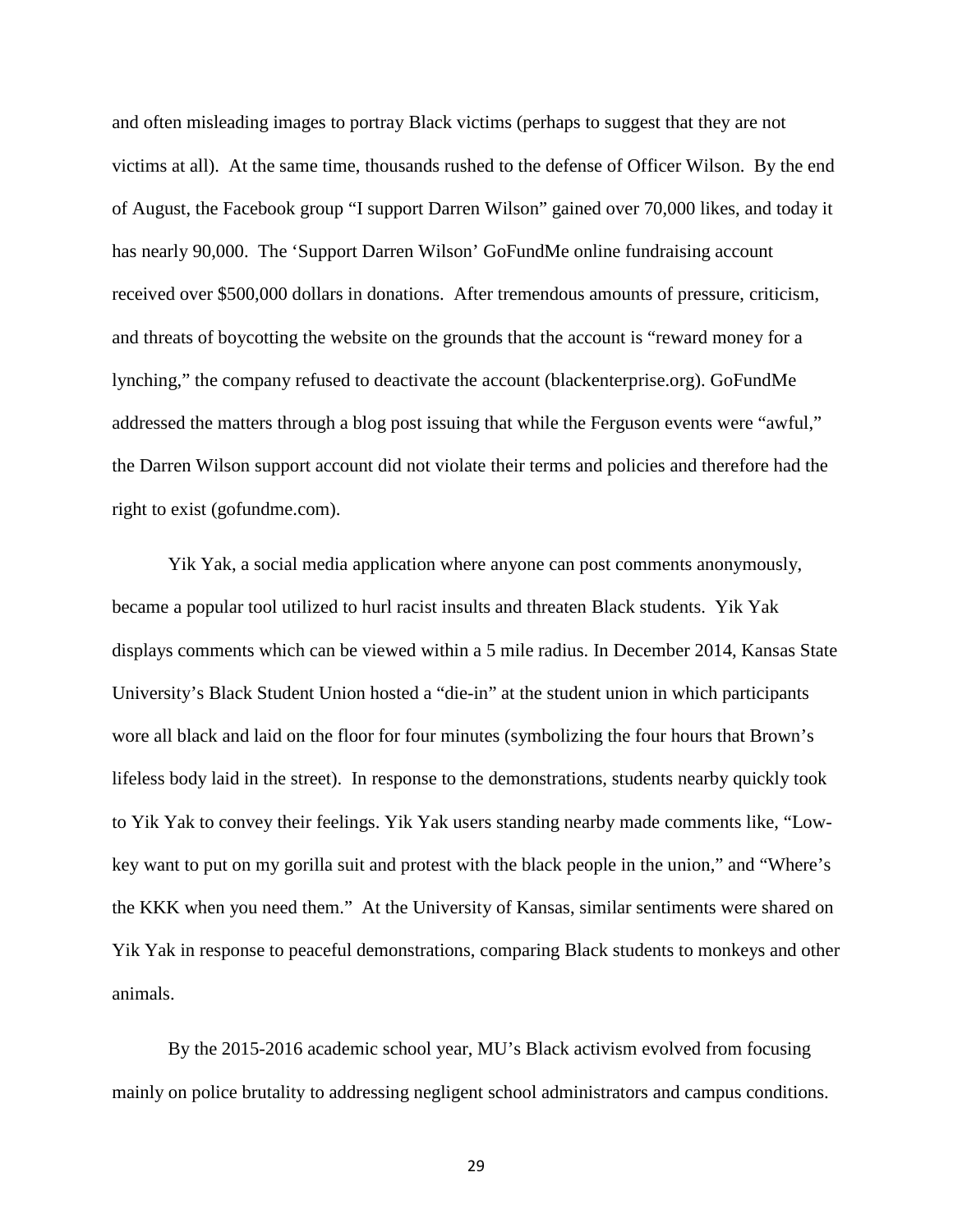In September 2015, student government president Payton Head was called racial slurs by White men in a pickup truck (*CHE*, 2016). Head took to social media to vent his frustration with MU's tolerance of a hostile racial climate. It took a full six days for the university chancellor, R. Bowen Loftin, to issue a statement that did not mention race and passively implied that "discrimination" would not be tolerated (COHE, 2016). On the first of October, protestors held their second "Racism Lives Here" campaign (cnn.com). In an effort to further voice their concerns, frustrated protestors blocked the car of the university's president, Tim Wolfe, during a homecoming parade on October 10. During the demonstration, Wolfe proceeded to "tap" a protestor with his car, after which police authorities forcefully moved protestors from the street (cnn.com). Enraged by Wolfe's refusal to address their concerns and apologize for the incident, student activists formed Concerned Student 1950 and released a list of demands on October 20<sup>th</sup>. Even still, there was an overwhelming silence from the university's administration until a swastika made of feces was smeared on a residential dorm wall. Wolfe finally met with Concerned Student 1950 privately, yet still refused to address their demands.

On November 2, 2015, MU graduate student Jonathan Butler declared a hunger strike that he vowed to continue until Tim Wolfe stepped down from his position as university president. Butler, a student activist from Omaha, Nebraska, argued that Wolfe took no action to ensure the safety of Black students at MU and does not promote an inclusive climate (COHE, 2016). Butler's protest immediately caught national attention, and MU students began to mobilize in support. On November  $8<sup>th</sup>$ , Black football players announced their refusal to play another game until Wolfe resigned; they were supported by the athletic department coach Gary Pinkell and their White teammates.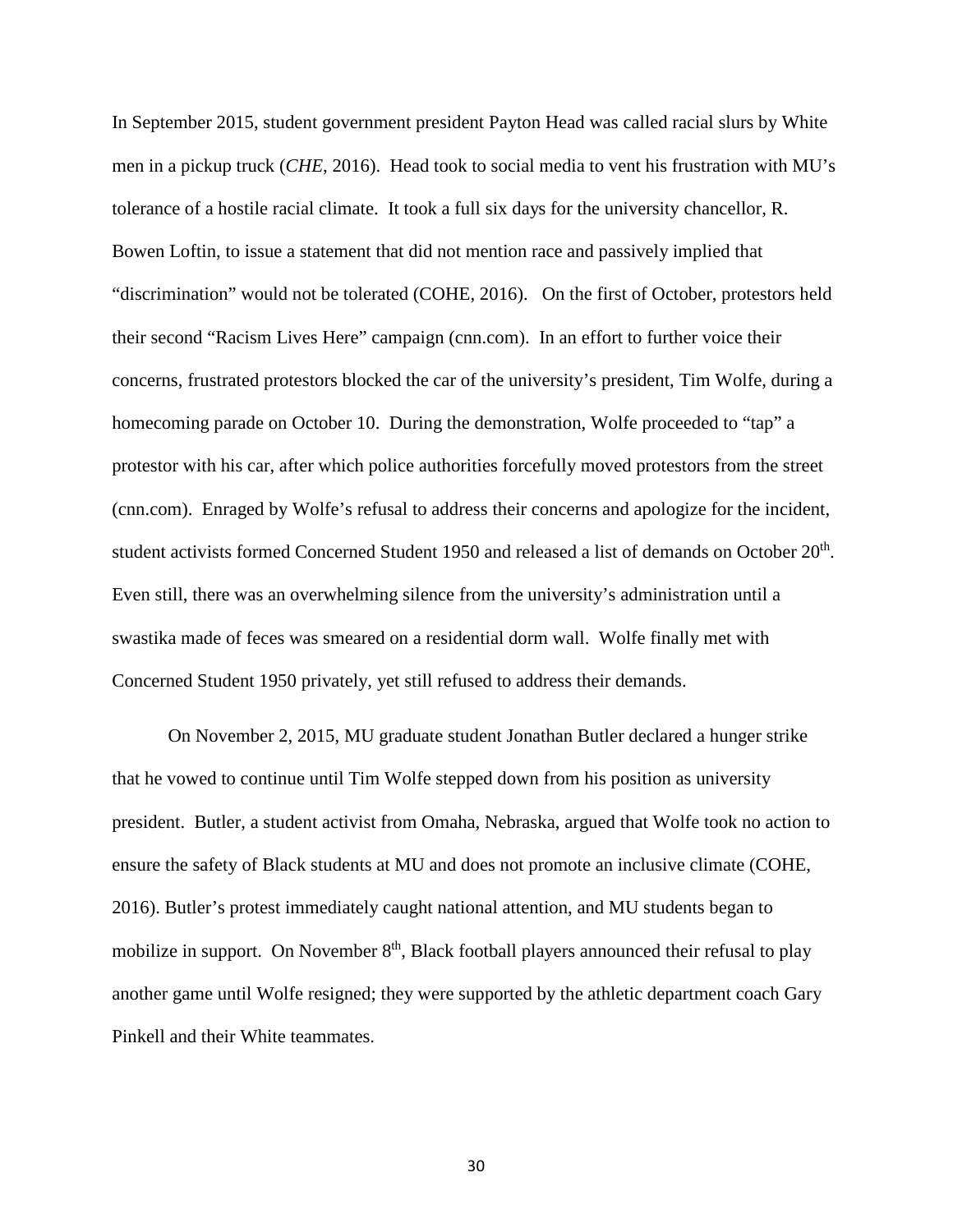The football team's refusal to play until Wolfe's resignation instantly sparked outrage. Former MU linebacker, Luke Lambert, who is White, stated in a Facebook post that the players' actions were "a pure lack of responsibility and ungratefulness." He went on to say that their commitment to football should not be impeded by, "something you should frankly have no business being a part of during the season." Lambert ended by stating that playing football is a "privilege" and questioned players' right to "collect the monthly scholarship check" and "earn the free degree" during their time of "standing down" (Crawford, 2016). Lambert's statement was crucial because it echoed the sentiment of White individuals, administrators, and institutions who, when it benefits them, view Black athletes as a separate entity from the Black community.

Black student-athletes are a part of the Black student body, and their voice and experiences cannot be ignored or belittled. The belief that the campus protest was "none of their business" implied that they had been "bought" (by scholarships) to play football, not to think critically, have a voice, or make *their own* decisions. It denied their agency and flattened their identity to that of only an athlete, ignoring their status as a full-time student and African American. It sent a message that their well-being and experiences at the university is of no significance. The reality is that the grievances of their fellow Black peers were not lost on them; they were not strangers to discrimination and systemic oppression. They themselves utilized their power to take a stand on issues that affected them, and they were no longer willing to be the "face" of the university without voice. Their efforts were another game changer for protests, and Black faculty and staff and other non-Black allies joined the fight, as well. On November 9, Wolfe was pressured to resign, followed by the resignation of the university's chancellor. Wolfe's resignation was a victory for the protestors, yet it unleashed a new wave of backlash against Black students.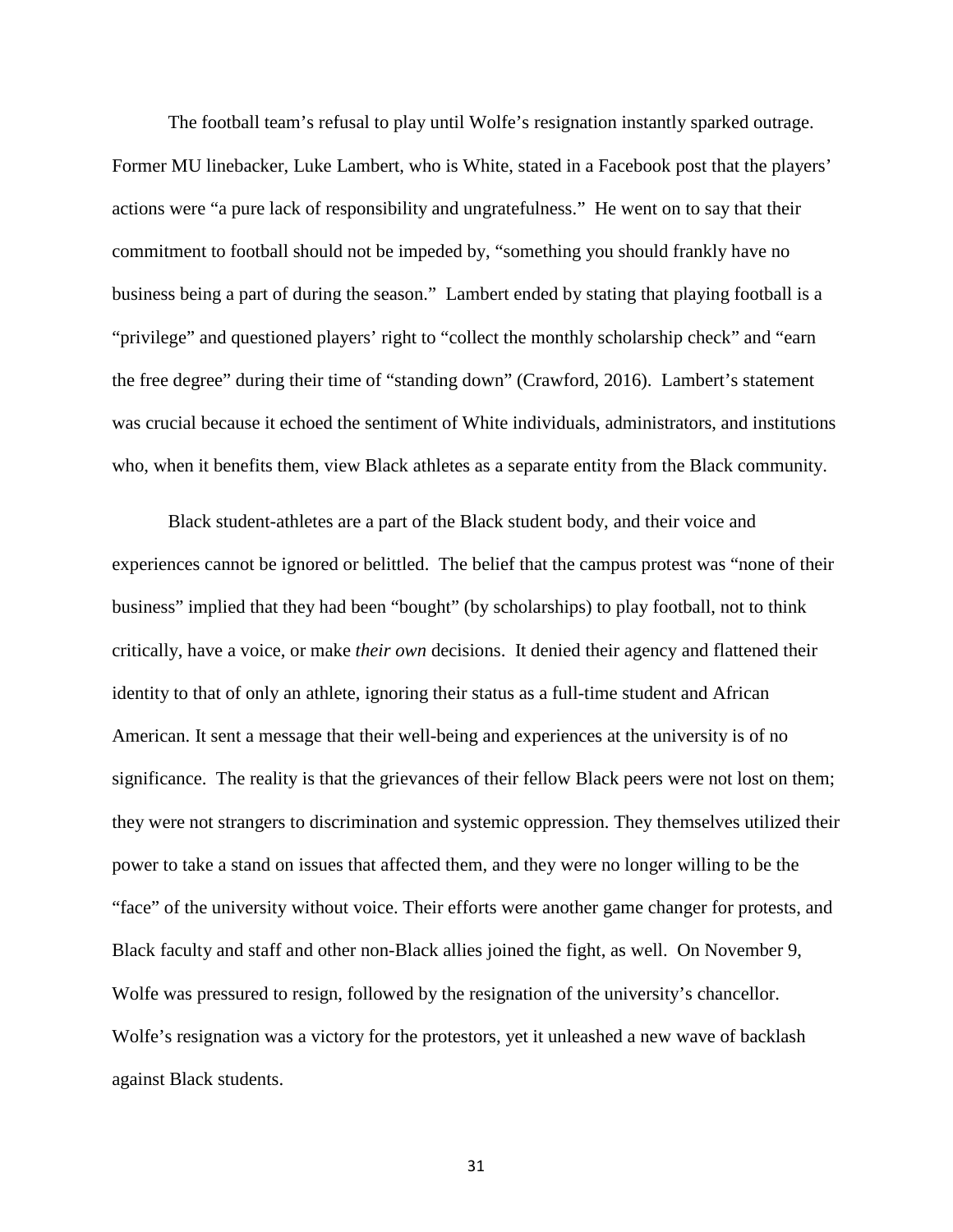On November 10, one day after Wolfe's resignation, tensions reached an all-time high at MU as threats were posted on Yik Yak. The first message read, "I'm going to stand my ground tomorrow and shoot every black person I see," shortly followed by the second, "Some of you are alright. Don't go to campus tomorrow" and finally, "We're waiting for you at the parking lots. We will kill you." (washingtonpost.com). The next day, MU police apprehended 19- year-old Hunter Park, who they believed was responsible for the death threats, and charged him with "making a terroristic threat." However, before Hunter's arrest, the anonymous series of threatening messages sent students into a state of panic. Since Yik Yak is anonymous, there was no way to check the validity of the threats immediately. As students waited anxiously to hear back from authorities, many vowed not to go to class the next day. That same night, a White professor sent an email to his students advising them not to come to class if they did not feel safe, but informed them that he would still administer an exam. The professor also stated in the email, "If you give into bullies, they win. The only way bullies are defeated is by standing up to them. If we cancel the exam, they win; if we go through with it, they lose." He argued that since the university did not close campus and there was no evidence of an actual threat, his class would continue and those who were absent could take the exam at a later date (washingtonpost.com).

The professor may have had good intentions with his email, but it was problematic for several reasons. The first was his effort to reduce death threats to "bullying." Gun violence against the Black community, and particularly in their own state of Missouri, had set the Black Lives Matter movement into full motion. There were over fifty school shootings in 2015 alone, with at least twenty occurring at universities and colleges (time.com). On June 17, 2015, nine members of the Emanuel African Methodist Episcopal Church in Charleston, South Carolina were massacred by 21-year-old White supremacist Dylan Roof. Nine innocent people were killed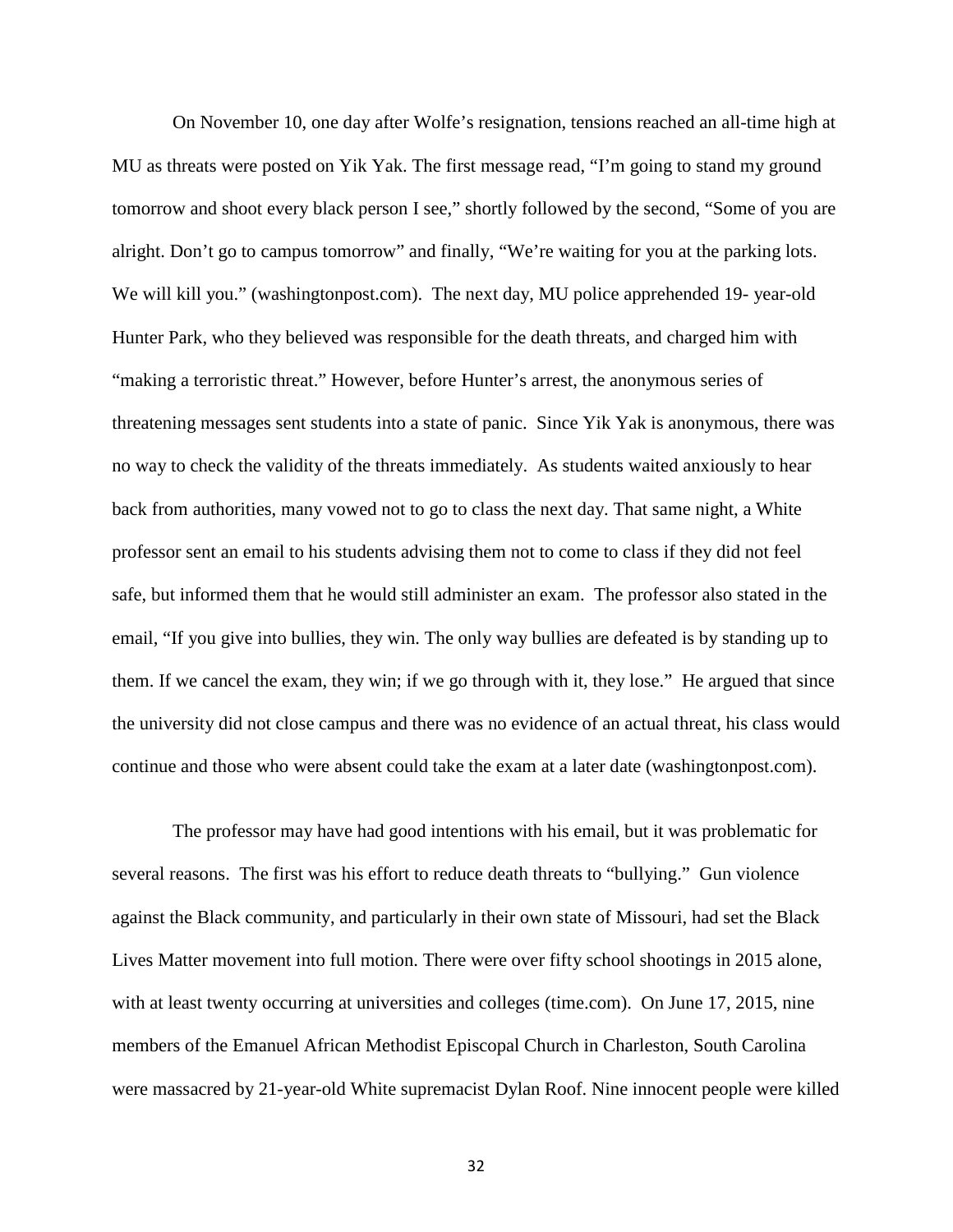by an admitted racist in a "post-racial" society. Now a year after Michael Brown's death, five months after the Charleston massacre, and dozens of school shootings later, Black students at MU receive gun threats and their feelings of not being safe were trivialized. What was lacking from the professor's email and more so from the administration's handling of the issue, was public support for Black students. Local Authorities and campus police did act quickly, but the university's administration downplayed the fact that the death threats specifically targeted Black students.

In the heat of the moment, many Black students vowed not to go to class until after the threat was identified and an arrest made. However, Park's death threats did little to sway critics' opinion of Black student activists, and Black students remained on high alert. Due to social media, reports of racist acts on MU's campus began to spiral out of control; it seemed like every second another MU student was posting another racially charged encounter. Although there were several events reported that turned out to be factual (i.e. white passengers yelling "nigger" at Black students, White parents calling to complain about "spoiled" activists, Black students being targeted on social media, etc.), there were also few rumors that were unsubstantiated. These unsubstantiated rumors became the basis for skeptics to wholly deny Black students' realities.

One reason why racism remains intact is due to broader society's unwillingness to acknowledge its presence. Black students at MU argued that White students refused to accept the fact that racism is alive and well on *their* campus. Many spectators on and off campus were quick to comment that the activists were "overreacting," that students "need to get over it," or that they were "making things up" in order to receive attention. An article by Tessa Stuart posted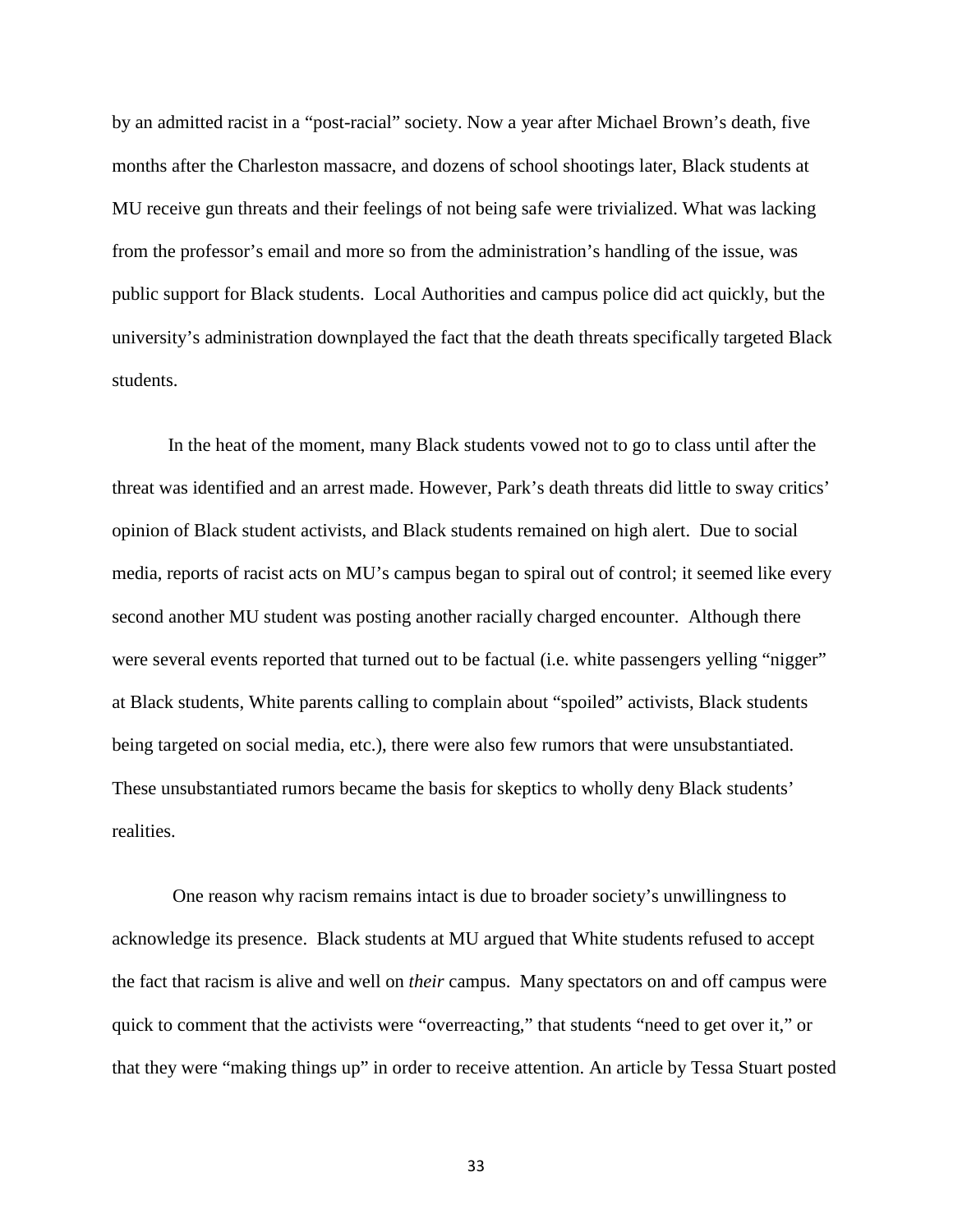in *Rolling Stone* does highlighted the most "bizarre conservative theories." New Jersey Governor Chris Christie blamed the MU protests on President Obama, saying, "I think part of this is a product of the president's own unwillingness and inability to bring people together." Presidential candidate Donald Trump described the MU protestors as "disgraceful" and "disgusting," stating in an interview: "I think the two people who resigned are weak, ineffective people…When they resigned, they set something in motion that's going to be a disaster for the next long period of time." Neurosurgeon and former Republican presidential candidate Ben Carson chimed in, claiming that administrators were being too tolerant of "infantile behavior," and that a continuation of such would move the nation toward "anarchy" (Stuart, 2015).

Surprisingly, or what may not be surprising at all, is that these three examples of "bizarre conservative theories" were not seen as bizarre to the vast majority of society, including those in the MU community. Terminology such as "spoiled" and "brats" have become the rhetoric surrounding student activism. Black students are painted as immature children who just "want" more than they are deserve. Once again, Affirmative action is commonly brought up as something students of color should be "grateful" for at the university. In October 2015, when the report of a swastika drawn in feces appeared in one of the resident halls, spectators were quick to call the report a hoax, claiming it was something fabricated to start an "unnecessary race-war" on campus. Conservative websites like the Federalist released articles doubting the incident ever occurred, asking, "Did two university administrators resign over protests that were sparked by a hoax?" Although another article later released on the Federalist had to admit the incident was indeed real, after receiving pictures of the swastika, the question remains: why deny the claim in the first place? And the fact that the swastika is named the lone event that led to an "unnecessary race-war" is problematic in itself.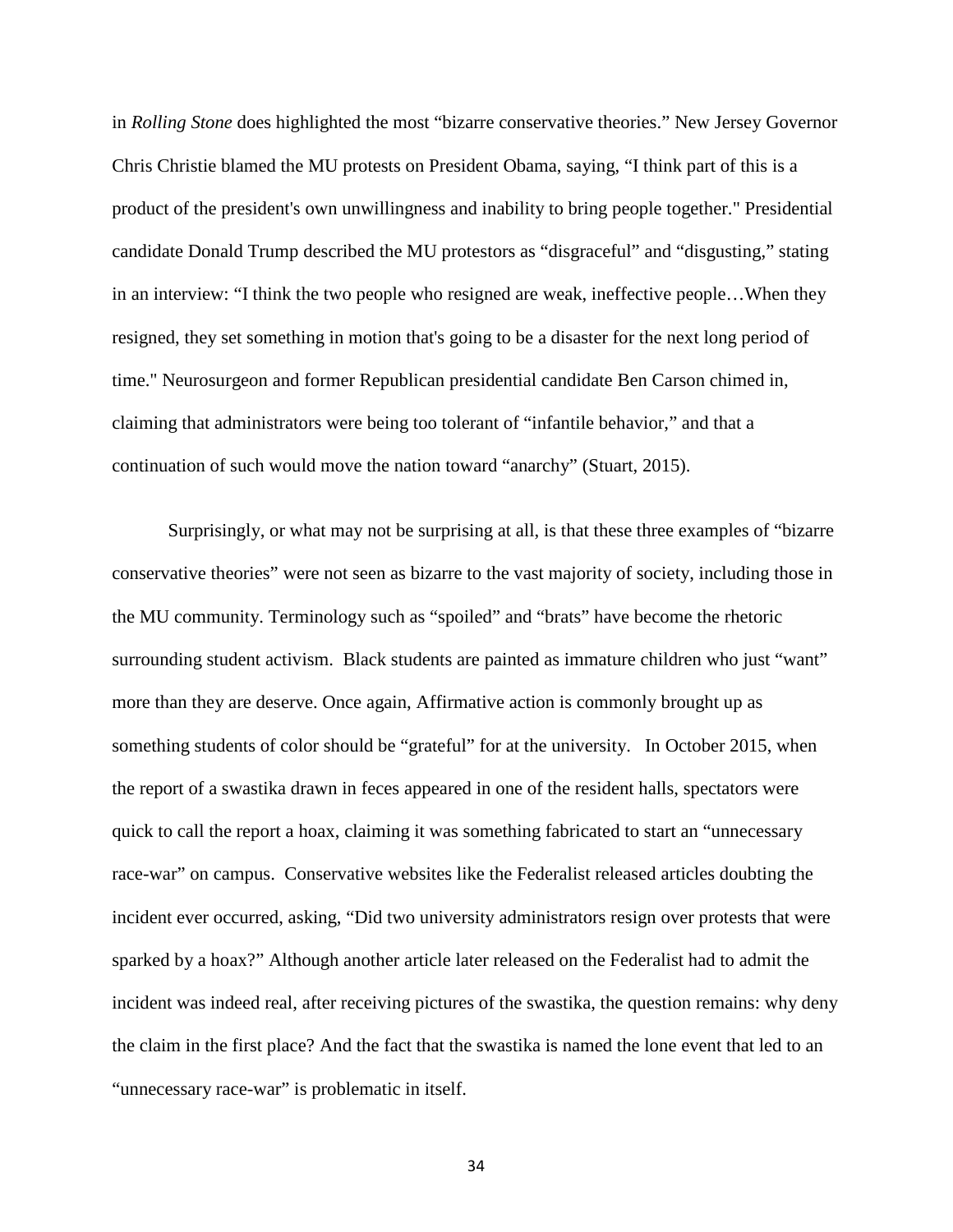It is perplexing that so many are confused about the activists' grievances, acting as if the students were unorganized and childish in their efforts. These accusations dismissed Black students to say the least, and should have no merit, considering student activists thoroughly expressed their frustration with the university on countless occasions. They also organized themselves in ways unseen on college campus since the 1970s. Claims that students "don't know what they want" were invalid, since they issued a very precise list of demands in October of 2015:

1. **We demand** that University of Missouri System President, Tim Wolfe, writes a hand-written apology to Concerned Student 1-9-5-0 demonstrators and holds a press conference in the MU Student Center reading the letter. In the letter and at the press conference, Tim Wolfe must acknowledge his white privilege, recognize that systems of oppression exits, and provide a verbal commitment to fulfilling Concerned Student 1-9-5-0 demands. We want Tim Wolfe to admit his gross negligence, allowing his driver to hit one of the demonstrators, consenting to the physical violence of bystanders, and lastly refusing to intervene when Columbia Police Department used excessive force with demonstrators.

2. **We demand** the immediate removal of Tim Wolfe as UM system president. After his removal, a new amendment to the UM system policies must be established to have all future UM system president and Chancellor positions be selected by a collective of students, staff, and faculty of diverse backgrounds.

3. **We demand** that the University of Missouri meets the Legion of Black Collegians' demands that were presented in the 1969 for the betterment of the black community.

4. **We demand** that the University of Missouri creates and enforces comprehensive racial awareness and inclusion curriculum throughout all campus departments and units, mandatory for all students, faculty, staff and administration. This curriculum must be vetted, maintained, and overseen by a board comprised of students, staff and faculty of color.

5. **We demand** that by the academic year 2017-18, the University of Missouri increases the percentage of black faculty and staff members campus-wide by 10 percent.

6. **We demand** that the University of Missouri composes a strategic 10-year plan on May, 1 2016 that will increase retention rates for marginalized students, sustain diversity curriculum and training, and promote a more safe and inclusive campus.

7. **We demand** that the University of Missouri increases funding and resources for the University of Missouri Counseling Center for the purpose of hiring additional mental health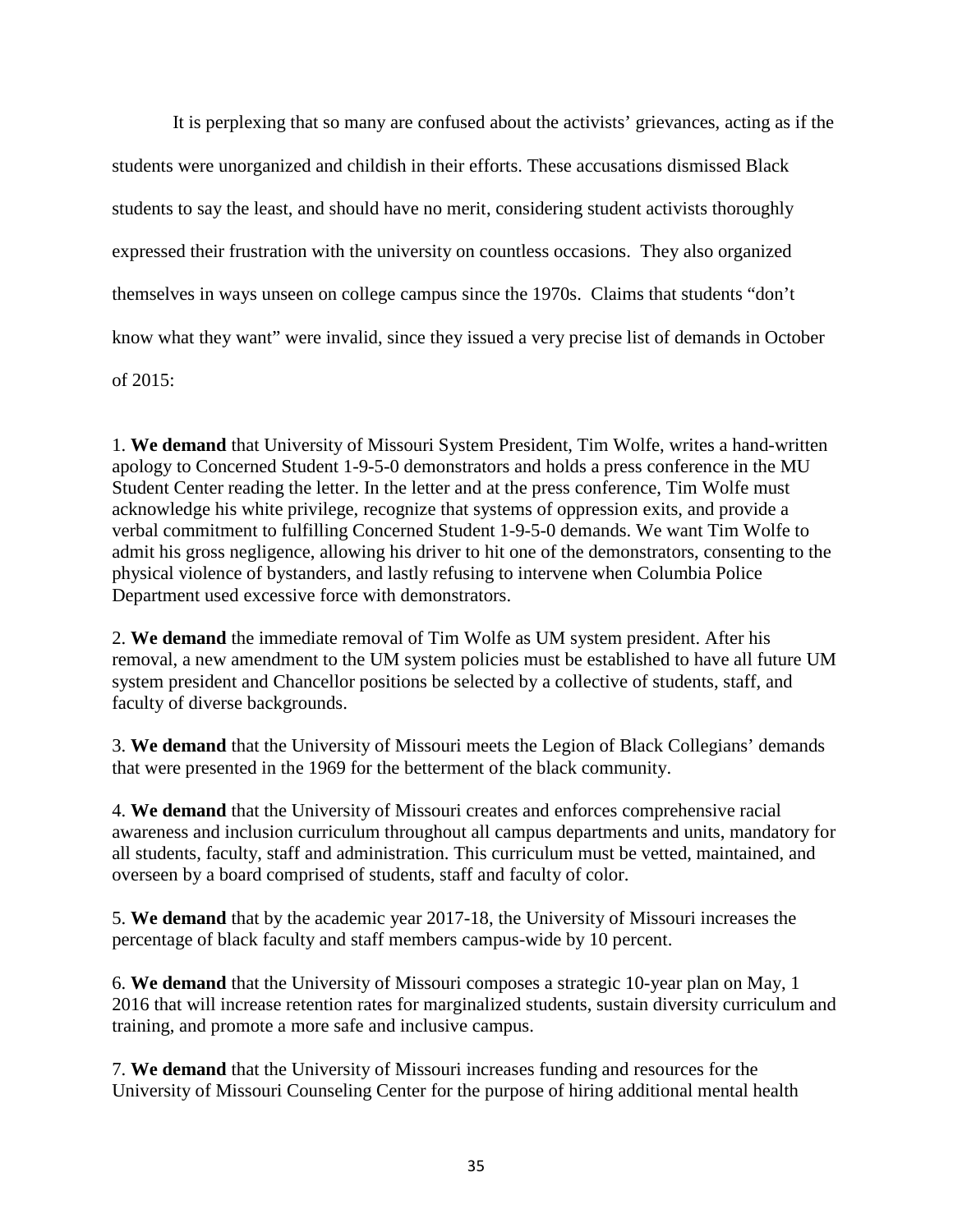professionals, particularly those of color, boosting mental health outreach and programming across campus, increasing campus-wide awareness and visibility of the counseling center, and reducing lengthy wait times for prospective clients.

8. **We demand** that the University of Missouri increases funding, resources and personnel for the social justice centers on campus for the purpose of hiring additional professionals, particularly those of color, boosting outreach and programming across campus and increasing campus-wide awareness and visibility. (blackliberationcollective.org)

The fact that Black student's grievances, experiences, and realities were so easily dismissed speaks to the broader context of the unwillingness to acknowledge modern-day racism and its consequences. It reinforces Black students' concerns with feeling invisible. It places the "burden of proof" on the oppressed and causes them to second guess their reaction for fear of repercussions. The efforts to downplay the necessity of this list of demands feeds the belief that black students simply want a "free pass." However, dissecting this list shows that this was not something conjured overnight, or thrown together in haste. These activists brought up *real*  issues affecting *real* students. These issues extend beyond a feces swastika, precede the death of Michael Brown, expand beyond the actions of the MU President, and most importantly, promote inclusivity for *all* students of color at the University of Missouri. The list even reiterated the demands set and presented to the university by the LBC 47 years prior. The list of demands was not perfect, but deserved serious engagement, as it highlights the challenges of Black students that are continuously ignored: lack of Black faculty and staff, lack of funding for mental health concerns, the need for diversity training, the absence of programs to increase retention rates, and the removal (or improvement) of negligent administrators. These challenges were directly linked to the stress levels of Black college students and their ability to perform academically. In fact, this list was so relevant (especially demands 3-8) that it instantly became a model for other Black students at universities across the nation.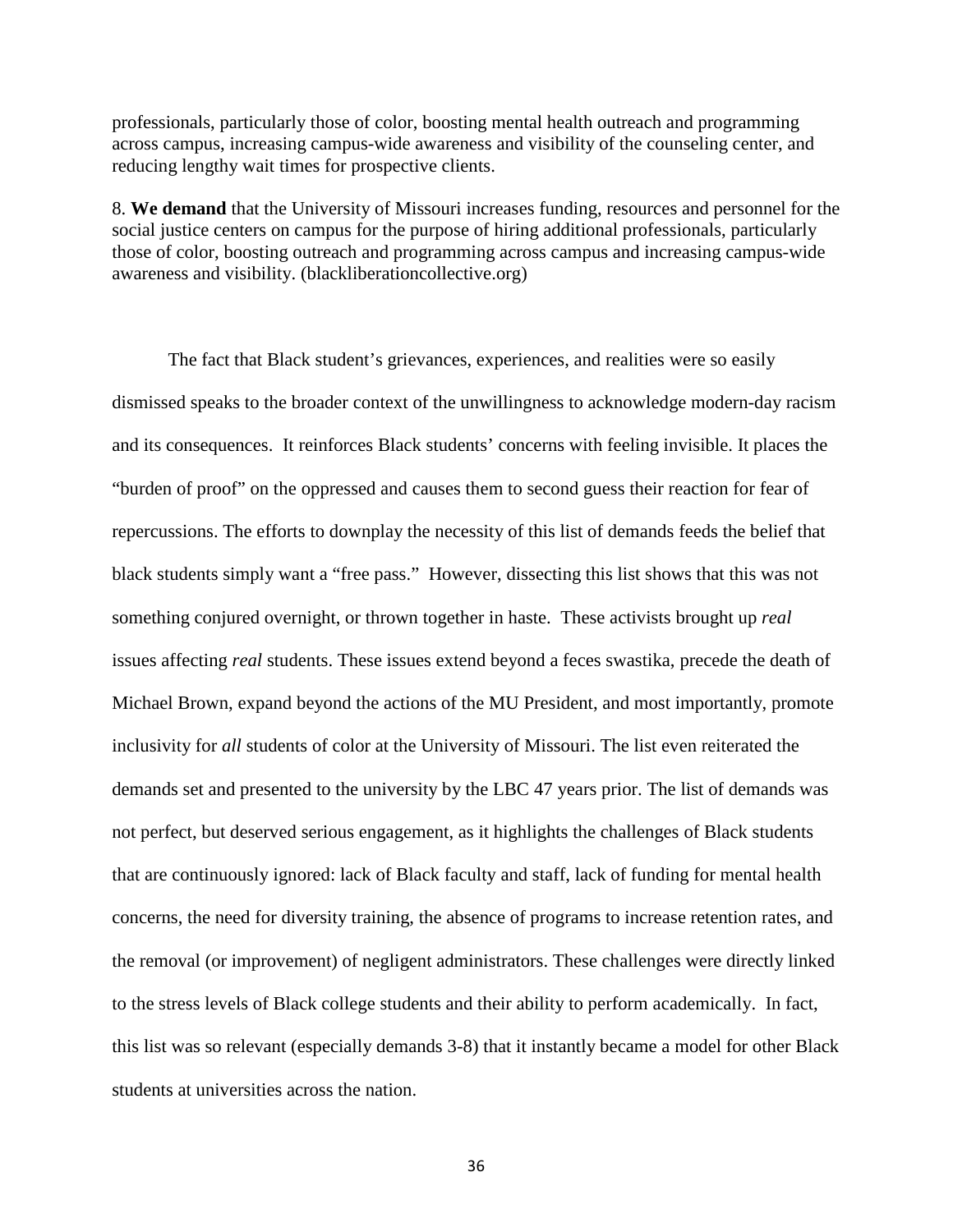The website blackliberationcollective.org provides a collective lists of the demands of Black students of over 85 universities ranging from the University of Missouri and University of Kansas to Ivy League schools Yale and Harvard, and everywhere between. There were commonalities and broad themes addressed by various universities across the nation, stressing that issues amplified in the MU protests were not unique to their university. MU was simply a role model for Black students aiming to fight and succeed.

Protests aim to remedy an issue. In the case of MU, protests were spurred by a multitude of issues stemming from systemic oppression. History shows the changes protests can produce at universities including eradicating or altering school policies, implementing programs/ departments, removing and or gaining administrators. It is this hope that *something* will be gained that drives protestors and activists to act collectively. Doug McAdam, author of *Political Process and Development of Black Insurgency, 1930-1970*, refers to this as Cognitive Liberation. Simply put, Cognitive Liberation refers to when a group holds the same understanding of grievances, and believes they can fight to resolve them successfully. This was evident in the case of MU students, who were united under the same grievances. Even though the protestors did not involve the majority of the university's 35,000 students, they were still able to successfully implement change. This demonstrated that although Black students are a minority in numbers at PWIs, they have the power to fight and win. While the goals of the protests are important another question remains: What effect did protests held at these institutions have on Black students? Did they exacerbate their stress levels and increase their feeling of being "unwelcomed" at their university? In other words, did the presence of protesting intensify the very issues they set out to rectify?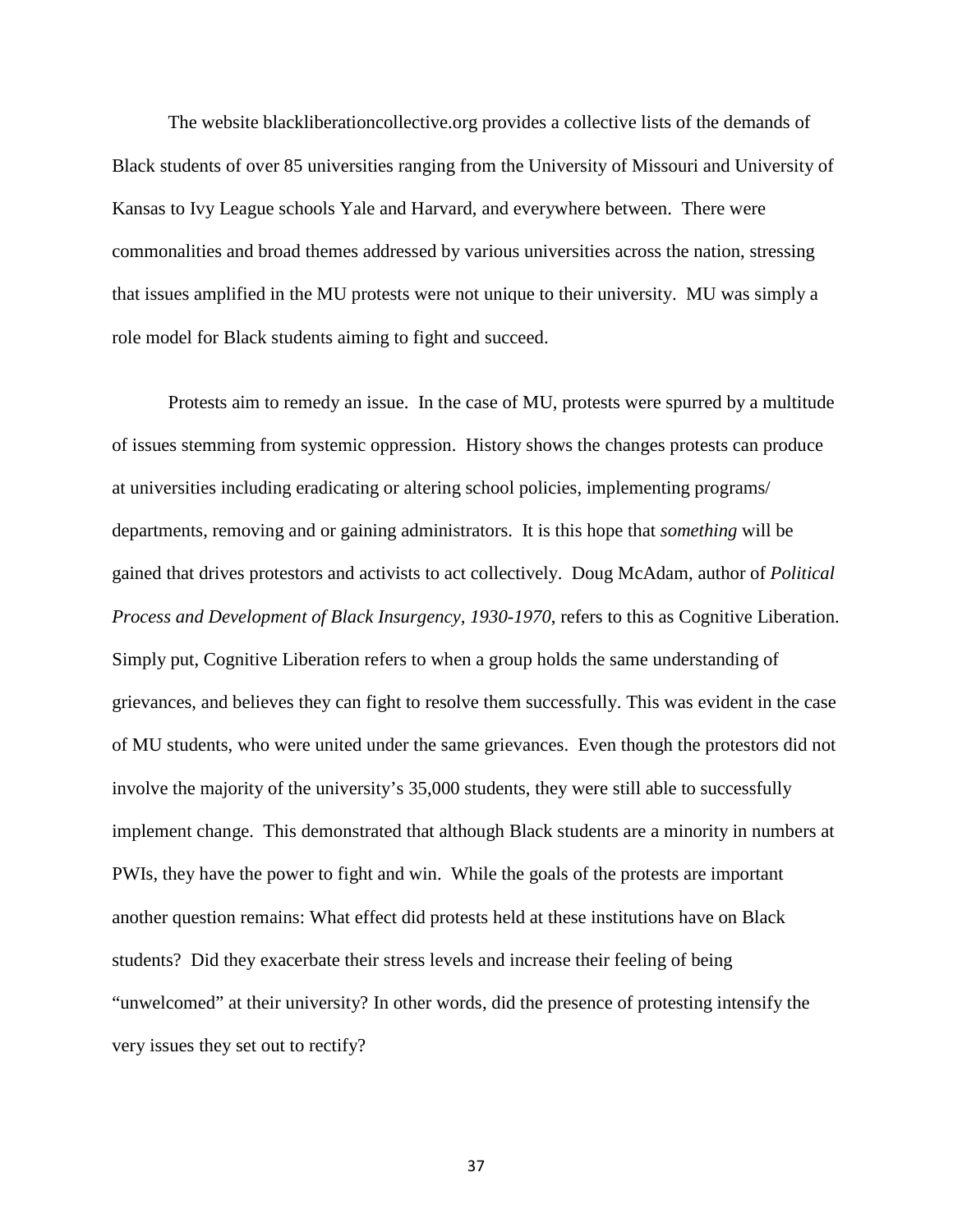When protests erupt on campus, Black students may suffer mentally and academically. Not only are the components of protesting physically exhausting, the instantaneous world of social media leave activists constantly vulnerable to harassment. Between meeting to organize the next move, existing as a support system for other students and balancing classes, student activism is no easy task. Still, they aim to balance life as a full-time student and full-time activist. Another article published in *The Chronicle of Higher Education* by Corinne Ruff speaks on the costs of student activism. In the article, one student activist shared his experience of being overwhelmed by the activities on MU's campus. He recalled always being tired, often staying up until 3 am in meetings with the group Concerned Student 1950. His dedication to activism caused him to fall behind in class, forcing him to ask instructors for extensions. When he did have the time to catch up on course work, he was too consumed by the movement to focus and comprehend the classroom materials. He became exhausted by a continuous tirade against his activism on social media, and he completely disengaged from the internet. His relationship with his girlfriend unraveled, and bonds with friends and family members were strained due to his heavy involvement in student activism. He claimed that his fellow activists were close to their breaking point as well, and many looked "sick" and exhausted. Black activists in and out of colleges across the nation spoke of similar symptoms. A 25 year old Black female activist from Columbus, Ohio said she experienced trouble sleeping, fought anxiety and feelings of hopelessness. For her and her fellow activists, these issues deepened after a tragic event in February 2016.

Marshawn McCarrel was a well-known 23-year-old BLM activist and poet from Columbus, Ohio. In 2011, he founded the youth mentoring organization Pursuing Our Dreams, in which he and others met monthly to feed the homeless. After the death of Mike Brown, he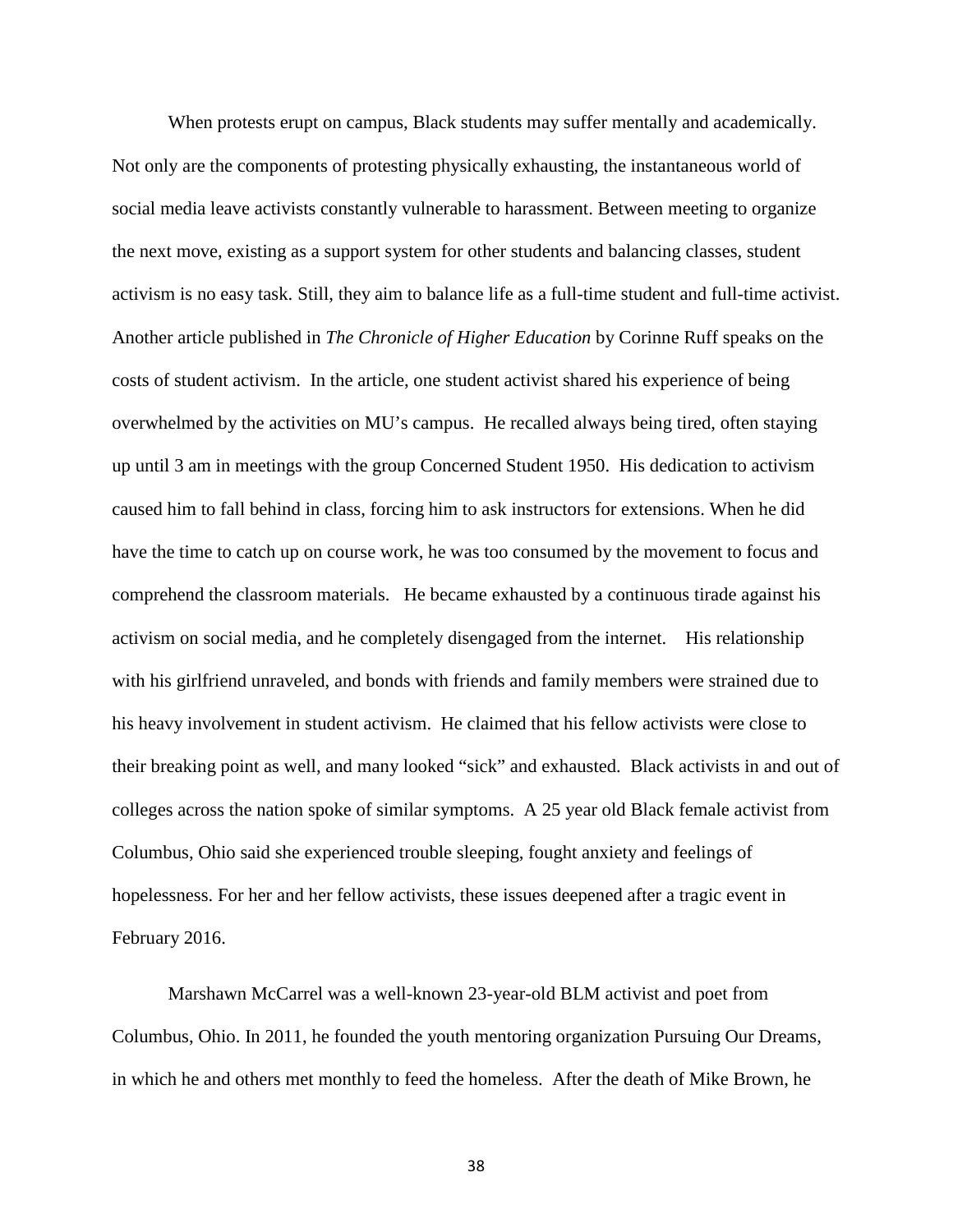participated in demonstrations in Ferguson and was compelled to join the Ohio Student Association, one of the most active BLM activist groups, and lead support rallies for victims of police brutality (washingtonpost.com). Those who knew him said he was "wildly funny" and charismatic, and that he was always uplifting other activists struggling with the mental toll of being on the front line (nydailynews.com). On February 3, he stepped onto the red carpet as he was recognized by the 2016 NAACP Image Awards and awarded as "Hometown Champion" for his positive influence and endless activism. By that next week, he was gone. On February 8, 2016, McCarrel shot and killed himself on the steps of the Ohio Statehouse. His last Facebook status posted a few hours before his death read, "My demons won today. I'm sorry" (nydailynews.com).

His family, friends, and fellow activists questioned how could someone so inspiring, so charismatic, so determined to make a change, end his own life. It was not known if McCarrel suffered from any mental illness, but his family believed that he was depressed by the weight of his activism. Jonathan Butler, the MU student whose hunger strike helped lead to the resignation of the school system's president, weighed in on the situation saying,

In the movement you're just constantly engaging in Black death, seeing the communal impact. You're being faced with the reality that I'm more likely to be killed by the police; that I'm being discriminated against. You start to see all of the micro-aggressions…So many people glamorize the visibility that comes with being in these spotlights, and they're not seeing the pressures." (washingtonpost.com).

These pressures that Butler discusses are ever present in the life of Black activists, and were also present for the activist in the 1960s. What is beginning to change is the language used to address it. If research shows that Blacks are more susceptible to depression and anxiety because of the realities of racism, then a constant focus on this is almost guaranteed to take a detrimental toll on an individual's mental health. Activism is necessary to evoke change, but the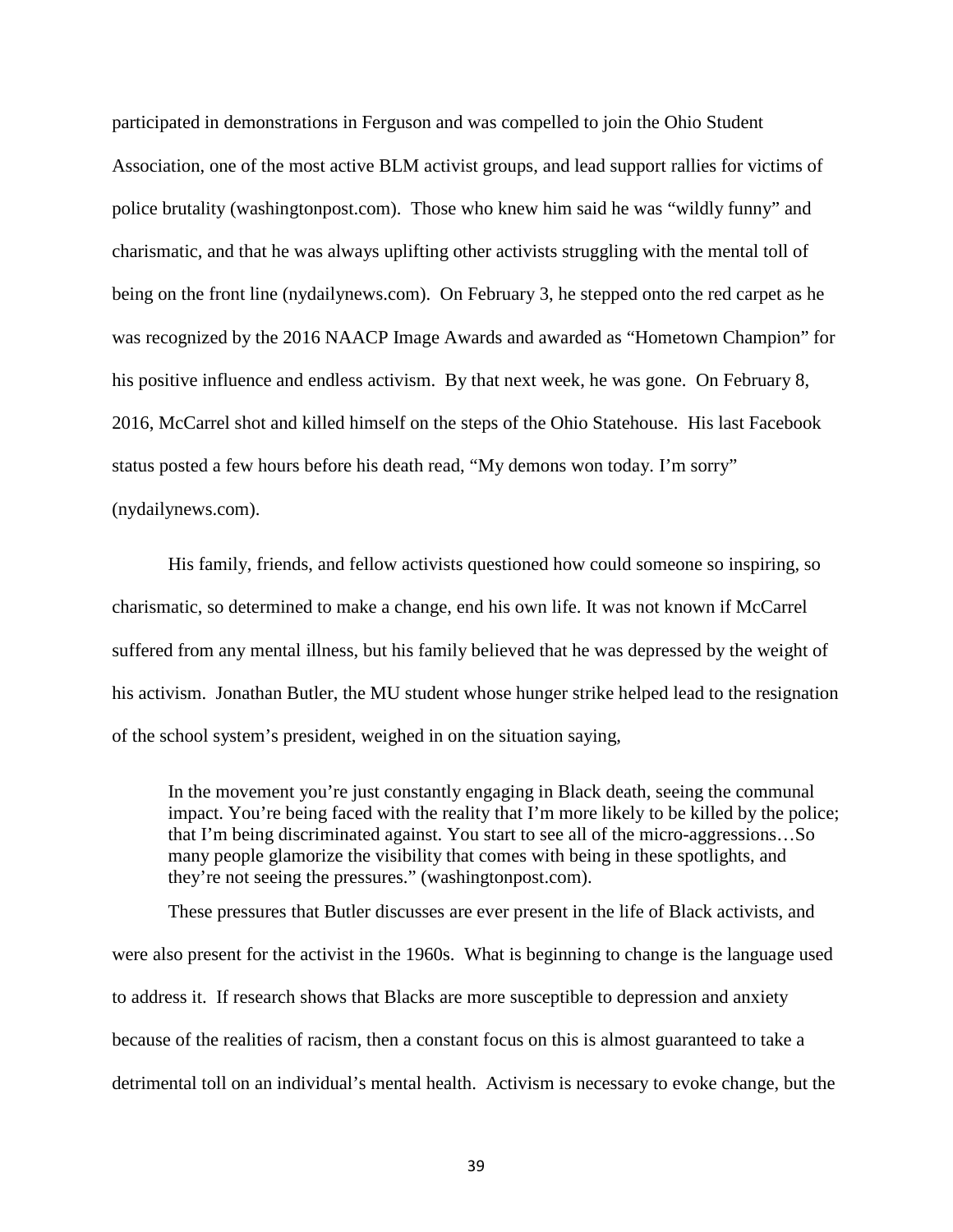process may exacerbate the toxic effects of racism. It is important to note that student activists do not view activism as a choice. They hold themselves responsible to do what they can to eradicate racism for their generation and for those that follow. So the question is not whether Black students should protest, but *how* can they protest and sustain their mental health and academic excellence? The same question applies for the larger Black student body in general.

 Fatigue and mental exhaustion were not limited to the small minority of those involved in the protests. It is important to note that the broader society does not distinguish between Black activists and the larger Black student body. All Black students were depicted as agitators and all Black students became targets of death threats. An article in Essence from November 2015 captured the experience of a Black student at MU who was not involved in the protests or demonstrations. As a senior at the university, she spoke of the tension that began to build after the creation of MU for Mike Brown in 2014, and her first encounter with blatant racism in which a White man called her and a group of friends "niggers" on the football field. Referring to the death threats posted on Yik Yak, she admitted that her outlook on both campus and her white peers changed dramatically. She stated,

Do you really feel this way about me? Do you really want me here? I've been a little standoffish lately with my White peers. Recently, I was crossing the street to attend a class, and there was a White male standing across the street. He looked at me dead in my face and spit on the ground. It's hard to stay focused and motivated when you're attending an institution where your peers also attend that aren't very welcoming or don't want you here (essence.com).

So while she was not a student activist, her status as an African American made her a target of racial harassment, which dramatically affected her views of her peers and university.

Research shows that racial stressors heavily affect Black students at predominantly white institutions. These stressors are exacerbated when racial incidents occur and generate a hostile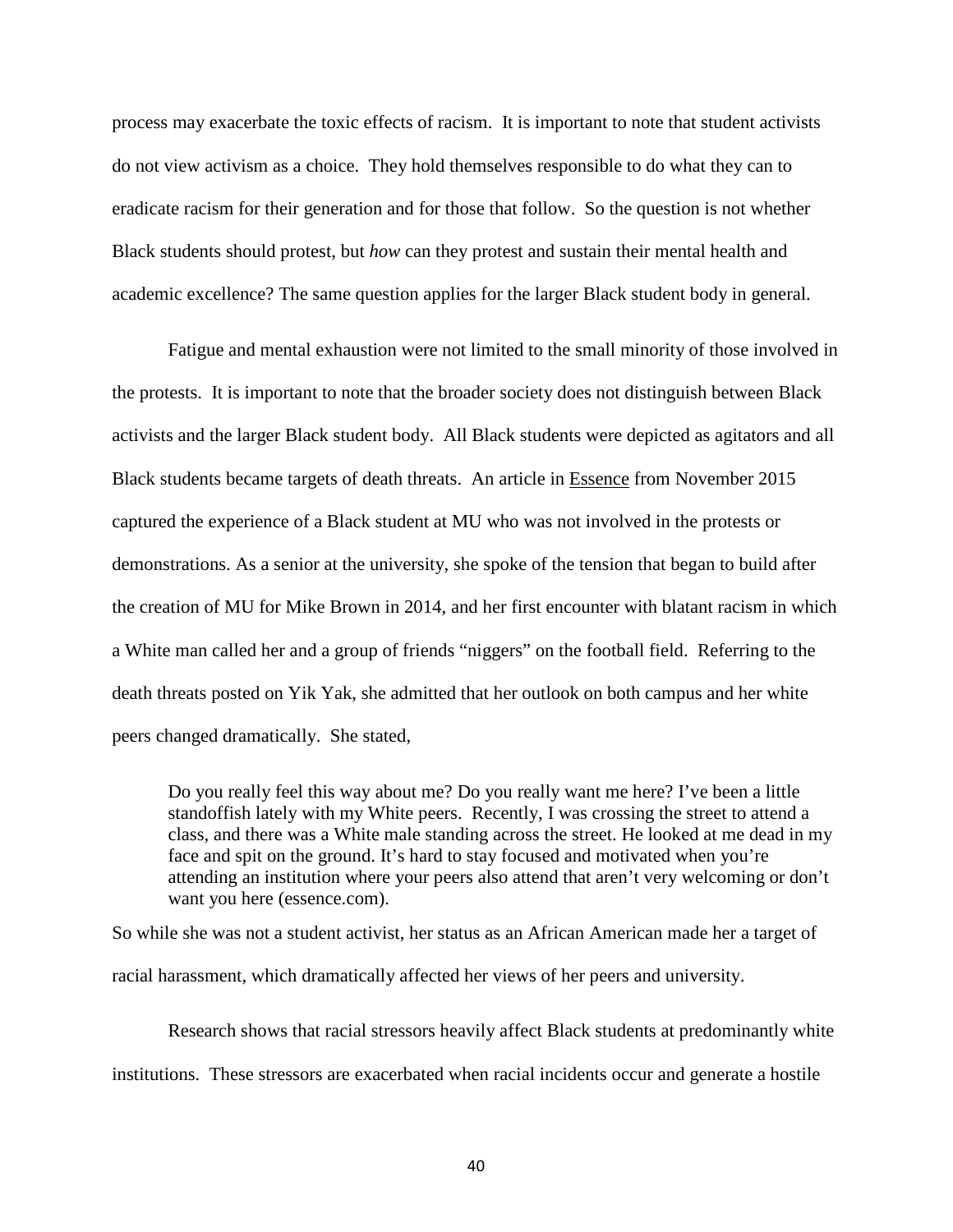campus climate. The presence of protests, while necessary, becomes another stressor for Black students. This is not only because of the challenge of balancing activism and school work for those who are politically involved, but also because of the volatile reactions to the protests themselves. It is true that student protestors are on the front line of these attacks, but the backlash and hostile racial climates affect all Black students. Black students have a unique experience to begin with; they grapple with the same obstacles of their White peers in combination with the specific challenges exclusive to students of color. It is clear that highprofile racial events, like the death of Mike Brown and the Charleston Massacre, becomes another racial stressor for Black students. With a racially charged presidential election, the return of old fashioned racism, the possible removal of race-based policies in admissions, the BLM movement rapidly gaining momentum and the backlash growing just as fast, conditions for Black students at PWI's may worsen before they get better. How do we alleviate the burden placed on Black students that stem from these racial stressors? Is it solely the university's responsibility to relieve this load and ensure a healthy and inclusive climate for all students? Is such thing even possible?

The first step to alleviating race-related stress is acknowledging its existence, but doing so in a manner that does not further isolate or stigmatize Black students. When Black students are struggling, it is imperative for them to find a healthy way to cope. Since most students do not utilize campus counseling centers, they meet and lean on other Black students for support. There is nothing wrong with this method; in fact, it essential in activism. These sessions allow activists to talk through their experiences collectively, and they also serve as "think tanks" to generate new ideas. However, this should not be the only coping mechanism, especially for those who struggle with depression and suicidal thoughts, many of whom do not disclose the severity of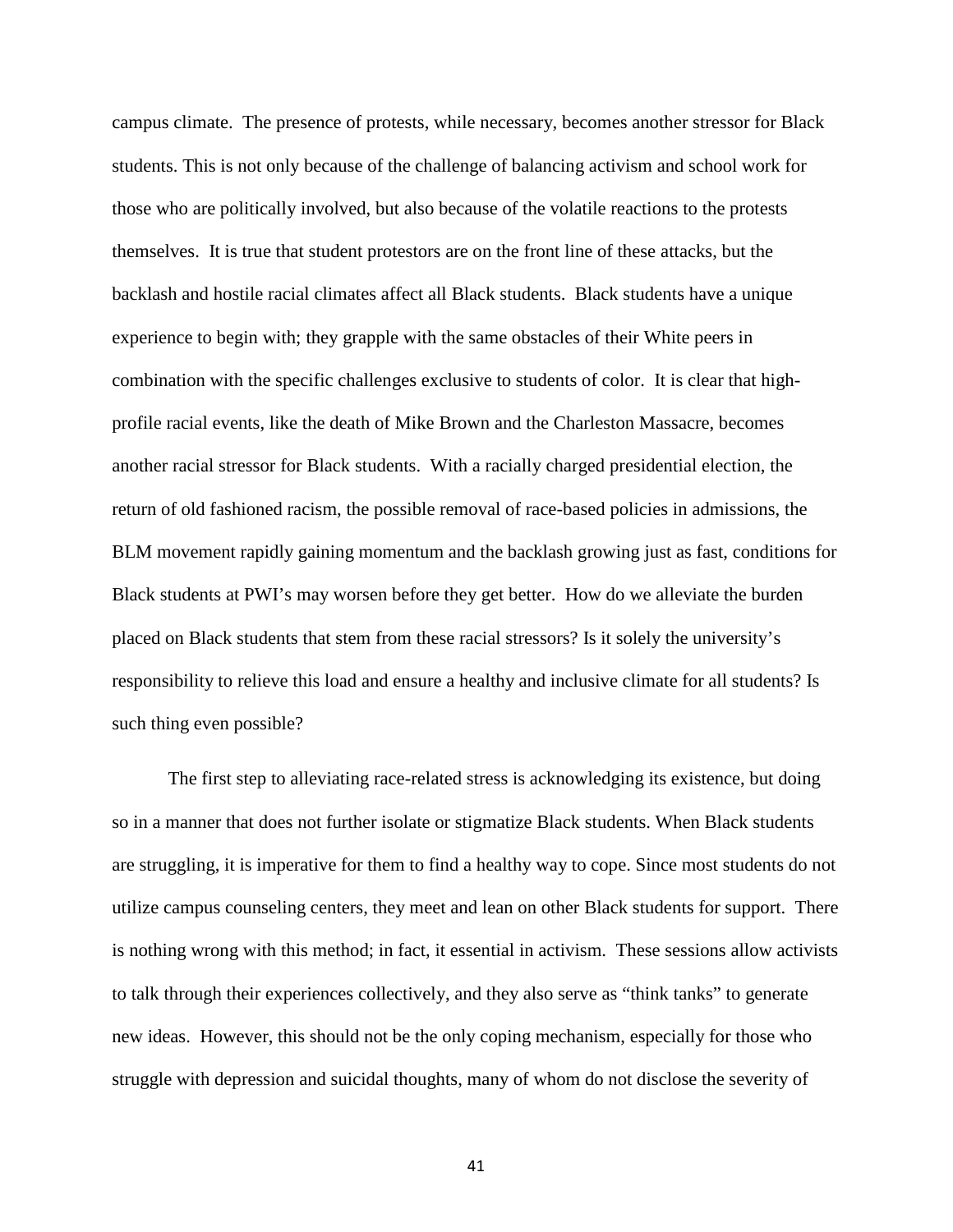their distress to friends and family. That is why students should be encouraged to seek counseling regardless if they believe they need it or not. There has been a conscious effort in scholarly literature and popular culture in the Black community to help remove the stigma of mental illness.

Equally important, medical and mental health care should be restructured to include Black professionals in the fields, and incorporate culturally competent practices. Institutions must work to create counseling services that reflect the demographics of their student body. Of course, such changes cannot happen overnight. Students must continue to take the initiative of learning and spreading awareness of the importance of mental health. If they are able to correctly identify the symptoms they or their peers may be experiencing, they are more likely to figure out healthy ways of coping. They also may be more willing to seek counseling for themselves or a peer, even though the counseling services are not perfect. Trying it is better than doing nothing.

As far as the university is concerned, an immediate solution to aid Black students is to recognize that racial stressors can negatively affect their academic success. When the racial stressors affect the academic work of Black students, the university should address the issues, and stop the process of academic punishment. These stressors, not the lack of effort to try, may be the reason why Black students are disengaging and falling out of good academic standing. When students fall behind, they become subject to losing scholarships, being placed on academic probation, or ultimately being dismissed from the university. These are unwarranted punishments for students who are struggling with the complex challenges that are attached to college life. At the University of Kansas, Jennifer Hamer, Chair of the American Studies Department, created a faculty mentoring program for at-risk students in the College of Liberal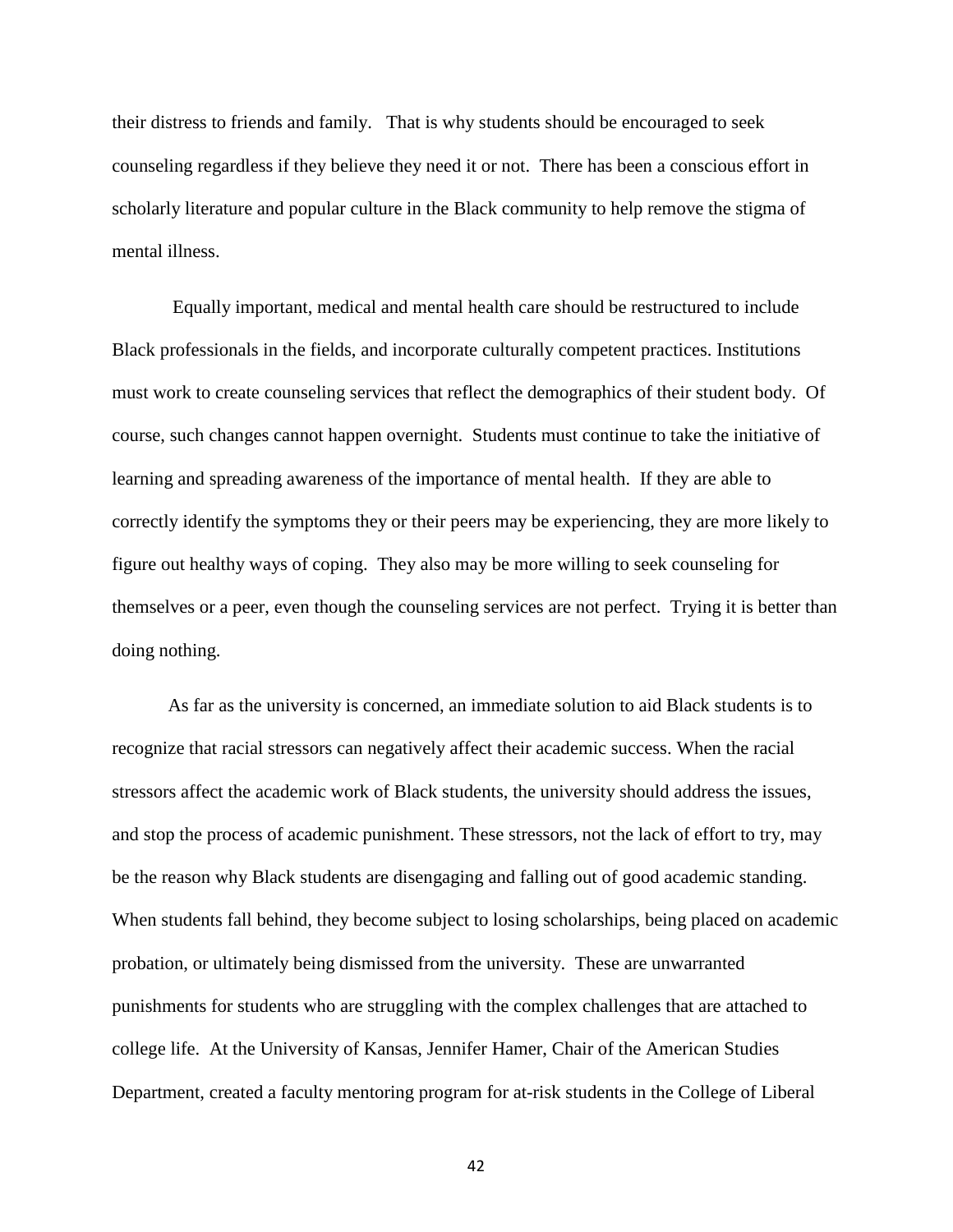Arts and Sciences (CLAS). The idea came about after faculty of CLAS aimed to address the concerns highlighted through student protests in the 2015-2016 academic school year (kansan.com). Dr. Hamer proposed that this program would promote a healthy faculty-student relationship and provide better access to university services. The Dean of CLAS, Carl Lejuez stated:

Our students are extremely motivated and talented, but there are many reasons why they may struggle. One of the top reasons is that a large majority of our students hold a job in addition to their studies. For others it's the absence of someone they can turn to who understands the pressures and challenges of the college experience. Given all these factors, the program just seemed like an obvious response we could make immediately to help students thrive in the College and at KU. (kansan.com)

To prove their dedication to aiding students and improving the retention rate, CLAS decided to retain all students who, due of their academic standing, would have been dismissed "from a campus that publicly acknowledged that it did not provide an equitable learning environment for all of its students" (DEI Advisory Group, 2016). Another benefit of this program is that it is not exclusive to students of color, but encompasses all students who have difficulty managing their academic load due to external and internal factors.

Although addressing racial stressors and implementing programs of assistance are essential, it would be counterproductive to focus on the symptoms and neglect the root issue: racism. The end goal is not for Black students or the larger Black community to remain disproportionally effected by psychological issues; the goal is to improve their mental health overall. This can only be done by dismantling the structural racism that produces racial stressors. I agree with Robin D. G. Kelley who in his article, "Black Study Black Struggle," cautioned against viewing the Black experience through the lens of trauma. Doing so can strip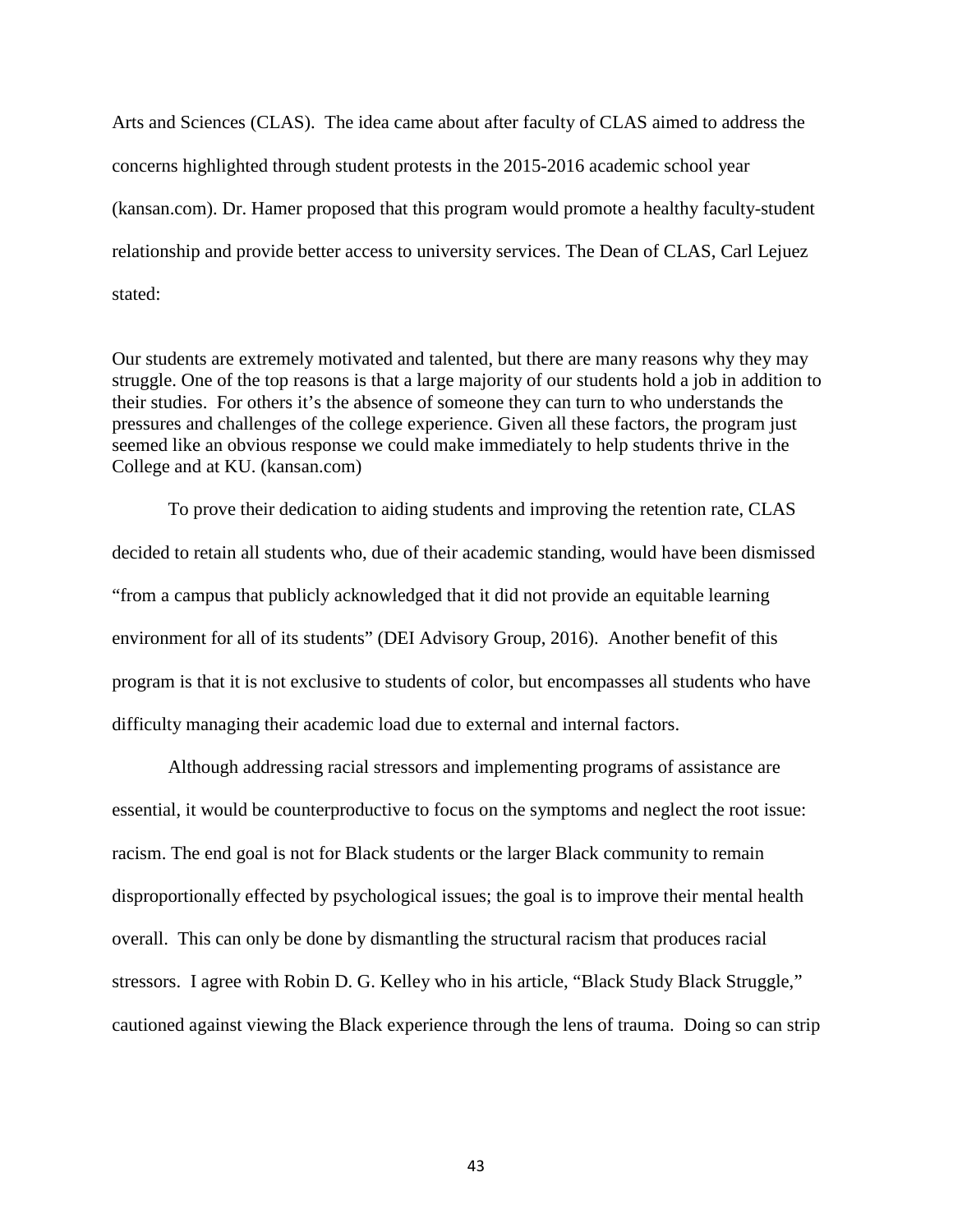African Americans of agency and depict them as victims. He quotes playwright Naomi Wallace to reinforce his argument,

Mainstream America is less threatened by the 'trauma' theory because it doesn't place economic justice at its core and takes the focus out of the realm of justice and into psychology; out of the streets, communities, into the singular experience (even if experienced in common) of the individual (bostonreview.net).

If the solution stops at encouraging Black students to seek counseling, it does nothing to destroy the channels of inequalities that produce the stress in the first place. Instead, it will fixate on the psychological make-up of African Americans, severing it from the broader context of social and economic injustice and suggesting that the issue resides with Black students rather than structural and systemic oppression. In other words, the improvement of campus counseling services is a step in the right direction, but it should not absolve the university's responsibility of removing traditions and policies that allow an unequal learning environment.

Lastly, the university must take the grievances of Black students seriously. The reason why MU resonated with Black students across the nation is because they recognized the same grievances on their campus. The list of demands presented by Black students at their perspective university revealed the broader context of the Black experience. Although some aspects were unique, the majority of lists cited the same demands: increase of black faculty and staff, diversity training, and increased retention of marginalized students. These have remained long-standing issues since Black students first began to integrate PWIs. The last thing any university wants is to become the next "MU." That is why, immediately after Wolfe's resignation, university newspapers across the nation began to release articles on how their university differed from the University of Missouri. Universities went the extra mile to highlight their diversity initiatives and their "healthy" racial climates. While many noted that their Black students may encounter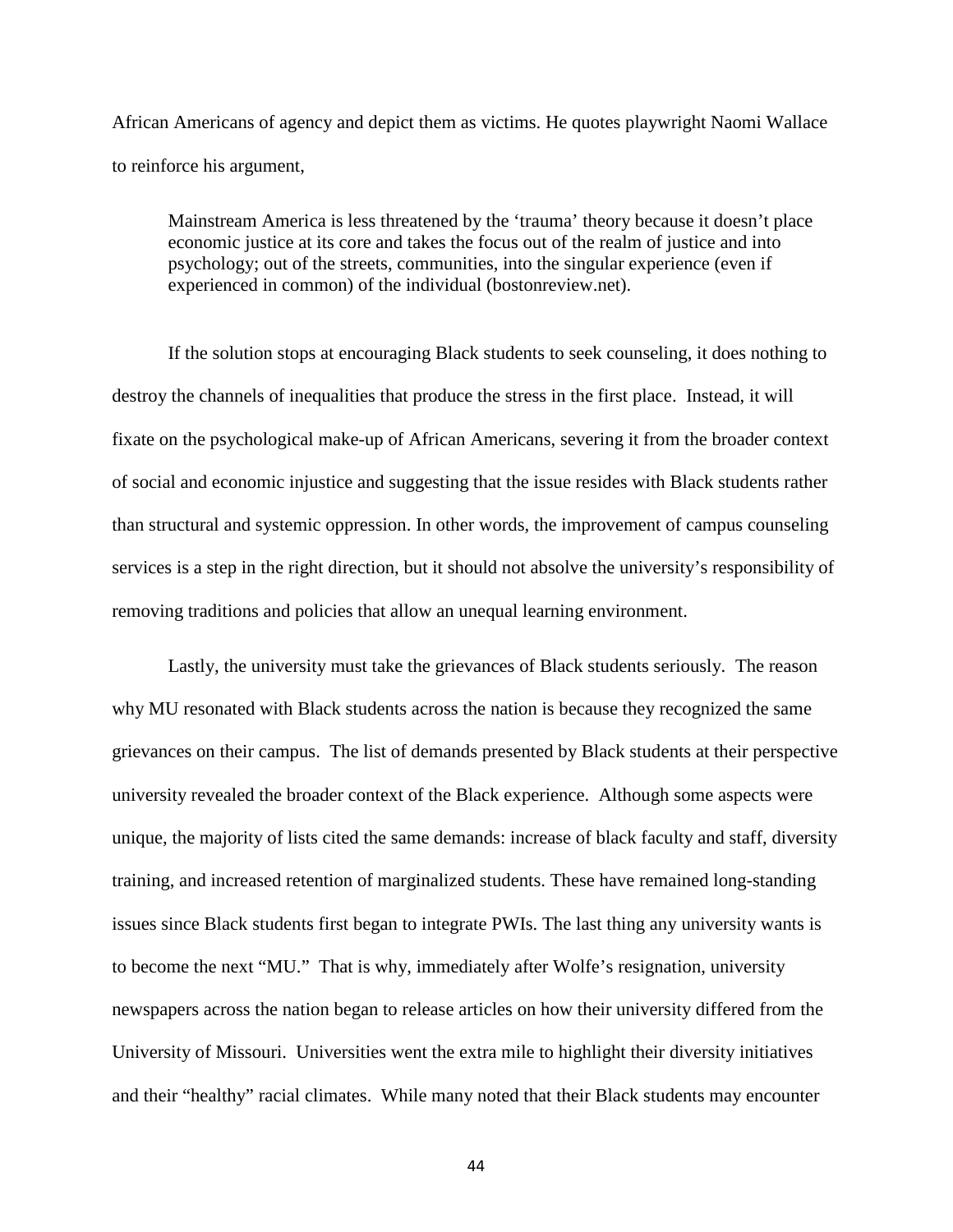some of the same issue as those at MU, they stressed that the difference lay within the willingness of their administration to listen to their Black student body. Whether or not these newspapers were embellishing their university's commitment to diversity is beside the point. What is important is that universities efforts to "showcase" their dedication to Black students prove that they recognize the power these students hold through collective activism. Other institutions should take notes from a university that learned too late about the consequences of ignoring the needs of their students.

MU has created opportunities for administrators to engage with their students of color. At this point, Black students crave more than rhetoric and empty promises of equality. As student activists work to hold their university to higher standards, administrators must meet them. This is only possible when Black students are no longer regarded as "absurd" or "childish" in their efforts to change the unfavorable circumstances in which they receive their education. Understanding the grievances that underline students' list of demands is one of many steps that must be taken in order to ensure a healthy experience for Black students at Predominantly White Institutions.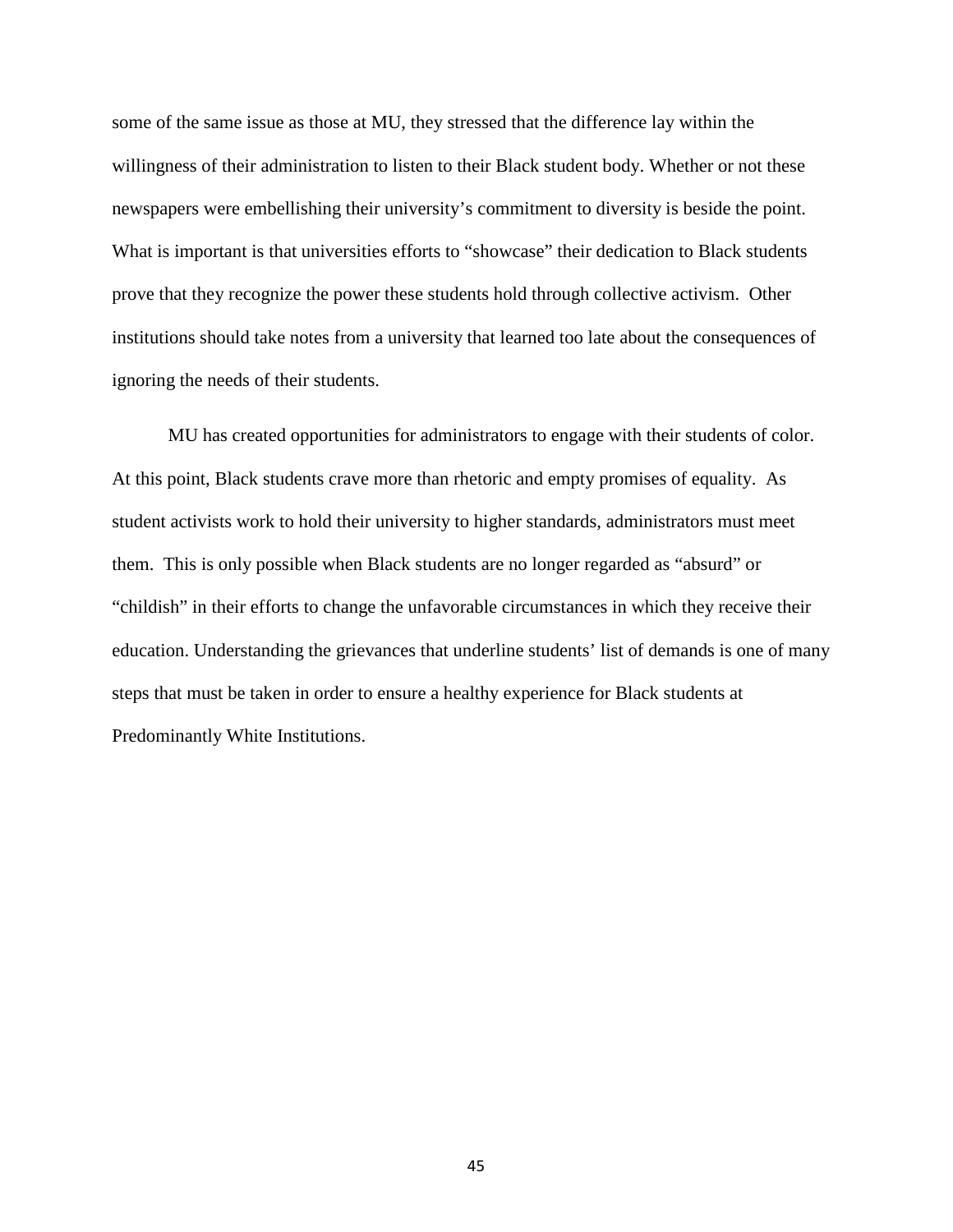## Bibliography

Alexander, Shawn Leigh. "The Black Leader in the 19<sup>th</sup> Century Who Warned Us About a Donald Trump." *History News Network. N.p.,* 22 May 2016. Web. 07 June 2016.

Baker, C. N. (2013). Social support and success in higher education: The influence of on-campus support on African American and Latino college students. *The Urban Review, 45*(5), 632-650. doi:http://dx.doi.org/10.1007/s11256-013-0234-9

Baker, James. "The Sun Do Move." Thesis. University of Kansas, 2015. Print.

"Black Student College Graduation Rates Remain Low, But Modest Progress Begins to Show." *Black Student College Graduation Rates Remain Low, But Modest Progress Begins to Show*. N.p., n.d. Web. 14 Dec. 2015.

Burroughs, Rahsaan. "The Intersection of Athletic and Racial Identity of Black Student -Athletes at Predominantly-White Institutions." The George Washington University, 2008. Ann Arbor: *ProQuest.* Web. 7 June 2016.

Caplan, Paula J., and Jordan C. Ford. "The Voices of Diversity: What Students of Diverse Races/ Ethnicities and Both Sexes Tell Us About Their College Experiences and Their Perceptions About Their Institutions' Progress Toward Diversity." *Aporia* 6.3 (2014): 30-69. Web.

Carter, R. T. "Racism and Psychological and Emotional Injury: Recognizing and Assessing Race-Based Traumatic Stress." *The Counseling Psychologist* 35.1 (2007): 13-105. Web.

Chappell, Kevin. "Suicide Watch: After Homicides and Accidents, Suicide Is the Third-Leading Cause of Death among Black Youth." *Ebony* 1 Mar. 2006: n. pag. Web.

"College Sports. The Exploitation of Black Black Athletes." Athletic Scholarship. N.p., N.d. Web. 07 June 2016

Conger, Dylan. "High School Grades, Admissions Policies, and the Gender Gap in College Enrollment." *Economics of Education Review* 46 (2015): 144-47. Web. Feagin, Joe R., Hernan Vera, and Nikitah Imani. *The Agony of Education: Black Students at White Colleges and Universities*. New York: Routledge, 1996. Print.

Crawford, Brad. "Top Mizzou Fans." *Saturday Down south.* N.P., 25 Oct 2014. Web. 06 June 2016.

Cook, Delia. "Shadows Across the Columns: The Bittersweet Legacy of African Americans at the University of Missouri." Thesis. University of Missouri- Columbia, 1996. Print.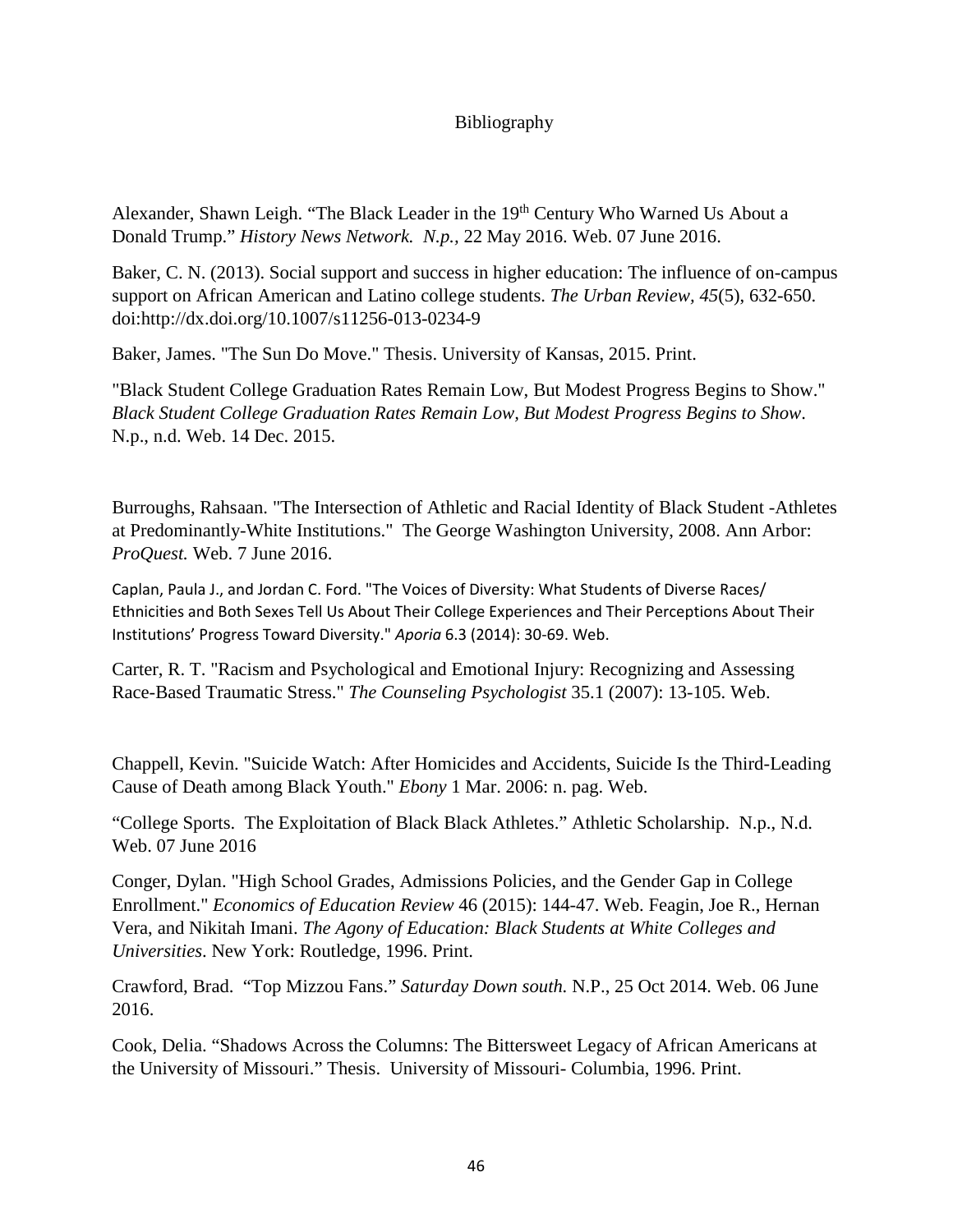Crosby, Alex, and Sherry Davis Molock. "Suicidal Behaviors in the African American Community." *The Journal of Black Psychology*. U.S. National Library of Medicine, 04 Aug. 2006. Web. 01 June 2016.

Desmond-Harris, Jenee. "'Fisher v. University of Texas': A Refresher." *Theroot.com*. N.p., 12 June 2013. Web. 05 June 2016.

Danoff-Burg, Sharon, Hazel M. Prelow, and Rebecca R. Swenson. "Hope and Life Satisfaction in Black College Students Coping With Race-Related Stress." *Journal of Black Psychology J Black Psychol* 30.2 (2004): 208-28. Web.

"'Fisher v. University of Texas': A Refresher." *The Root.* N.p., N.a. 12 June 2013. Web. 06 June 2016.

Ford, Dana. "Jonathan Butler: Man behind the Misouri Hunger Strike." *CNN.* Cable News Network, 10 November, 201. Web. 06 June 2016

Francis, Andrew M., and Maria Tannuri-Pianto. "The Redistributive Equity of Affirmative Action: Exploring the Role of Race, Socioeconomic Status, and Gender in College Admissions." *Economics of Education Review* 31.1 (2012): 45-55. Web.

Gomez, Judelysse, Regina Miranda, and Lillian Polanco. "Acculturative Stress, Perceived Discrimination, and Vulnerability to Suicide Attempts Among Emerging Adults." *J Youth Adolescence Journal of Youth and Adolescence* 40.11 (2011): 1465-476. Web.

Glenn Kessler. "Was the 'Stand Your Ground' Law the 'cause' of Trayvon Martin's Death?" *Washingtonpost.com*. N.p., 29 Oct. 2014. Web. 02 June 2016.

Guiffrida, D. A., & Douthit, K. Z. (2010). The black student experience at predominantly white colleges: Implications for school and college counselors. *Journal of Counseling and Development : JCD, 88*(3), 311-318.

Gusa, Diane Lynn. "White Institutional Presence: The Impact of Whiteness on Campus Climate." *Harvard Educational Review* 80.4 (2010): 464-90. Web.

Harbour, Edwanike. *Thirty Years of Racial/Ethnic Identity Development Research: An Examination of Black College Students Racial/Ethnic Identity Development and Acculturation and How It Affects Their Attitudes toward Professional Help-Seeking*. Diss. 2009. N.p.: Proquest Dissertation, 2009. Print.

Hassell, Tanner. "New Faculty Mentoring Program Gives Failing CLAS Students Another Chance." *The University Daily Kansan*. N.p., 24 Mar. 2016. Web. 08 June 2016.

Huber, Patrick J. "The Lynching of James T. Scott: The Underside of a College Town." *Gateway Heritage* 1991: n. pag. Web. 05 April 2016.

Hamer, J. F., and C. Lang. "Race, Structural Violence, and the Neoliberal University: The Challenges of Inhabitation." *Critical Sociology* 41.6 (2015): 897-912. Web.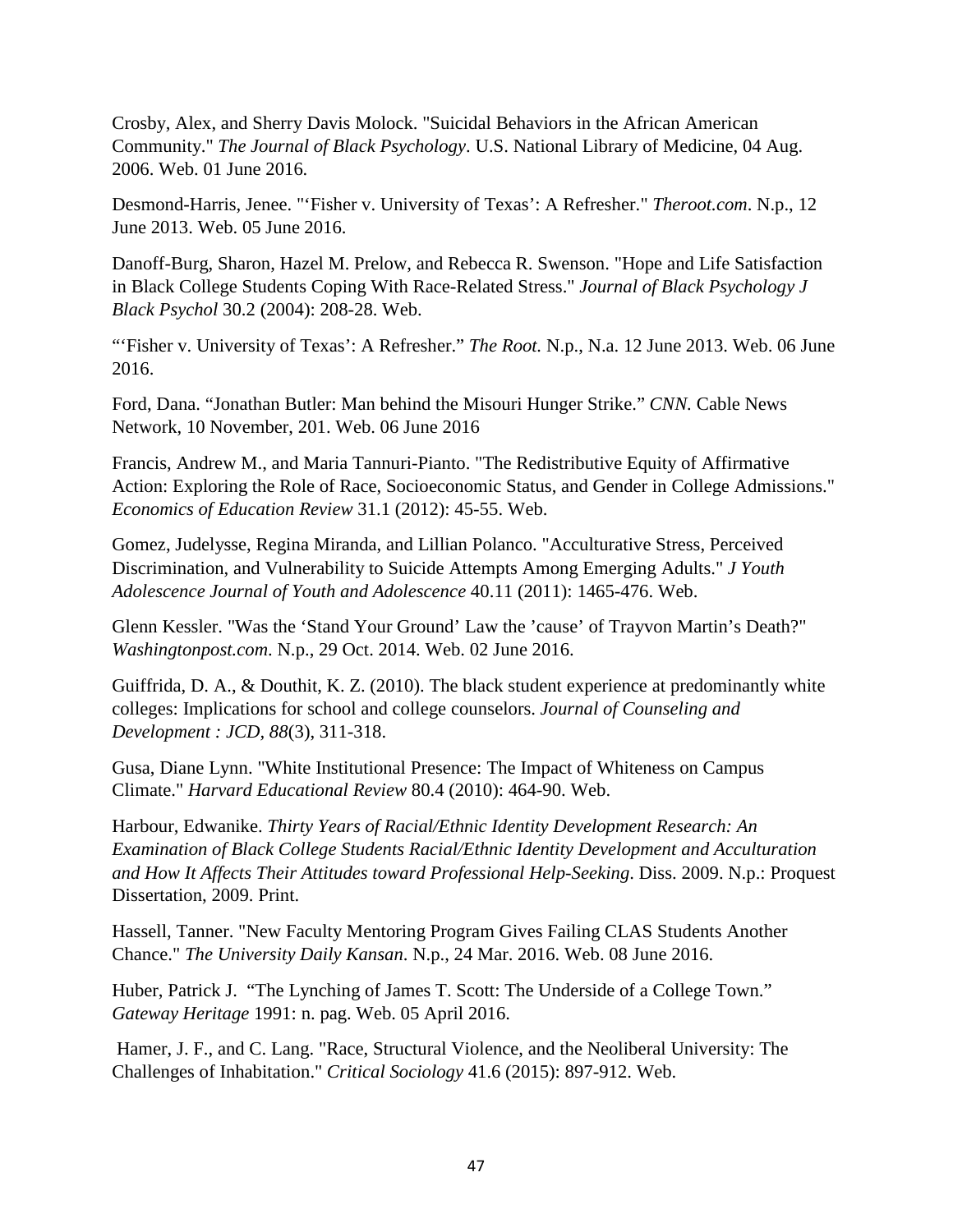Hassell, Tanner. "New Faculty Mentoring Program Gives failing CLAS Students Another Chance." *The University Daily Kansan*. N.p., 24 Mar. 2016. Web. 27 June 2016.

Hesse-biber, S., Livingstone, S., Ramirez, D., Barko, E. B., & Johnson, A. L. (2010). Racial identity and body image among black female college students attending predominately white colleges. *Sex Roles, 63*(9-10), 697-711. doi:http://dx.doi.org/10.1007/s11199-010-9862-7

Kim, Mikyong Minsun, and Clifton F. Conrad. "The Impact of Historically Black Colleges And Universities On The Academic Success Of African-American Students." *Research in Higher Education* 47.4 (2006): 399-427. Web.

Kelley, Robin D.G. "Black Study, Black Struggle." *Boston Review*. N.p., 2016. Web. 2 June 2016.

Kwate, N. O. A., & Goodman, M. S. (2015). "Cross-sectional and Longitudinal Effects of Racism on Mental Health Among Residents of Black Neighborhoods in New York City." *American Journal of Public Health, 105*(4), 711-718.

"Justice News." *Justice Department and City of Ferguson, Missouri, Resolve Lawsuit with Agreement to Reform Ferguson Police Department and Municipal Court to Ensure Constitutional Policing*. N.p., 17 Mar. 2016. Web. 03 June 2016.

Lalongo, Nicholas, Beth K. Mccreary, Jane L. Pearson, Amy L. Koenig, Barry M. Wagner, Norman B. Schmidt, Jeanne Poduska, and Sheppard G. Kellam. "Suicidal Behavior Among Urban, African American Young Adults." *Suicide and Life-Threatening Behavior* 32.3 (2002): 256-71. Web.

Laird, Thomas F. Nelson. "Measuring the Diversity Inclusivity of College Courses." *Research in Higher Education Res High Educ* 52.6 (2011): 572-88. Web.

Landers, A. J., Rollock, D., Rolfes, C. B., & Moore, D. L. (2011). Police contacts and stress among african american college students. *American Journal of Orthopsychiatry, 81*(1), 72-81. doi:http://dx.doi.org/10.1111/j.1939-0025.2010.01073.x

Lang et al. *Report of the Diversity, Equity, and Inclusion Advisory Group*. 2016. University of Kansas.

Lowery, Wesley, and Kevin Stankiewicz. "'My Demons Won Today': Ohio Activist's Suicide Spotlights Depression among Black Lives Matter Leaders." *The Washington Post.* N.p., 15 Feb. 2016. Web. 02 June 2016.

McCarthy, Niall. "Chart: Inside Ferguson's Changing Demographics." *Forbes.* N.p., 19 Aug. 2014. Web. 01 Apr. 2016.

Neville, Helen A. et al.."The Relations Among General and Race-related Stressors and Psychoeducational Adjustment in Black Students Attending Predominantly White Institutions". *Journal of Black Studies* 34.4 (2004): 599–618.